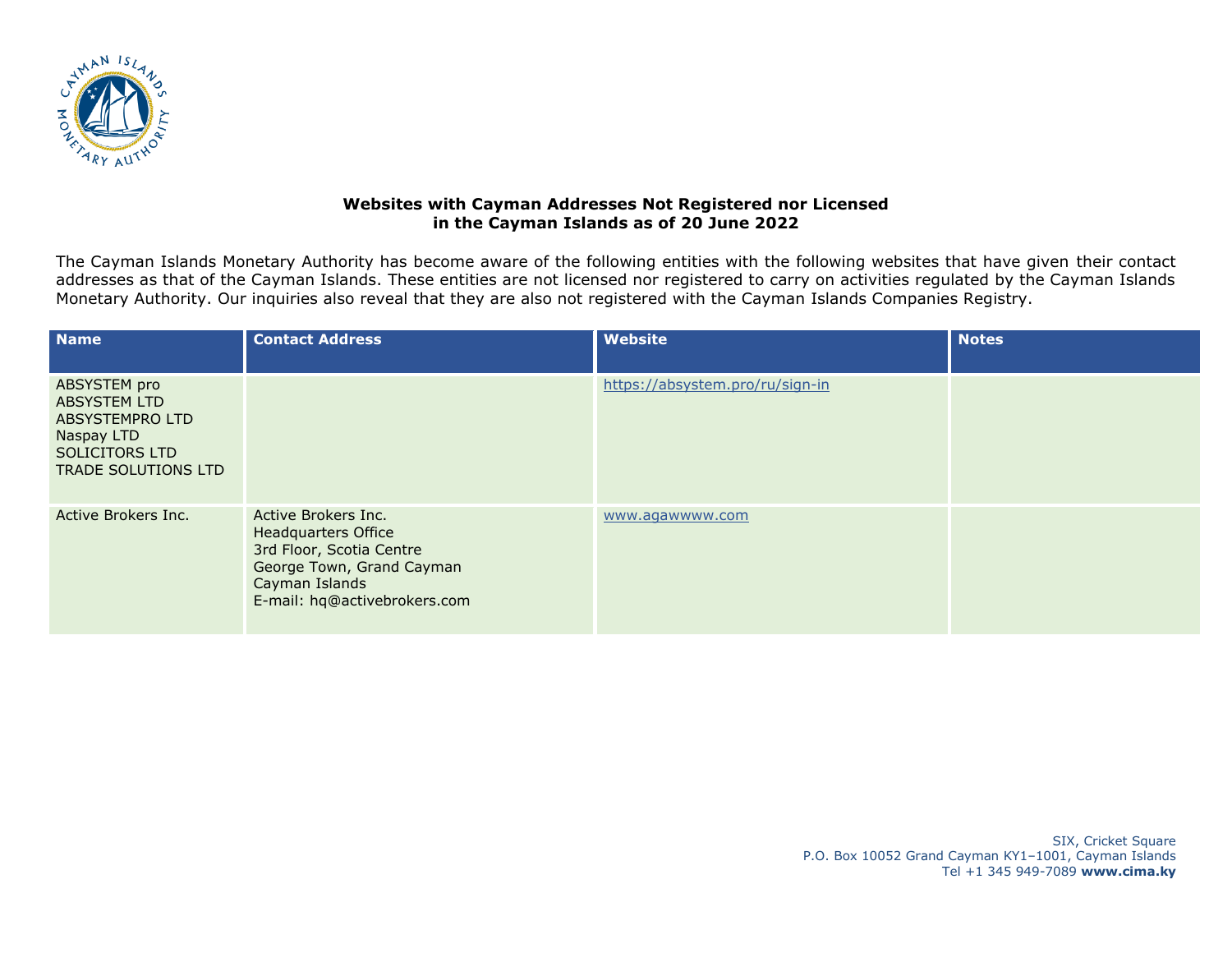| <b>Name</b>                       | <b>Contact Address</b>                                                                                                                                                                                    | <b>Website</b>                  | <b>Notes</b> |
|-----------------------------------|-----------------------------------------------------------------------------------------------------------------------------------------------------------------------------------------------------------|---------------------------------|--------------|
| Ashford Trust & Finance           | Ashford Trust & Finance<br><b>Cayman Branch</b><br>118-A Sea Fan Dr.<br>West Bay, KY1-1401<br>Cayman Islands<br><b>Asia Branch</b><br>West Jiangtai Road,<br>Chaoyang District, 100016,<br>Beijing, China | http://ashfordtf.com            |              |
| <b>AIG Private Banking</b>        | <b>AIG Building</b><br>West Wind Bad<br>P.O. Box 9024<br>Grand Cayman, Cayman Island                                                                                                                      | www.aigprivatebankonline.com    |              |
| <b>ALTFX</b>                      | 200 N Lasalle Street,<br>Suite 800 Chicago,<br>IL 60601<br><b>United States of America</b><br>Telephone: (654) 321-7654;<br>+41 555 888 9585<br>Email: admin@altfxltd.com                                 | www.altfxltd.com                |              |
| Atlantic Offshore Private<br>Bank | 190 Elgin Ave<br>KY1-1107<br><b>Grand Cayman</b><br>Cayman Islands<br>Phone: +19176367837<br>Fax: +1469-987-0783<br>Email: info@atlanticiboffshorepribk.com                                               | www.atlanticiboffshorepribk.com |              |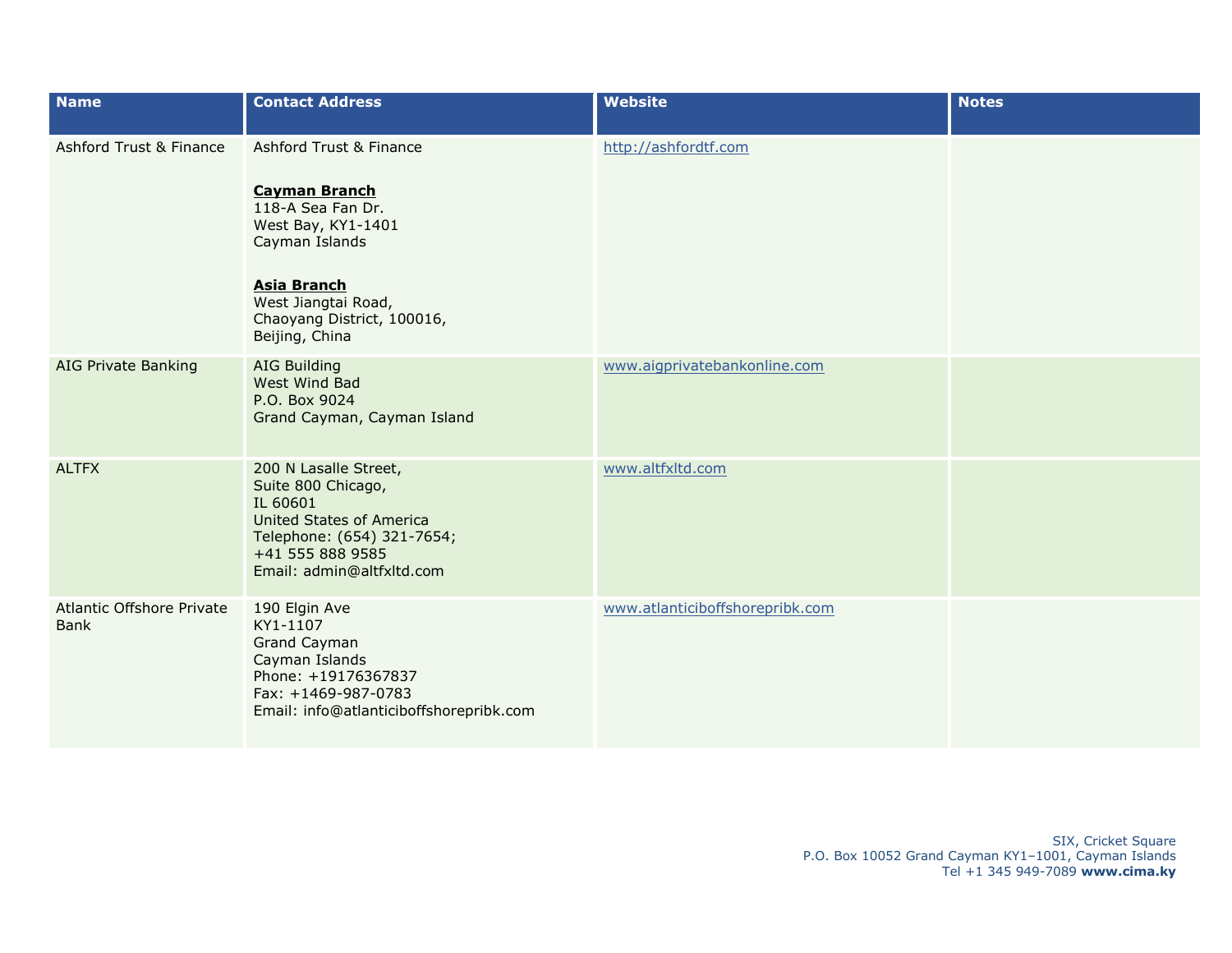| <b>Name</b>                                  | <b>Contact Address</b>                                                                                                                                           | <b>Website</b>                         | <b>Notes</b> |
|----------------------------------------------|------------------------------------------------------------------------------------------------------------------------------------------------------------------|----------------------------------------|--------------|
| Avid Bank and Trust<br>Company Ltd.          | 103 South Church Street, Harbour Place, 5th<br>Floor, PO Box 30464, Grand Cayman, KY1-<br>1202, Cayman Islands<br>$+1$ (707) 520-0664<br>info@avidtrust.online   | http://avidtrust.online/contact-us.php |              |
| <b>BeDrex</b>                                | Not Applicable                                                                                                                                                   | www.bedrex.com                         |              |
| Bermuda Credit Re-<br>Insurance Bank Ltd.    | Email: investmentservices@bcr-bank.com<br>bcrbrepresentative@bcr-bank.com                                                                                        |                                        |              |
| <b>BCN Internationall,</b><br>Cayman Islands | <b>Head Office</b><br>7736 Seven Mile<br>Grand Cayman Ky1-3006                                                                                                   | www.bcnky.com                          |              |
| Banco de Paribas                             | P.O. Box 30920 SMB<br>Grand Cayman, Cayman Islands, BWI<br>Tel: 1 (888) 239-4280<br>Fax: 1 (888) 895-1977<br>bancodepar@bancodepar.com<br><b>Telex: BDP 4278</b> | www.bancodepar.com                     |              |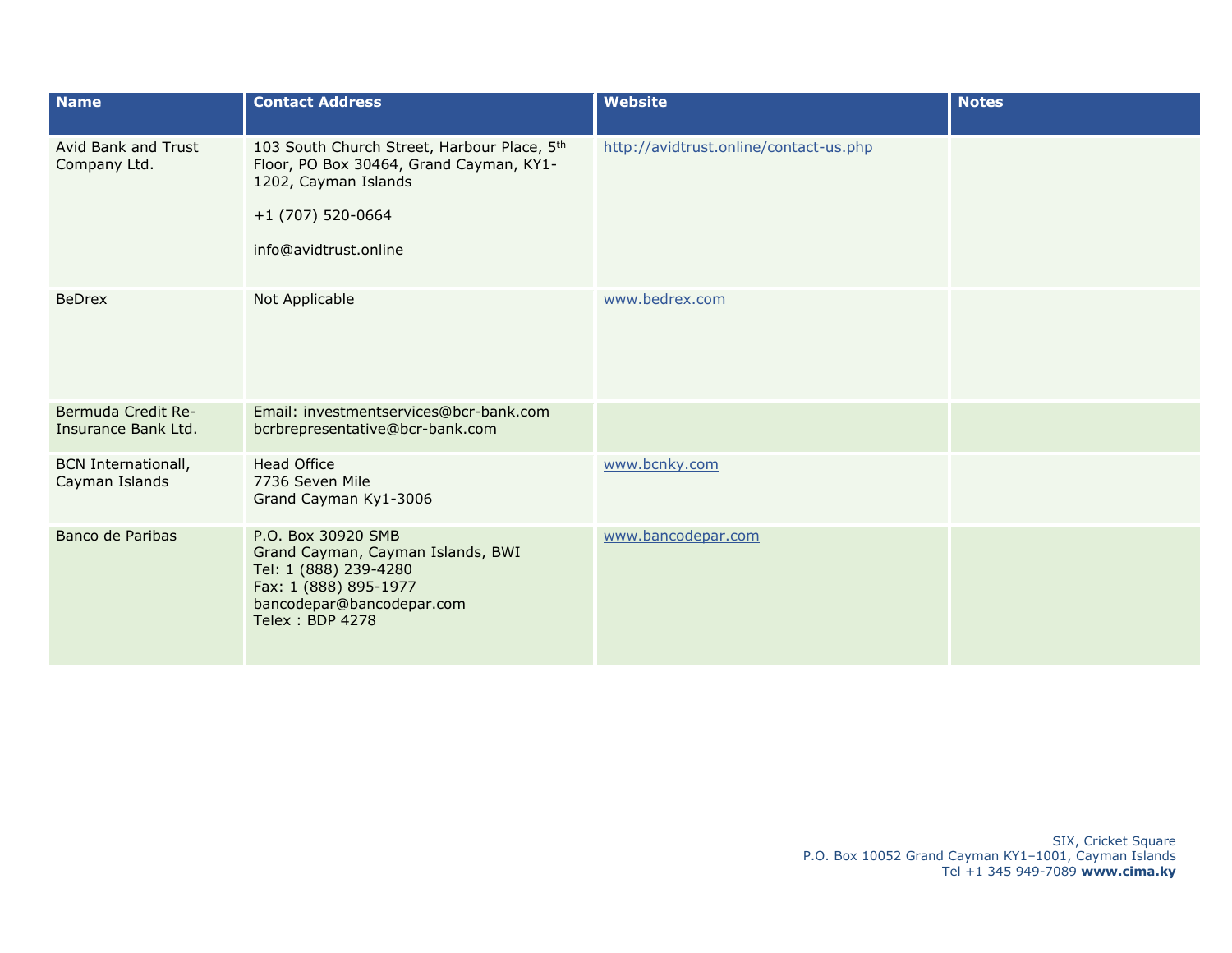| <b>Name</b>                                                                                                                                 | <b>Contact Address</b>                                                                                                                                                                                                                                                                                   | <b>Website</b>                                                                                                             | <b>Notes</b>                                                                                                                                                                                                                                                                                                                                                                                                                                                                                                                                   |
|---------------------------------------------------------------------------------------------------------------------------------------------|----------------------------------------------------------------------------------------------------------------------------------------------------------------------------------------------------------------------------------------------------------------------------------------------------------|----------------------------------------------------------------------------------------------------------------------------|------------------------------------------------------------------------------------------------------------------------------------------------------------------------------------------------------------------------------------------------------------------------------------------------------------------------------------------------------------------------------------------------------------------------------------------------------------------------------------------------------------------------------------------------|
| <b>Banco Fibra</b>                                                                                                                          | Not Applicable                                                                                                                                                                                                                                                                                           | Fibrasa.com                                                                                                                | This entity is not the same entity<br>or related to the Banco Fibra<br>S.A., licensed with the Cayman<br>Islands Monetary as a Class B<br>bank on 8 October 2003.                                                                                                                                                                                                                                                                                                                                                                              |
| <b>Banco Sociedad General</b><br>de Credito                                                                                                 | Banco Sociedad General de Credito<br>The BSGC Building<br>12 North Church Street<br>George Town, Grand Cayman<br>Cayman Islands BWI<br>Tel: 1-800-961-5062                                                                                                                                               | www.bseich.com                                                                                                             |                                                                                                                                                                                                                                                                                                                                                                                                                                                                                                                                                |
| Banque Morval - Private<br>Bank in Cayman<br>(Bilderberg Group<br>Committee)<br>(Banco Modal Limited)<br>Morval Bank & Trust<br>Cayman Ltd. | Banque Morval - Private Bank in Cayman<br>4th Floor, Appleby Tower 71 Fort Street<br>George Town, KY1-1203,<br>Grand Cayman - Cayman Islands<br>Tel: +1-345-949-9808/+1-345-949-9793/94<br>Email: committee@time-to-change.co<br>amadi.azikiwe@mwangacb.com<br>pauline.carter@morvalbank-trsutcayman.com | http://www.mwangacb.com/<br>https://secure.mwangacb.com/<br>http://www.time-to-change.co<br>www.morvalbank-trustcayman.com | These entities are not the same<br>as or related to Morval Bank &<br>Trust Cayman Ltd., 3rd Floor<br>Century Yard, Cricket Square,<br>171 Elgin Avenue, George Town,<br>Grand Cayman, P.O. Box 30622,<br>KY1-1203, licensed with the<br>Cayman Islands Monetary<br>Authority as a Class A Bank April<br>1979 and terminated on 31<br>December 2014; or Banco<br>Modal S.A., licensed with the<br>Cayman Islands Monetary<br>Authority as a Class B Bank<br>January 2011 with a status as<br>License under Termination (as at<br>25 July 2019). |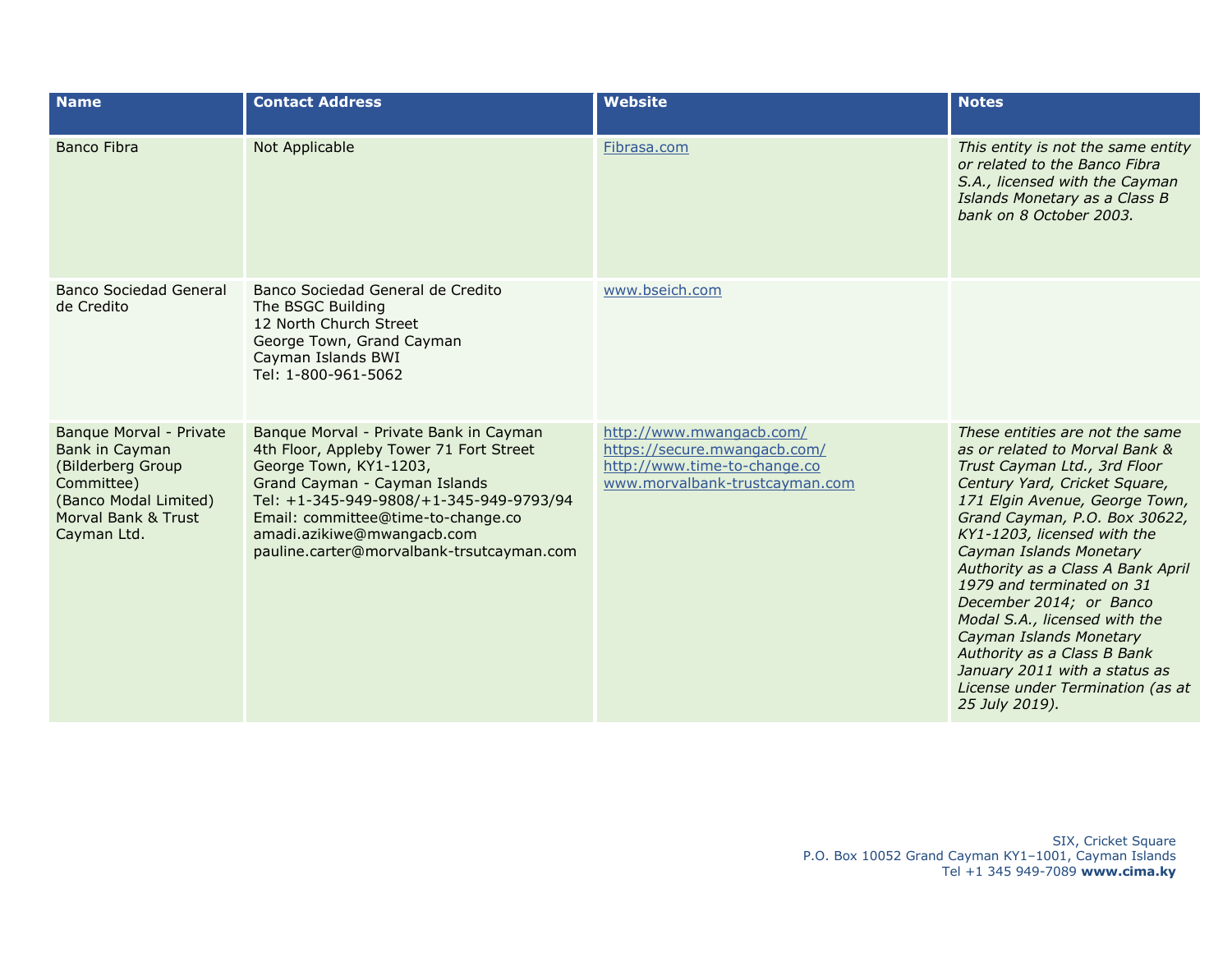| <b>Name</b>                              | <b>Contact Address</b>                                                                                                                                                                                                                                                                 | <b>Website</b>    | <b>Notes</b>                                                                                                                                                                                                                                                                           |
|------------------------------------------|----------------------------------------------------------------------------------------------------------------------------------------------------------------------------------------------------------------------------------------------------------------------------------------|-------------------|----------------------------------------------------------------------------------------------------------------------------------------------------------------------------------------------------------------------------------------------------------------------------------------|
| <b>BBVA Cayman Island</b>                | <b>BBVA Cayman Islands</b><br>Strathvale House<br>P.O. Box 1109<br>North Church Street<br>Georgetown, Grand Cayman<br><b>BBVA Cayman Island</b><br>Grand Cayman Branch<br>P.O. Box 1115<br>Elizabethan Square,<br>4th Fl. - Georgetown, Grand Cayman<br>Tel: 949-7790<br>Fax: 949-9086 |                   | These entities are not the same<br>as or related to Banco Bilbao<br>Vizcaya Argentaria S.A., or BBVA<br>Bancomer, S.A, P.O. Box 1109,<br>Grand Cayman KY1-1102,<br>CAYMAN ISLANDS, whose<br>Cayman Islands subsidiaries are<br>licensed with the Cayman<br>Islands Monetary Authority. |
| <b>BFC Bank Cayman Island</b>            | <b>BFC Bank Cayman Island</b><br>Tel: 1-866-978-6221/1-345-949-8748                                                                                                                                                                                                                    | www.bfc.bk-ag.com | This entity is not the same entity<br>or related to the BFC Bank<br>(Cayman) Limited, licensed with<br>the Cayman Islands Monetary<br>Authority May 1987 and<br>terminated March 2008.                                                                                                 |
| <b>BFC International Bank</b><br>Limited | P.O. Box 1765<br><b>Trafalgar Place</b><br>West Bay Rd<br>Grand Cayman KY1-1109<br>Tel: 1-800-801-3545                                                                                                                                                                                 |                   | This entity is not the same entity<br>or related to the BFC Bank<br>(Cayman) Limited, licensed with<br>the Cayman Islands Monetary<br>Authority May 1987 and<br>terminated March 2008.                                                                                                 |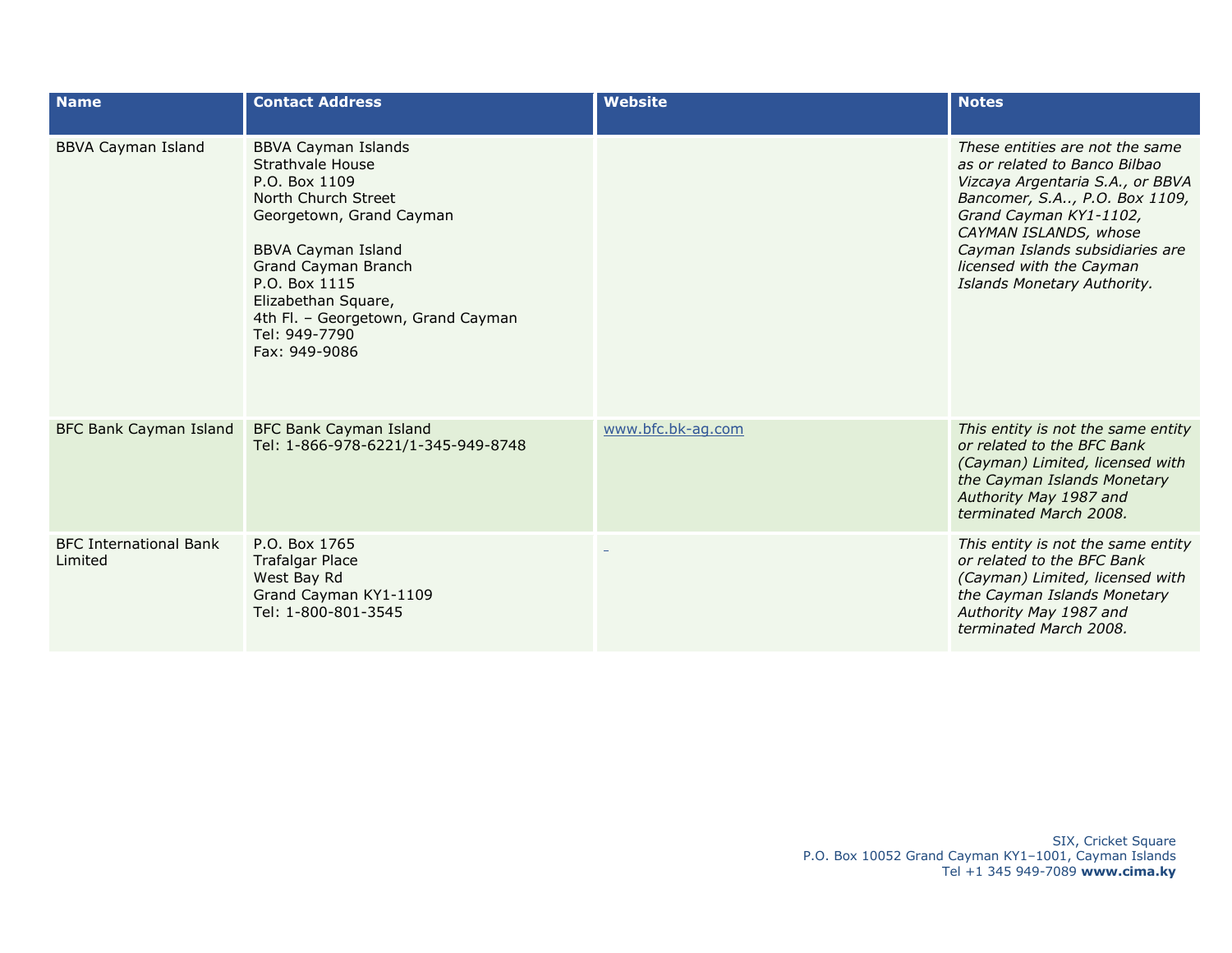| <b>Name</b>                               | <b>Contact Address</b>                                                                                                                                                                                                                                                                                                                                                                                                                                                                                                                                                                                                                                                                                     | <b>Website</b>                                                                                                                                                                   | <b>Notes</b>                                                                                                                                                                                                           |
|-------------------------------------------|------------------------------------------------------------------------------------------------------------------------------------------------------------------------------------------------------------------------------------------------------------------------------------------------------------------------------------------------------------------------------------------------------------------------------------------------------------------------------------------------------------------------------------------------------------------------------------------------------------------------------------------------------------------------------------------------------------|----------------------------------------------------------------------------------------------------------------------------------------------------------------------------------|------------------------------------------------------------------------------------------------------------------------------------------------------------------------------------------------------------------------|
| <b>BIC International Bank</b><br>Limited  | <b>Grand Pavillion Commerical Centre</b><br>802 West Bay Road BW1<br>P.O. Box 10507 KY1-1005<br><b>Grand Cayman</b><br>Cayman Islands<br>Tel: 1-346-222-0025<br>$+1 - 805 - 231 - 9708$<br>$+1 - 202 - 239 - 2645$<br>1 (347) 773-3794 or 44 203 2083165 (United<br>Kingdom)<br>949-0800 (Cayman Islands only)<br>1 (347) 318-4837 or 44 2828 040002<br>(French/Spanish/Arabic)<br>Fax: $+1-845-231-9708$<br>Fax: 1-901-339-8046<br>Fax: 1-901-339-804<br>Email: swoodward@caymanfsc.co<br>info@bank-bic.co<br>customerservice@bicibltd.com<br>ebanking@bic-trust.co<br>apeterssen@cb-k.info<br>probate@ciregistry.org<br>accounts@bank-bic.com<br>Call: 800-(800242)<br>+18663330126<br>info@bic-bank.com | http://www.bicibltd.com/en/default.aspx.htm<br>http://www.bicibltd.com/en/default.aspx.htm<br>http://bicinternationalbank.com/html/en/home<br>.html<br>https://www.bic-bank.com/ | This entity is not the same entity<br>or related to the BIC<br>International Bank Limited,<br>licensed with the Cayman<br>Islands Monetary Authority May<br>2002 as a Class B Bank and<br>terminated 31 December 2016. |
| <b>BIC International Bank</b><br>(Cayman) | <b>Grand Pavillion Commerical Centre</b><br>802 West Bay Road BW1 Grand Cayman<br>Islands<br>Phone: 850-542-0216<br>$+(1)829 - 946 - 8267$<br>Fax: $+$ (1) 901-339-8060<br>Email: accounts@bank-bic.com<br>info@bic-trust.com<br>admin@secure.bicinternationalbank.com<br>hughe.nguyen@bcintld.com                                                                                                                                                                                                                                                                                                                                                                                                         | http://bcintld.com/cayman/                                                                                                                                                       | This entity is not the same entity<br>or related to the BIC<br>International Bank Limited,<br>licensed with the Cayman<br>Islands Monetary Authority May<br>2002 as a Class B Bank and<br>terminated 31 December 2016. |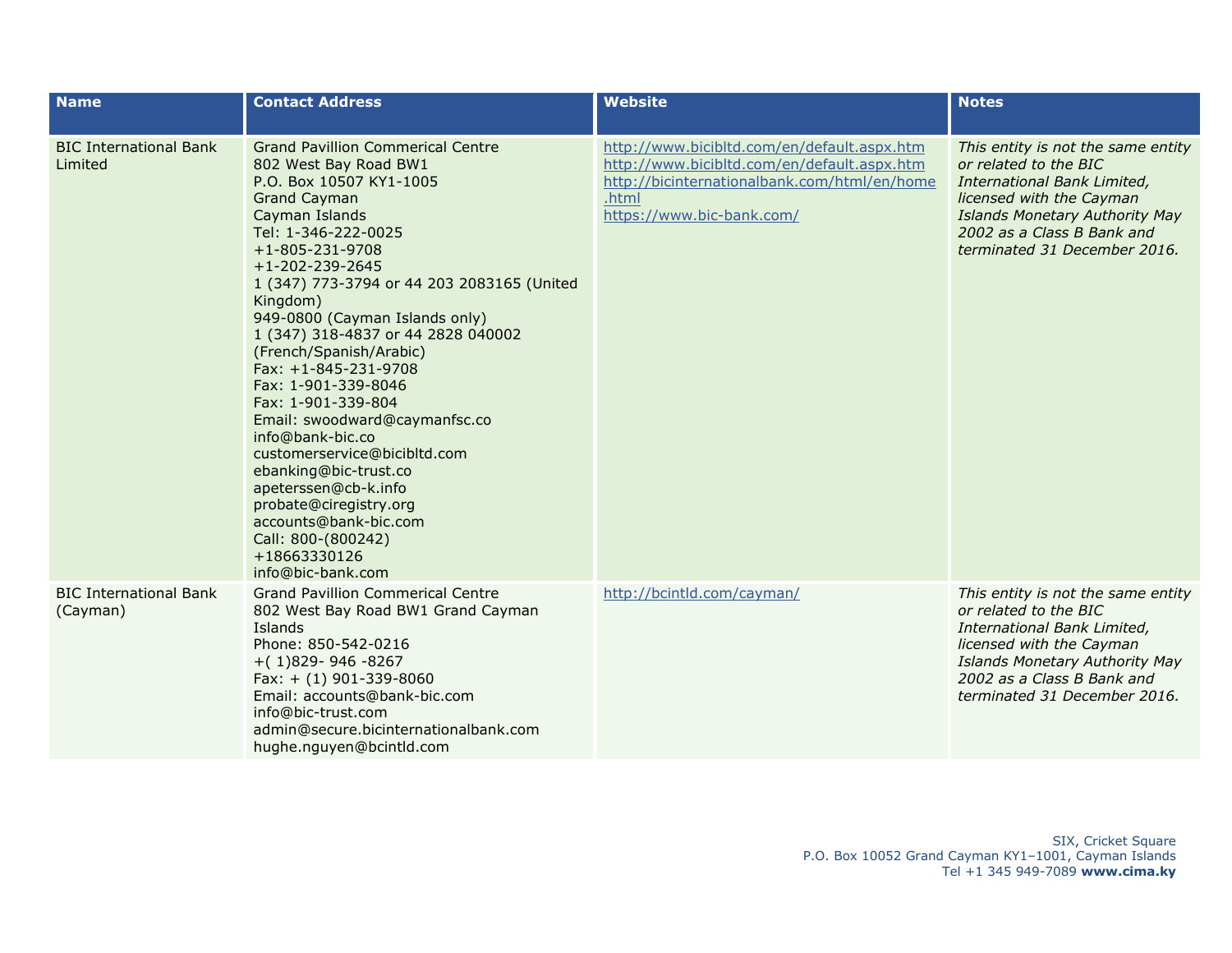| <b>Name</b>                                                                                                            | <b>Contact Address</b>                                                                                                                                                                                                                                                                                                                              | <b>Website</b>                                                                                         | <b>Notes</b>                                                                                                                                                                                                                                                                                                                                                                                                                            |
|------------------------------------------------------------------------------------------------------------------------|-----------------------------------------------------------------------------------------------------------------------------------------------------------------------------------------------------------------------------------------------------------------------------------------------------------------------------------------------------|--------------------------------------------------------------------------------------------------------|-----------------------------------------------------------------------------------------------------------------------------------------------------------------------------------------------------------------------------------------------------------------------------------------------------------------------------------------------------------------------------------------------------------------------------------------|
| <b>BIC International Group</b><br>Ltd                                                                                  | 389 West Bay Road Box 30371<br>Tel: +447031992752<br>+447087661562<br>Email: claimsdepartment@bic-bank.com<br>info@bic-trust.com<br>info@bic-bank.com<br>james.gallagher@financier.com                                                                                                                                                              | http://www.bic.national-bk.com<br><b>Bic International Bank Limited.KY</b>                             |                                                                                                                                                                                                                                                                                                                                                                                                                                         |
| <b>BluePrint Trust Credit</b>                                                                                          | Regatta Office Park, Leeward Two, West Bay<br>Road, Grand Cayman KY1-1102<br>Email: Support@blueprinttrustcredit.com<br>Phone: 345-769-5587<br>Mr. Craig Chapman.<br>Credit Analyst Supervisor<br>Manager, Finance Operations<br><b>Blueprint Trust Bank</b><br>Email:<br>craig.chapman@blueprinttrustcredit.com<br>credit@blueprinttrustcredit.com | https://www.blueprinttrustcredit.com/                                                                  |                                                                                                                                                                                                                                                                                                                                                                                                                                         |
| <b>BMG-Cayman</b><br><b>Bank Mendes Gans-</b><br>Cayman<br><b>BMG Bank</b><br>Banco BMG S.A., (Grand<br>Cayman Branch) |                                                                                                                                                                                                                                                                                                                                                     | www.bmg-cayman.com<br>www.bic-swift.com/bmbckyk1<br>www.linkedin.com/in/bank-mendes-gans-<br>65839b200 | These entities are not the same<br>as or related to BMG Bank<br>(Cayman) Limited, P.O. Box 694,<br>Grand Cayman KY1-1107,<br>Cayman Islands, currently<br>licensed with the Cayman<br>Islands Monetary Authority as a<br>Class B Bank since 09 November<br>2001; or Banco BMG S.A.,<br>previously licensed with the<br>Cayman Islands Monetary<br>Authority as a Class B Bank on<br>07 July 1995 and terminated on<br>06 February 2002. |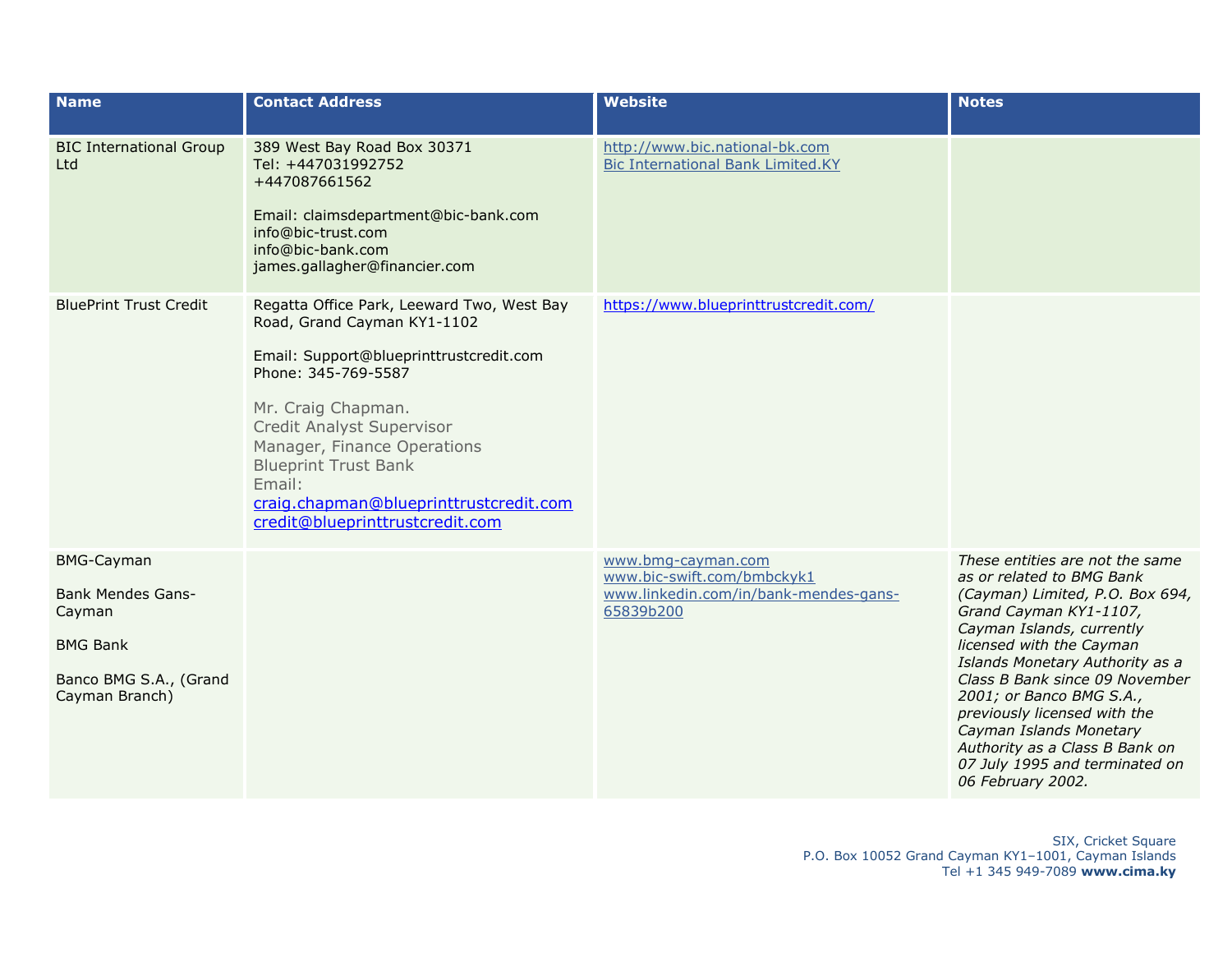| <b>Name</b>                                                                                     | <b>Contact Address</b>                                                                                                                                                                                                                    | <b>Website</b>           | <b>Notes</b>                                                                                                                                                                                                                                                                                                                                                                                                                            |
|-------------------------------------------------------------------------------------------------|-------------------------------------------------------------------------------------------------------------------------------------------------------------------------------------------------------------------------------------------|--------------------------|-----------------------------------------------------------------------------------------------------------------------------------------------------------------------------------------------------------------------------------------------------------------------------------------------------------------------------------------------------------------------------------------------------------------------------------------|
| <b>BMG Absolute Bank</b><br>Secrecy<br><b>MGB Offshore</b><br>Mendes Gans (Cayman)<br>Bank N.V. | Tel.: +1 345 8795034<br>Fax: +1 345 8799120<br>Email: info@mgboffshore.com                                                                                                                                                                | https://MGBOffshore.com/ | These entities are not the same<br>as or related to BMG Bank<br>(Cayman) Limited, P.O. Box 694,<br>Grand Cayman KY1-1107,<br>Cayman Islands, currently<br>licensed with the Cayman<br>Islands Monetary Authority as a<br>Class B Bank since 09 November<br>2001; or Banco BMG S.A.,<br>previously licensed with the<br>Cayman Islands Monetary<br>Authority as a Class B Bank on<br>07 July 1995 and terminated on<br>06 February 2002. |
| Caledonian Bank & Trust<br>Limited                                                              | Email: caledonianbank@zzn.com<br>david.walker@caledonianbank.zzn.com<br>david.sargison@caledonianbank.zzn.com<br>william.walker@caledonianbank.zzn.com                                                                                    |                          | This entity is not the same entity<br>as or related to Caledonian Bank<br>Limited (In Official Liquidation),<br>which was placed into liquidation<br>on 23 February 2015.                                                                                                                                                                                                                                                               |
| Cameron Poe and<br>Associates                                                                   | Cameron Poe and Associates<br><b>Cricket Square</b><br><b>Hutchins Drive</b><br>P.O. Box 2681<br>Grand Cayman KY1-1111<br>Cayman Island<br>800 North Shoreline Blvd.<br>One Shoreline Plaza - South Tower<br>Corpus Christi,<br>hTX 78401 | www.cameronpoe.com       |                                                                                                                                                                                                                                                                                                                                                                                                                                         |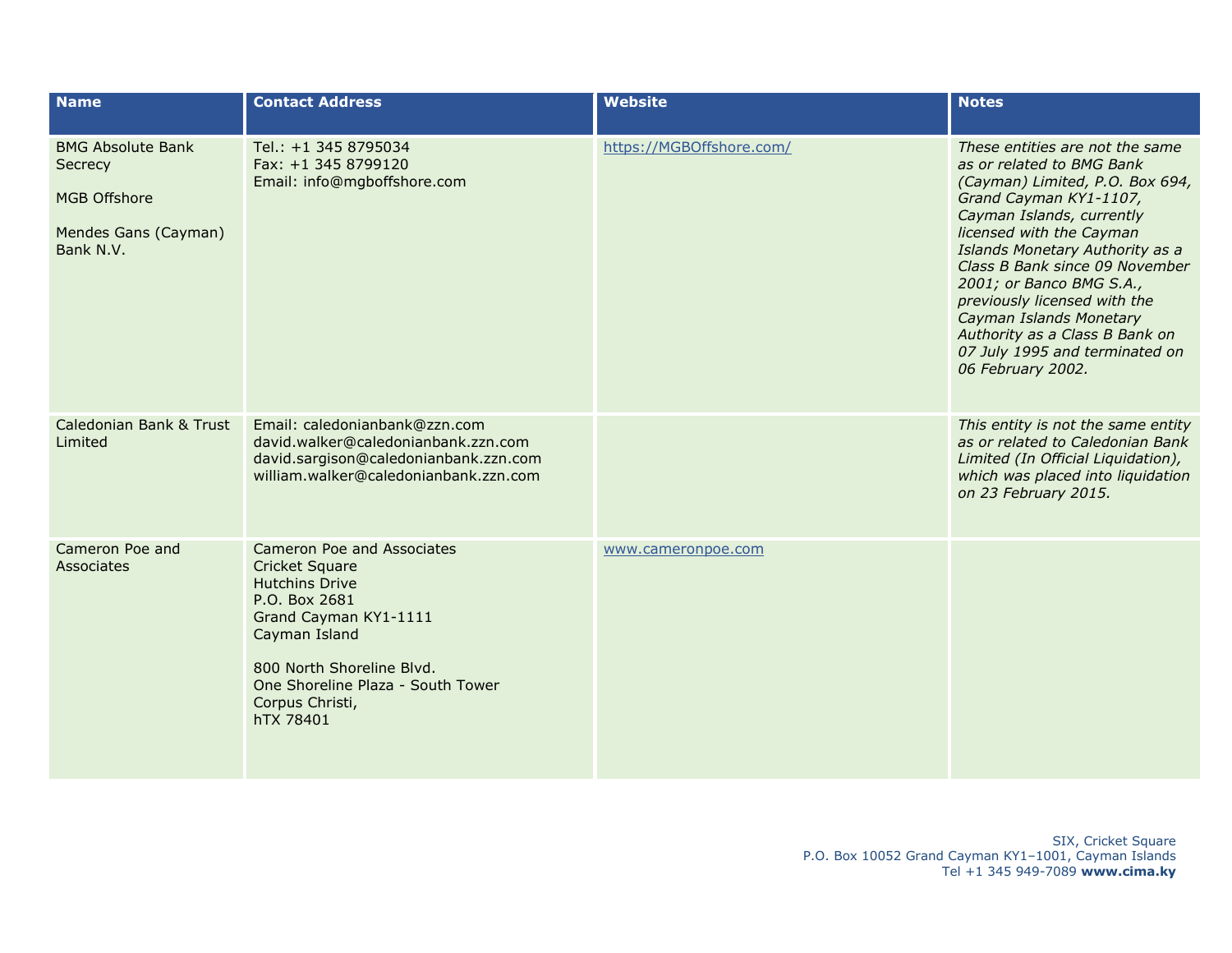| <b>Name</b>                     | <b>Contact Address</b>                                                                                                                                                                                                                                                              | <b>Website</b>                 | <b>Notes</b> |
|---------------------------------|-------------------------------------------------------------------------------------------------------------------------------------------------------------------------------------------------------------------------------------------------------------------------------------|--------------------------------|--------------|
| Caribbean International<br>Bank | Barbados:<br>Suite 120, One Financial place<br>Lower Collymore Rock<br>Bridgetown<br>Barbados, West Indies<br>Tel:1-866-556-6234<br>Fax: 1-866-728-4602<br>email: privatebanking@cbonline-<br>international.com                                                                     | www.cbonline-international.com |              |
| Castle Trust Private Bank       | <b>Cayman Office</b><br>248 George Town, Grand Cayman<br>KY1-1204. Cayman Islands<br>Phone: -+1 (342) 949 7000<br><b>UK Office</b><br>14 Health Rise Kersfield Road<br>London SW15 3HF, United Kingdom.<br>Email: info@castletpb.com,<br>contact@castletpb.com<br>Tel: +44247610115 | www.castletpb.com              |              |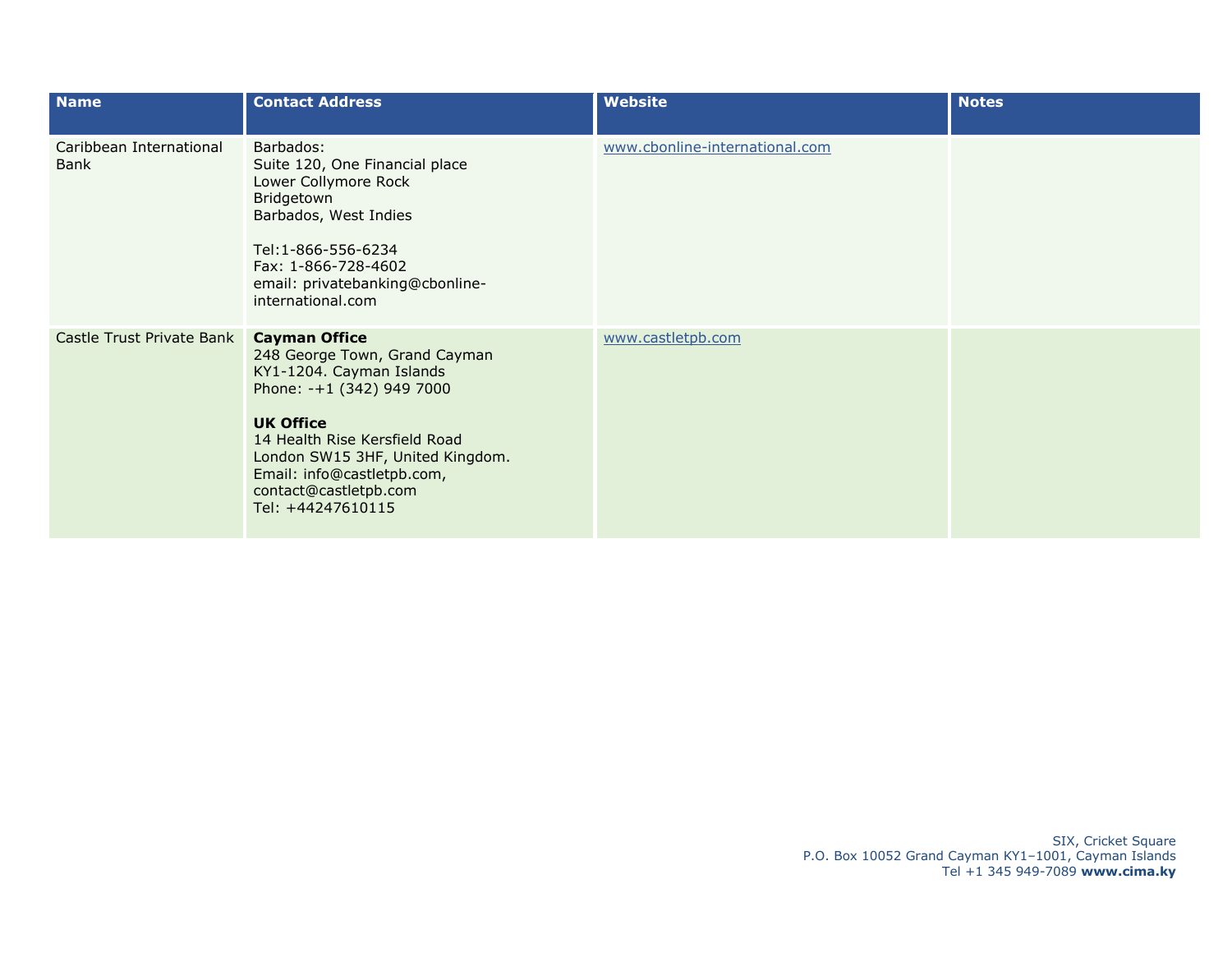| <b>Name</b>                                                     | <b>Contact Address</b>                                                                                                                                                                                                                                                                                                                                                                   | <b>Website</b>            | <b>Notes</b> |
|-----------------------------------------------------------------|------------------------------------------------------------------------------------------------------------------------------------------------------------------------------------------------------------------------------------------------------------------------------------------------------------------------------------------------------------------------------------------|---------------------------|--------------|
| Cayman Asset<br>Management                                      | Cayman Asset Management<br><b>Headquarters</b><br>Grand Pavilion Centre 21 C,<br>802 West Bay Road,<br>West Bay, Grand Cayman<br>Cayman Islands KY1-1201<br><b>Branch Office</b><br>Fieldstrasse 72 unit 46<br>Zurich, Switzerland 8180<br>Tel (41] 43 508 0687<br>Tel (41) 43 508 3154<br>fax (41] 43 430 2176<br>fax: (41) 44 274 2775<br>info@caymanasset.com<br>into@caymanasset.net | www.caymanasset.com       |              |
| Cayman Corporation<br>Cayman PPP Corp<br>Cayman PPP Corporation | <b>Cayman Corporation</b><br>Cayman PPP Corp George Town KY1-9003<br>Cayman Islands<br>Cayman Islands<br>Email: admin@pppcayman.com                                                                                                                                                                                                                                                      | https://pppcayman.com/en/ |              |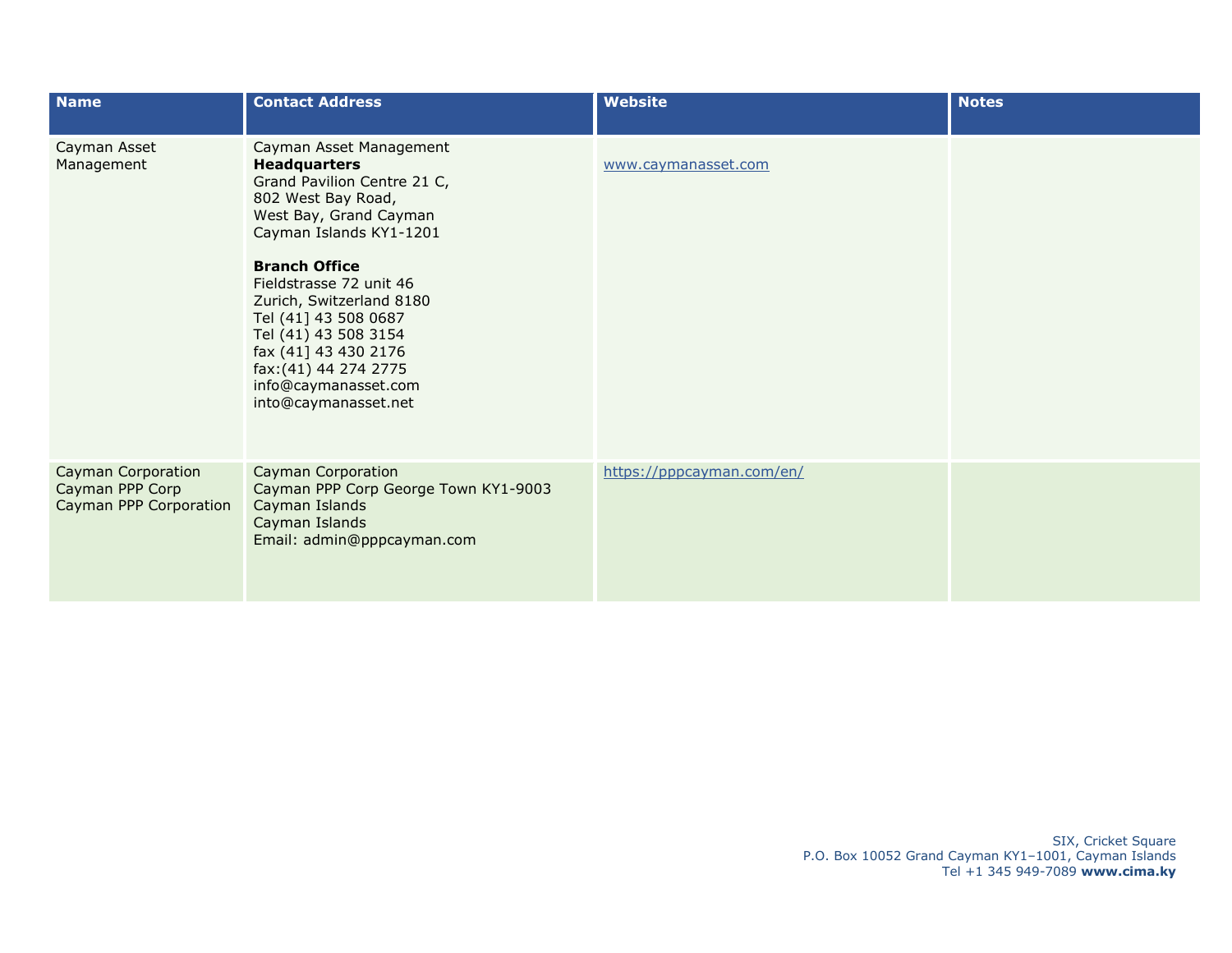| <b>Name</b>                    | <b>Contact Address</b>                                                                                                                                              | <b>Website</b>                                                                                                                          | <b>Notes</b>                                                                                                                                                                                                                                                                                                                                                                                                                                                                                                            |
|--------------------------------|---------------------------------------------------------------------------------------------------------------------------------------------------------------------|-----------------------------------------------------------------------------------------------------------------------------------------|-------------------------------------------------------------------------------------------------------------------------------------------------------------------------------------------------------------------------------------------------------------------------------------------------------------------------------------------------------------------------------------------------------------------------------------------------------------------------------------------------------------------------|
| Cayman National                | Cayman National<br>P.O. Box 1097<br>Tel: 88-216-4444-8674<br>Fax: 1-800-443-5544<br>Grand Cayman KY1-1102<br>Cayman Islands                                         | www.cayman-national.com                                                                                                                 | This entity is not the same entity<br>as or related to Cayman National<br>Corporation Ltd., P.O. Box 1097,<br>Grand Cayman KY1-1102,<br>CAYMAN ISLANDS, whose<br>Cayman Islands subsidiaries are<br>licensed with the Cayman<br>Islands Monetary Authority, and<br>include, Cayman National<br>(Nominees) Ltd; Cayman<br>National Bank Ltd.; Cayman<br>National Fund Services Ltd.;<br>Cayman National Securities Ltd.;<br><b>Cayman National Securities</b><br>Mutual Funds SPC; and Cayman<br>National Trust Co. Ltd. |
| Cayman National                |                                                                                                                                                                     | www.schornsteinfeger-storman.de/blocks/business.htm<br>www.schornsteinfeger-storman.de/blocks/personal.htm<br>n0reply@caymannationai.ky |                                                                                                                                                                                                                                                                                                                                                                                                                                                                                                                         |
| Cayman Offshore<br><b>Bank</b> | Cayman Offshore Bank<br>Street nr 100, 4536534,<br>Chicago, USA<br>Tel: (212) 555-5500 and<br>(877) 771-3909<br>E-mail: info@cymbank.com and<br>inquiry@cymbank.com | https://cymbank.com                                                                                                                     |                                                                                                                                                                                                                                                                                                                                                                                                                                                                                                                         |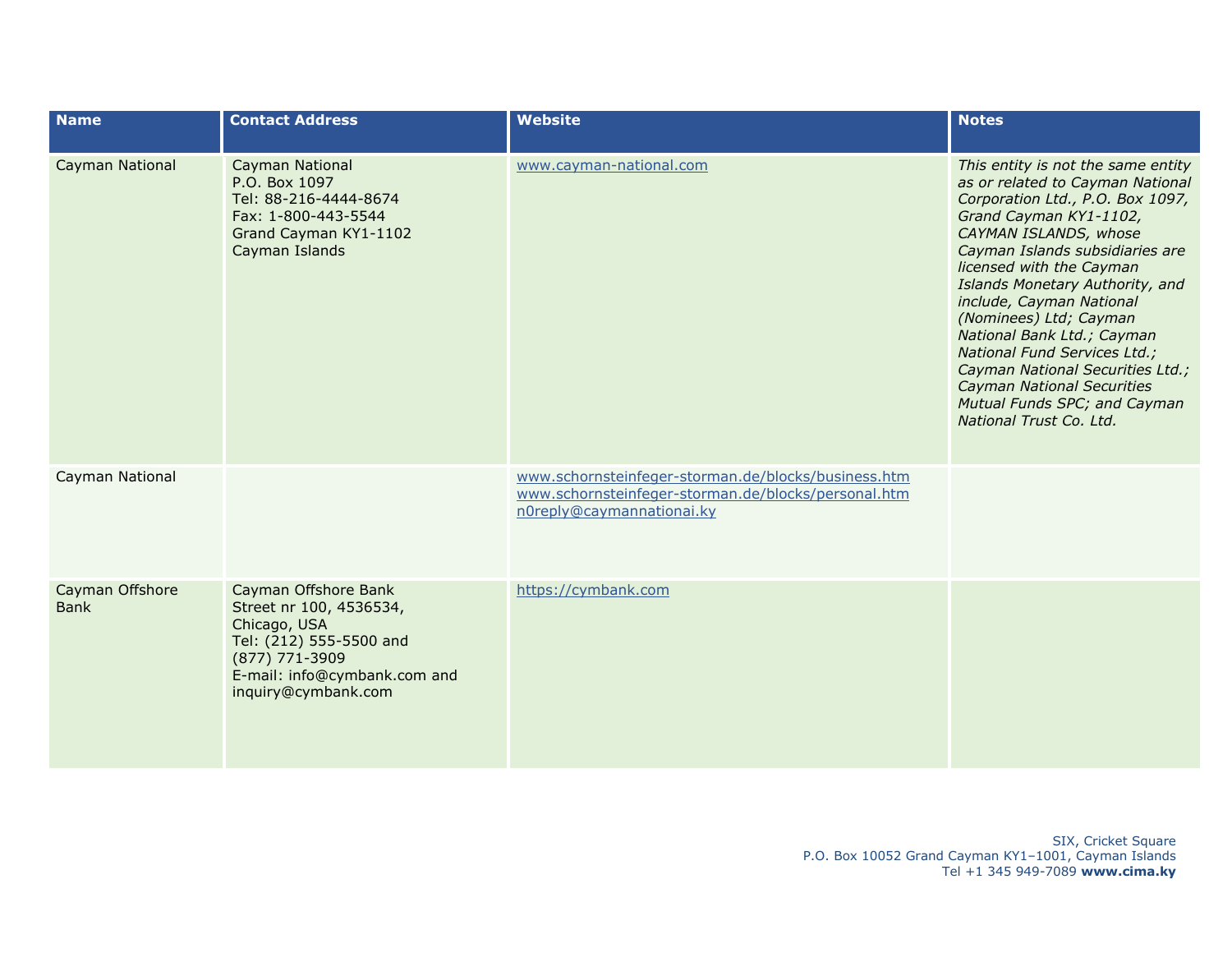| <b>Name</b>                                         | <b>Contact Address</b>                                                                                      | <b>Website</b>                                | <b>Notes</b>                                                                                                                                                                                                                                                                                                     |
|-----------------------------------------------------|-------------------------------------------------------------------------------------------------------------|-----------------------------------------------|------------------------------------------------------------------------------------------------------------------------------------------------------------------------------------------------------------------------------------------------------------------------------------------------------------------|
| Cayman Registry                                     | 2/F, Galleria Plaza<br>648 West Bay Road<br>Grand Cayman, Cayman Islands<br>E-mail: info@caymanregistry.com | www.caymanregistry.com                        |                                                                                                                                                                                                                                                                                                                  |
| Cayman Trust Bank                                   | 190 Elgin Avenue<br>George Town<br>KY1 - 1105<br>Cayman Islands<br>Telephone no: +1 208 925 0065            | https://www.caymantrustonline.com/contact-us/ | This entity is not the same entity<br>as or related to Cayman Trust<br>Bank Limited which was licensed<br>by the Cayman Islands Monetary<br>Authority and was a Class 'B'<br>Bank and held a Trust License.<br>Note that both licenses of the<br>Cayman Trust Bank Limited were<br>terminated on 6 October 1994. |
| <b>CIBC First Caribbean</b><br>Bank, Cayman Islands | Box 694, 11 Dr Roy's Drive<br>Grand Cayman KY1-1107<br>Cayman Islnd                                         |                                               | This entity is not the same entity<br>or related to FirstCaribean<br>International Bank (Cayman)<br>Limited, Box 68, 25 Main Street,<br>George Town, Grand Cayman<br>KY1-1102, Cayman Islands who<br>is licensed with the Cayman<br>Islands Monetary Authority.                                                  |
| Citi Finance<br>Corporation (Cayman<br>Islands)     | PO Box 1132<br>Lauriston House<br>Grand Cayman Islands Monetary<br>Authority Cayman Islands                 | www.citifinancecorp.com                       | This entity is not the same entity<br>as or related to Cititrust<br>(Cayman) Limited, P.O. Box<br>1170, Grand Cayman KY1-1102,<br>Cayman Islands, a member of<br>Citigroup, which is registered<br>and licensed in the Cayman<br>Islands as a Class "B" Bank.                                                    |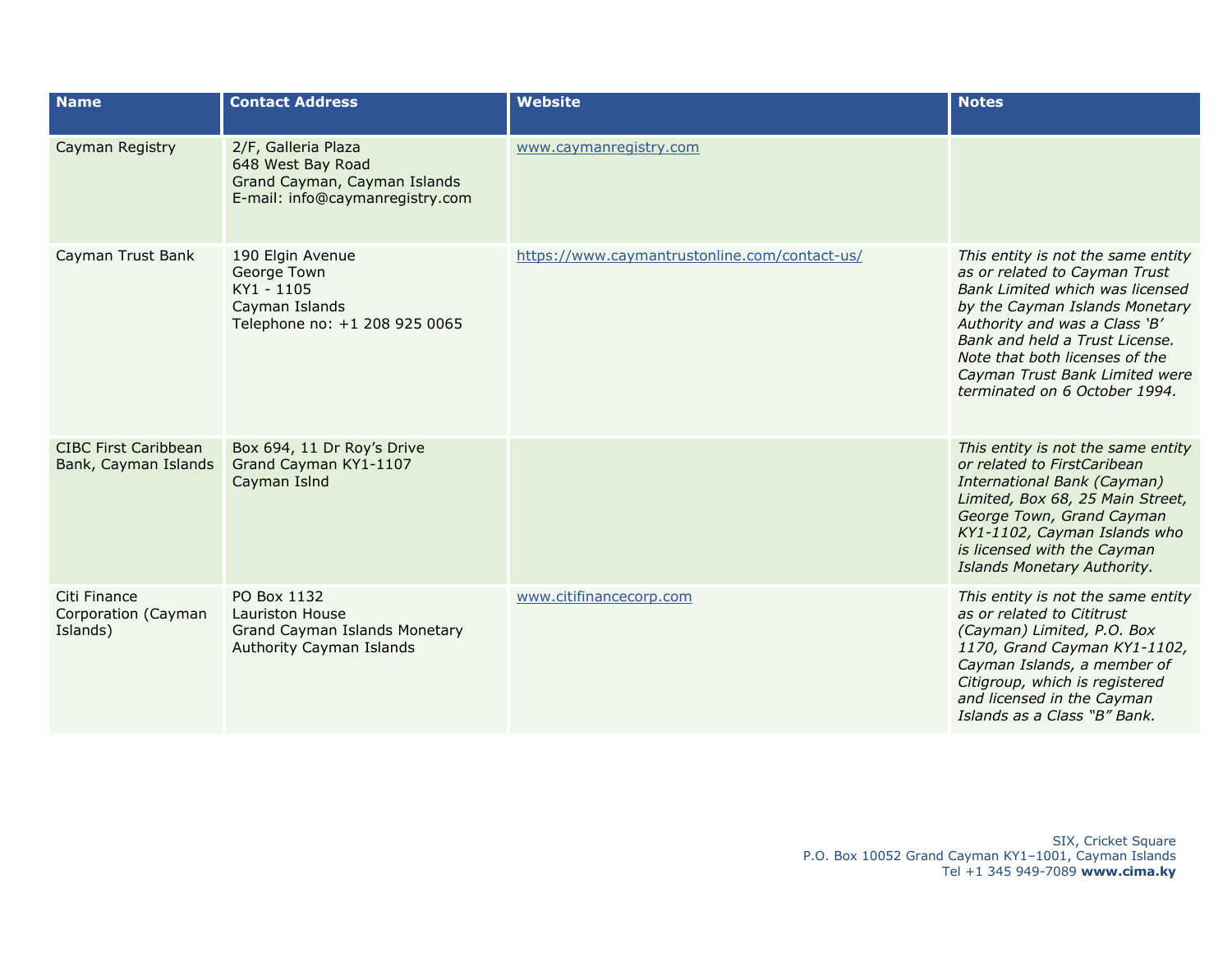| <b>Name</b>                                               | <b>Contact Address</b>                                                                   | <b>Website</b>                                               | <b>Notes</b>                                                                                                                                                                                                                                                  |
|-----------------------------------------------------------|------------------------------------------------------------------------------------------|--------------------------------------------------------------|---------------------------------------------------------------------------------------------------------------------------------------------------------------------------------------------------------------------------------------------------------------|
| Citi Trust Bank                                           | <b>Citi Trust Building</b><br>West Wind Bad.<br>PO Box 2025<br>George Town, Grand Cayman | www.cititrustbank.com<br>www.citrb.com<br>www.ctrbonline.com | This entity is not the same entity<br>as or related to Cititrust<br>(Cayman) Limited, P.O. Box<br>1170, Grand Cayman KY1-1102,<br>Cayman Islands, a member of<br>Citigroup, which is registered<br>and licensed in the Cayman<br>Islands as a Class "B" Bank. |
| Citi Trust Bank                                           | Citi Trust Building<br>West Wind Bad.<br>PO Box 9024<br>Grand Cayman, Cayman Island      | www.citrb-online.com                                         | This entity is not the same entity<br>as or related to Cititrust<br>(Cayman) Limited, P.O. Box<br>1170, Grand Cayman KY1-1102,<br>Cayman Islands, a member of<br>Citigroup, which is registered<br>and licensed in the Cayman<br>Islands as a Class "B" Bank. |
| Citi Trust Bank<br>Corporation                            | 4th Floor<br>Elizabethan Square<br>G.T., Grand Cayman, Cayman Islands                    | www.cititrustoffshore.net                                    | This entity is not the same entity<br>as or related to Cititrust<br>(Cayman) Limited, P.O. Box<br>1170, Grand Cayman KY1-1102,<br>Cayman Islands, a member of<br>Citigroup, which is registered<br>and licensed in the Cayman<br>Islands as a Class "B" Bank. |
| C.F.S.B. Company<br>Finance Sun Bank<br>(Private Banking) | Victoria Street 11<br>Georgetown, Cayman Islands<br>CCZ 22box7<br><b>SK</b>              | www.pb-cfsb.com                                              |                                                                                                                                                                                                                                                               |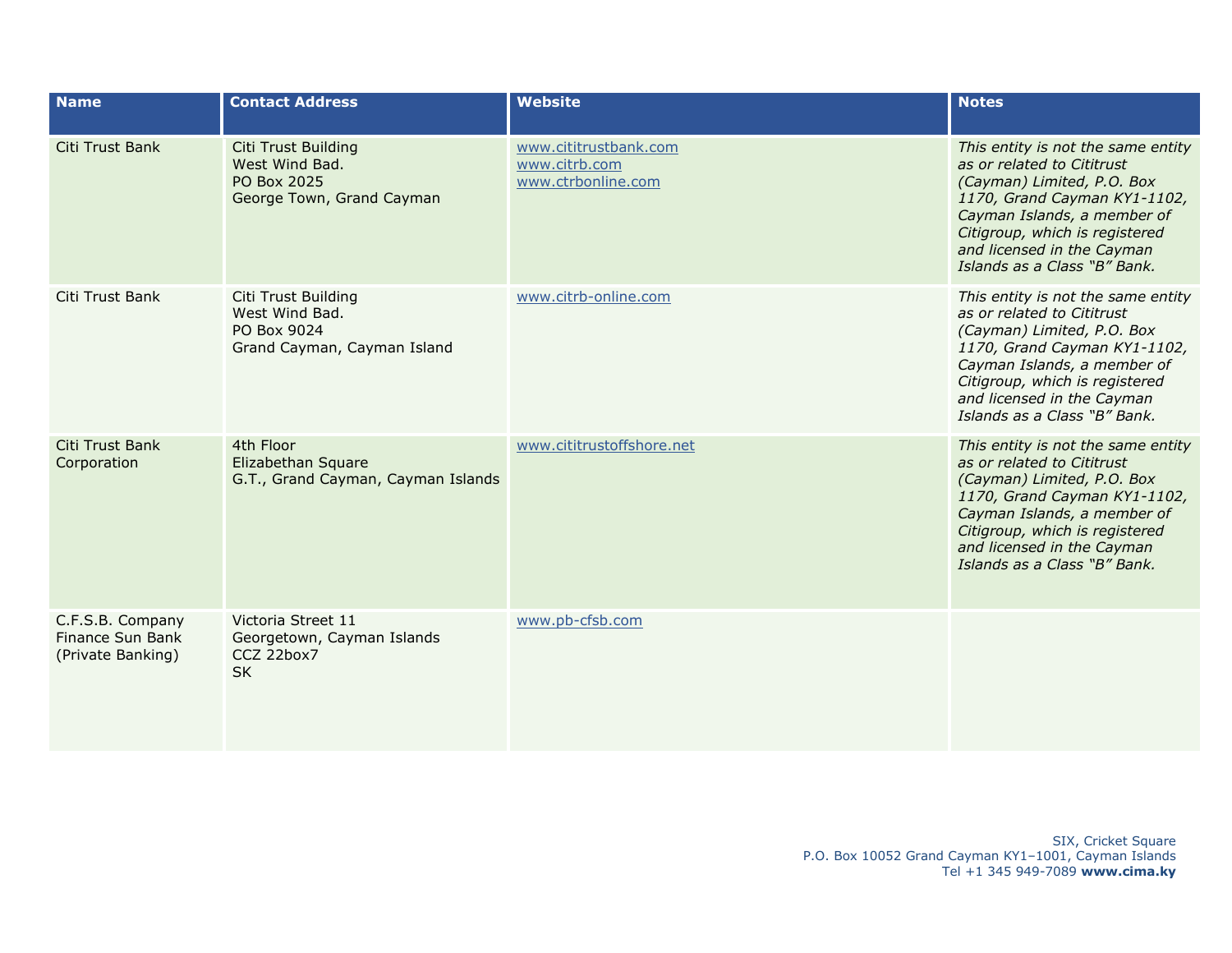| <b>Name</b>                                   | <b>Contact Address</b>                                                                                                                                                                       | <b>Website</b>                                                                                                | <b>Notes</b>                                                                                                                                                                                                                                                                                |
|-----------------------------------------------|----------------------------------------------------------------------------------------------------------------------------------------------------------------------------------------------|---------------------------------------------------------------------------------------------------------------|---------------------------------------------------------------------------------------------------------------------------------------------------------------------------------------------------------------------------------------------------------------------------------------------|
| Credit West Finance &<br><b>Trust Limited</b> | Credit West Finance & Trust Limited<br>P.O. Box 32344 KY1-1209,<br>Grand Cayman, Cayman Islands.<br>Phone: +1 (877) 344-4616,<br>Fax: +1 (877) 236-2398<br>Email: info@creditwestfinaltd.com | http://www.creditwestfinaltd.com/                                                                             |                                                                                                                                                                                                                                                                                             |
| Delta Bank & Trust Co<br>Ltd                  | B.W.I. Genesis Building<br>Jennett Street<br>P.O. Box 706<br>George Town, Grand Cayman<br>Cayman Islands                                                                                     | www.deltabanktrust-co.com<br>www.dbtltd.com                                                                   | This entity is not the same entity<br>as or related to Delta Bank and<br>Trust Company, Grand Cayman<br>of P.O. Box 706, Genesis<br>Building, Dr. Roy's Drive, Grand<br>Cayman KY1-1107, CAYMAN<br>ISLANDS, which is registered<br>and licensed in the Cayman<br>Islands as a Class B Bank. |
| Dextra Bank & Trust<br>Co Ltd                 | <b>B.W.I. Genesis Building</b><br>P.O. Box 2004<br>George Town, Grand Cayman<br>Cayman Islands                                                                                               | www.dextrabank-trust.com<br>www.dextraonline.com<br>www.dbnet-ky.com<br>www.dexnet.com<br>www.dbonline-ky.com |                                                                                                                                                                                                                                                                                             |
| Duke Bank & Trust<br>Co.                      | P.O. Box 1959GT<br>3rd Floor Elizabethan Square<br>Shedden Road<br>Cayman Island<br><b>Grand Cayman</b>                                                                                      | www.dbtrustonline.com                                                                                         |                                                                                                                                                                                                                                                                                             |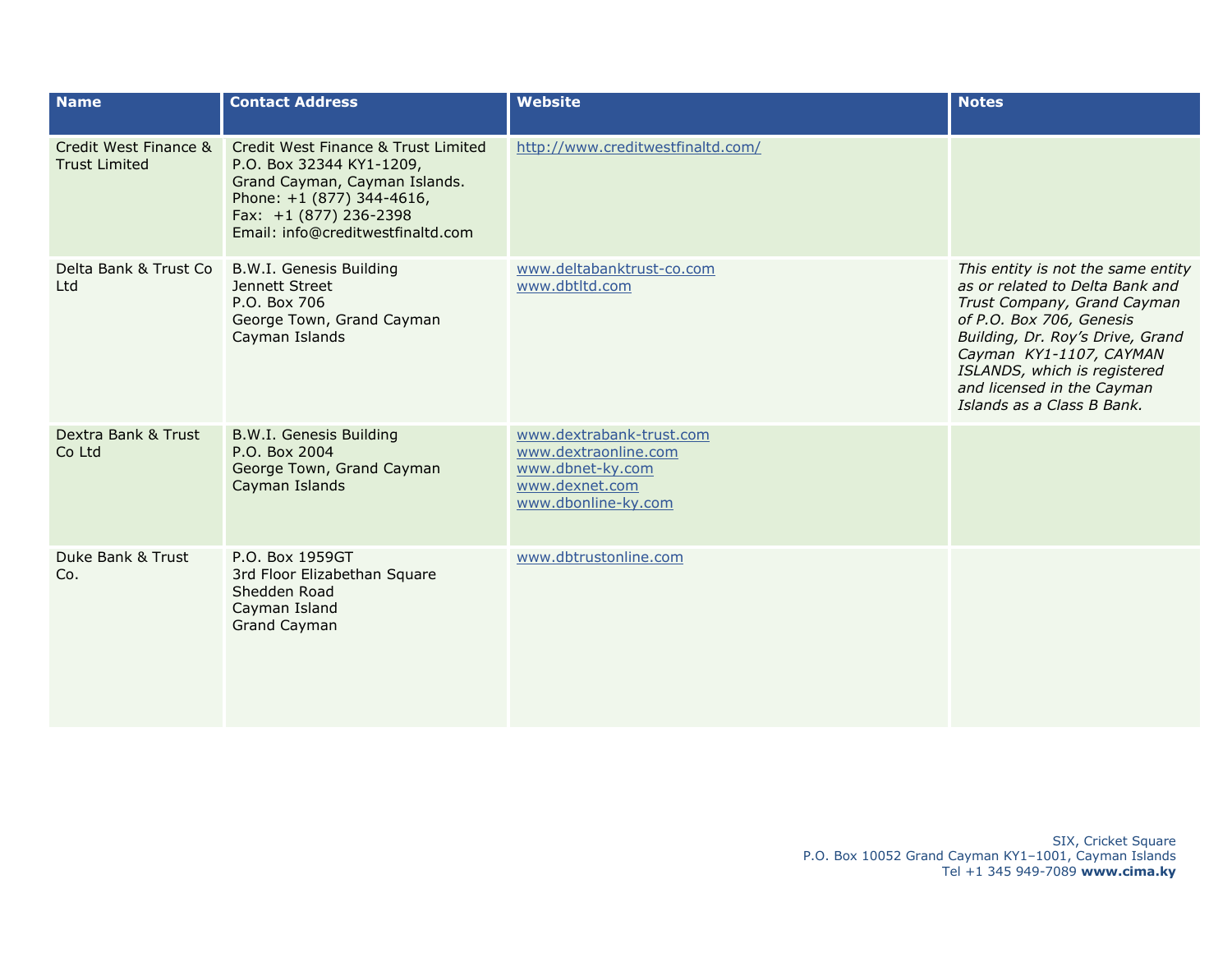| <b>Name</b>                               | <b>Contact Address</b>                                                                                                                                                                                                                                                                                                                                                                                                                     | <b>Website</b>   | <b>Notes</b>                                                                                                                                                                                                                                                                                                                    |
|-------------------------------------------|--------------------------------------------------------------------------------------------------------------------------------------------------------------------------------------------------------------------------------------------------------------------------------------------------------------------------------------------------------------------------------------------------------------------------------------------|------------------|---------------------------------------------------------------------------------------------------------------------------------------------------------------------------------------------------------------------------------------------------------------------------------------------------------------------------------|
| Diamond Banking &<br><b>Finance Group</b> | Head Office:<br>54 Luis Street<br><b>Grand Cayman</b><br>Cayman Islands<br>Europe Office:<br>Waterlooplein 23<br>Amsterdam<br>The Netherlands                                                                                                                                                                                                                                                                                              | www.dbfg.net     |                                                                                                                                                                                                                                                                                                                                 |
| Deutche Bank Trust &<br>Finance (AG)      | <b>Cayman Branch</b><br>Deutsche Bank (Cayman) Limited<br>Boundary Hall, Cricket Square<br>171 Elgin Avenue<br>PO Box 1984<br>Grand Cayman KY1-1104<br>Ph: +44 7523 582742<br>Fx: +44 8447 743795<br>Email: rainerneske@db.agtfo.com<br><b>Guernsey Branch</b><br>Deutsche Bank International Limited<br>PO Box 424, Lefebvre Court<br>St. Peter Port<br>Guernsey GY1 3Wt<br>Channel Islands<br>Ph: +44 7012 903651<br>Fx: +44 8447 743655 | www.db.agtfo.com | This entity is not the same entity<br>as or related to Deutsche Bank<br>(Cayman) Limited, Grand<br>Cayman of P.O. Box 1984, 171<br>Elgin Avenue Grand Cayman<br>KY1-1104, CAYMAN ISLANDS,<br>Ph: + 1 345 949 8244, Fx: +1<br>345 949 8178, which is<br>registered and licensed in the<br>Cayman Islands as a Class "A"<br>Bank. |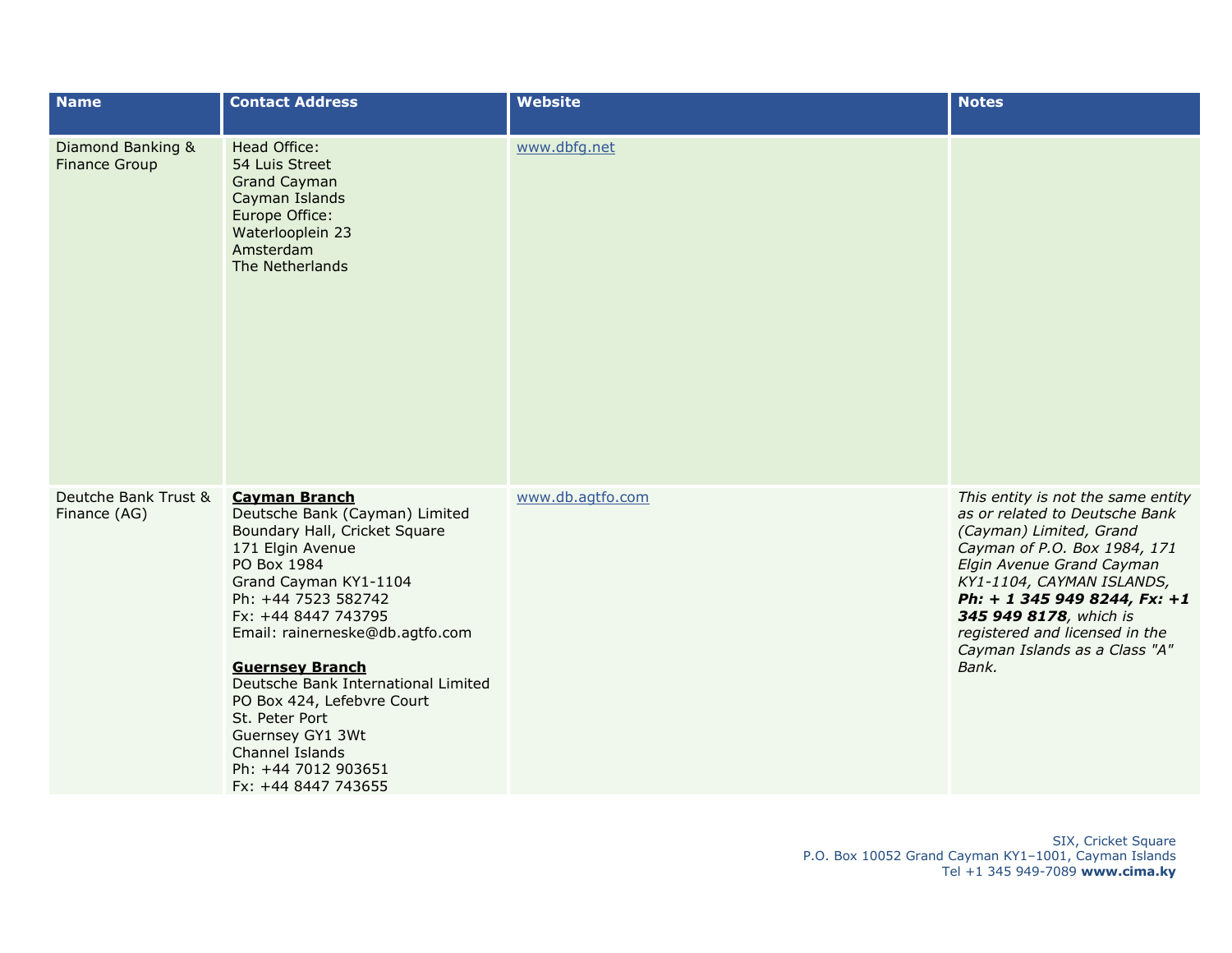| <b>Name</b>                                 | <b>Contact Address</b>                                                                                                                                                                                                                                        | <b>Website</b>            | <b>Notes</b>                                                                                                                                                                                                                                                       |
|---------------------------------------------|---------------------------------------------------------------------------------------------------------------------------------------------------------------------------------------------------------------------------------------------------------------|---------------------------|--------------------------------------------------------------------------------------------------------------------------------------------------------------------------------------------------------------------------------------------------------------------|
|                                             | Email: stefankrause@db.agtfo.com                                                                                                                                                                                                                              |                           |                                                                                                                                                                                                                                                                    |
| East Wave Bank                              | U.A.E, No 18 Saeed Bin Suwayed<br>Street Sharjah, United Arab<br>Emirates.<br>SINGAPORE, Grange Road Tiong<br>Bahru 24, Central Region Singapore.<br>TURKEY, 36, Muslim Naci Cd<br>Istanbul, Turkey<br>Email: Support@Eastwavebank.com<br>Tel: +971 4669 2222 | www.eastwavebank.com      | This entity is not the same entity<br>as or related to DMS Bank &<br>Trust, Grand Cayman DMS<br>HOUSE, 20 GENESIS CLOSE, PO<br>BOX 2633, KY1 1102<br>CAYMAN ISLANDS, which is<br>registered and licensed in the<br>Cayman Islands as a Class "B"<br>Bank.          |
| <b>EFG Bank</b>                             | Email: eservice@efgbcayman.com<br>c.seseve.h@gmail.com<br>enquiries_eh@123rave.com<br>Tel: 1-315-201-4503                                                                                                                                                     | www.efgbcayman.com        | This entity is not the same entity<br>as or related to EFG Bank, P.O.<br>Box 10360, Suite #3208, 45<br>Market Street Camana Bay,<br>Grand Cayman KY1-1003,<br>Cayman Islands, which is<br>registered and licensed in the<br>Cayman Islands as a Class "B"<br>Bank. |
| <b>Epic Financial Banking</b><br>Management | 1st Floor, Government Administration<br><b>Building</b><br>133 Elgin Avenue<br>George Town<br>Cayman Islands<br>KY1-1206                                                                                                                                      | www.efmbank.com           |                                                                                                                                                                                                                                                                    |
| <b>Equity Credit Union</b>                  | Tel: 1-866-884-5754                                                                                                                                                                                                                                           | www.equitycreditunion.com |                                                                                                                                                                                                                                                                    |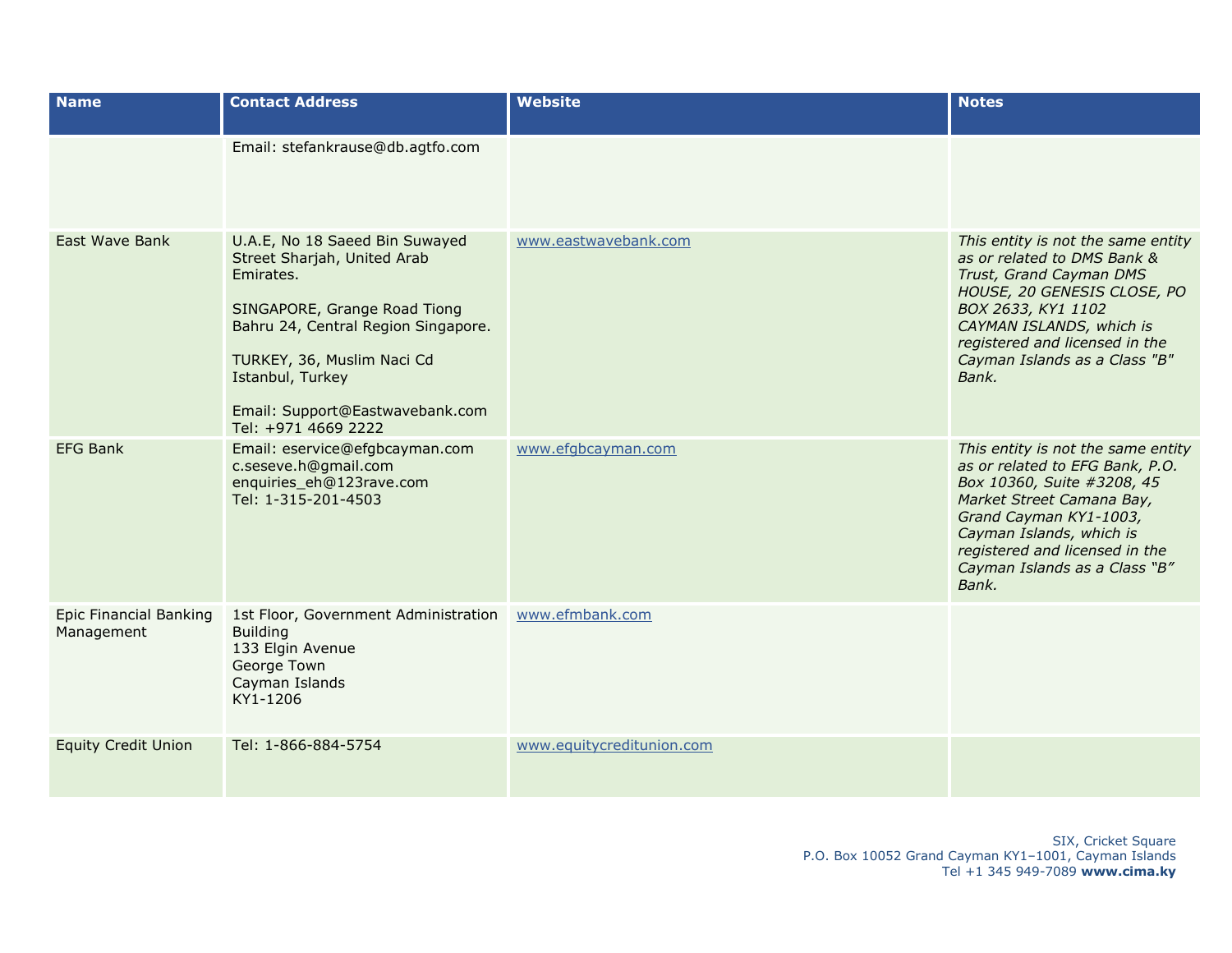| <b>Name</b>                                                          | <b>Contact Address</b>                                                                                         | <b>Website</b>                         | <b>Notes</b>                                                                                                                                                                                                                                                                                                   |
|----------------------------------------------------------------------|----------------------------------------------------------------------------------------------------------------|----------------------------------------|----------------------------------------------------------------------------------------------------------------------------------------------------------------------------------------------------------------------------------------------------------------------------------------------------------------|
| EverFX tradename<br>(ICC Intercertus<br>Capital (Cayman)<br>Limited) |                                                                                                                | www.everfx.uk                          | This entity is not the same entity<br>as or related to EverFX<br>tradename ICC Intercertus<br>Capital (Cayman) Limited, P.O.<br>Box 2775, Artemis House, 67<br>Fort Street, Grand Cayman KY1-<br>1111, CAYMAN ISLANDS, which<br>is registered and licensed in the<br>Cayman Islands as a Securities -<br>Full. |
| <b>Fealty Trust Bank</b><br><b>FLT Bank</b>                          |                                                                                                                | www.fltbank.com<br>www.fealtytrust.com | This entity is not the same entity<br>as or related to DMS Bank &<br>Trust, Grand Cayman DMS<br>HOUSE, 20 GENESIS CLOSE, PO<br>BOX 2633, KY1 1102<br>CAYMAN ISLANDS, which is<br>registered and licensed in the<br>Cayman Islands as a Class "B"<br>Bank.                                                      |
| <b>Fidelity International</b><br><b>Trust Bank</b>                   | 3rd Floor, Walker House<br><b>PO Box 327</b><br>Mary Street<br>George Town<br>Cayman Islands                   | www.fitbonline.com                     |                                                                                                                                                                                                                                                                                                                |
| Finantro Loan<br><b>Services</b>                                     | 220 West Bay Road<br>Seven Mile Beach<br>KY 11202, Grand Cayman<br>Cayman Islands<br>Email: email@finantro.com |                                        |                                                                                                                                                                                                                                                                                                                |
| Finanxo Loan Services                                                | 36 Austin Connolly Drive<br>East End                                                                           | www.finanxo.com                        |                                                                                                                                                                                                                                                                                                                |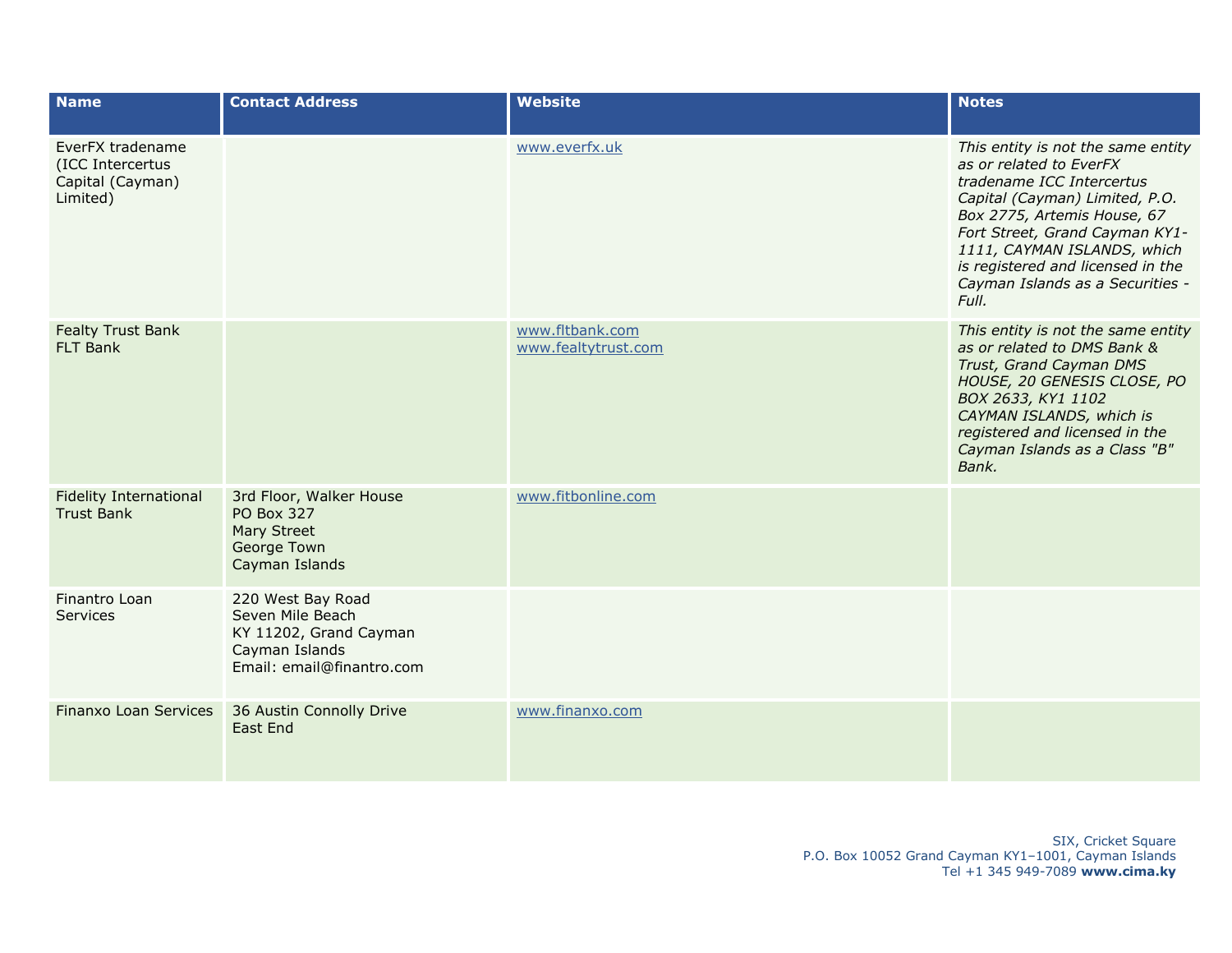| <b>Name</b>                                          | <b>Contact Address</b>                                                                                                                                                                                                                              | <b>Website</b>                                                                           | <b>Notes</b>                                                                                                                                                 |
|------------------------------------------------------|-----------------------------------------------------------------------------------------------------------------------------------------------------------------------------------------------------------------------------------------------------|------------------------------------------------------------------------------------------|--------------------------------------------------------------------------------------------------------------------------------------------------------------|
| First Federal Banking<br>Corp., Republic of<br>Palau |                                                                                                                                                                                                                                                     |                                                                                          |                                                                                                                                                              |
| <b>First Capital Securities</b><br>Limited           | P.O. Box 847<br>1 Capital Place<br>George Town, Grand Cayman<br>Cayman Islands                                                                                                                                                                      | www.firstcaponline.com<br>www.firstcapitalsecurities.com<br>www.1stcapitalsecurities.com |                                                                                                                                                              |
| <b>First Capital Securities</b><br>(Cayman) Limited  | P.O. Box 1575<br>Elizabethan Square<br>George Town, Cayman Islands<br>Ph: (345) 948-7069<br>Ph: (345) 948-7088<br>Fx: (345) 949-0596<br>Fx: (345) 946-5579<br>Fx: (345) 946-5690<br>Email: info@firstcaponline.com<br>info@1stcapitalsecurities.com |                                                                                          |                                                                                                                                                              |
| First Cayman Bank                                    | B.W.I. Thompson Building<br>PO Box 1113<br>George Town<br><b>Grand Cayman</b><br>Cayman Islands                                                                                                                                                     | www.firstcyb.com<br>www.firstcaymanbank.com<br>www.firstcaymanbankltd.com                | This entity is not the same entity<br>as or related to First Cayman<br>Bank Ltd. (in liquidation), which<br>was put into liquidation on<br>December 4, 1997. |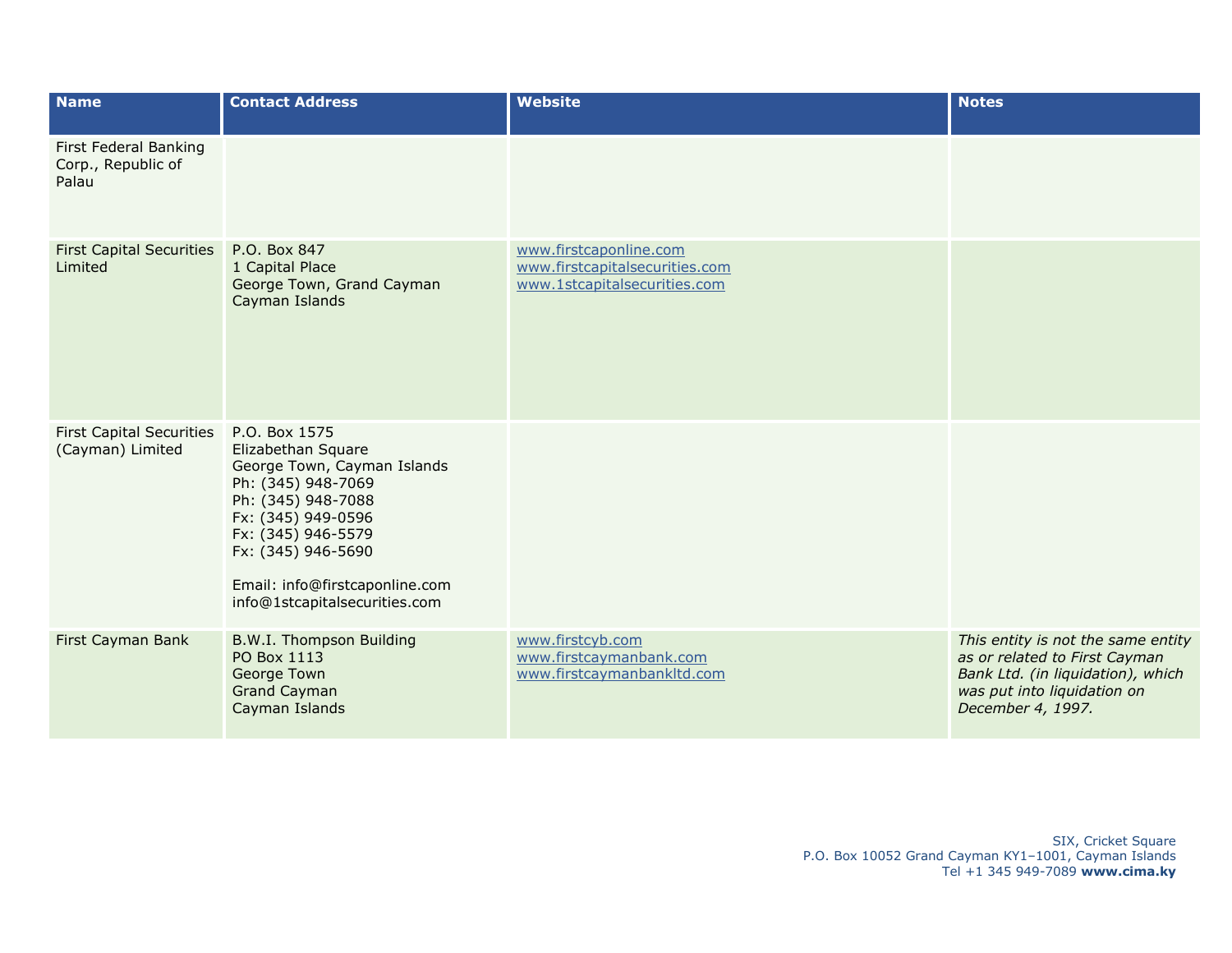| <b>Name</b>                                              | <b>Contact Address</b>                                                                                                                                | <b>Website</b>                                    | <b>Notes</b>                                                                                                                                                |
|----------------------------------------------------------|-------------------------------------------------------------------------------------------------------------------------------------------------------|---------------------------------------------------|-------------------------------------------------------------------------------------------------------------------------------------------------------------|
| First Cayman Offshore<br>Private Bank, Cayman<br>Islands | P. O. Box 1113<br>Grand Cayman KY1-1102<br>Cayman Islands<br>Ph: 1-203-413-1781<br>Fx: 1-206-984-2350<br>Email:<br>account@firstcymanprivateoffbn.net |                                                   | This entity is not the same entity<br>as or related to First Cayman<br>Bank Ltd. (in liquidation) which<br>was put into liquidation on<br>December 4, 1997. |
| First City Bank                                          |                                                                                                                                                       |                                                   |                                                                                                                                                             |
| <b>First National</b><br>Securities (Cayman)<br>Ltd.     | P.O. Box 1575 GT<br><b>Grand Cayman</b>                                                                                                               | 1stnationalsecurities.com<br>firstnationalltd.com |                                                                                                                                                             |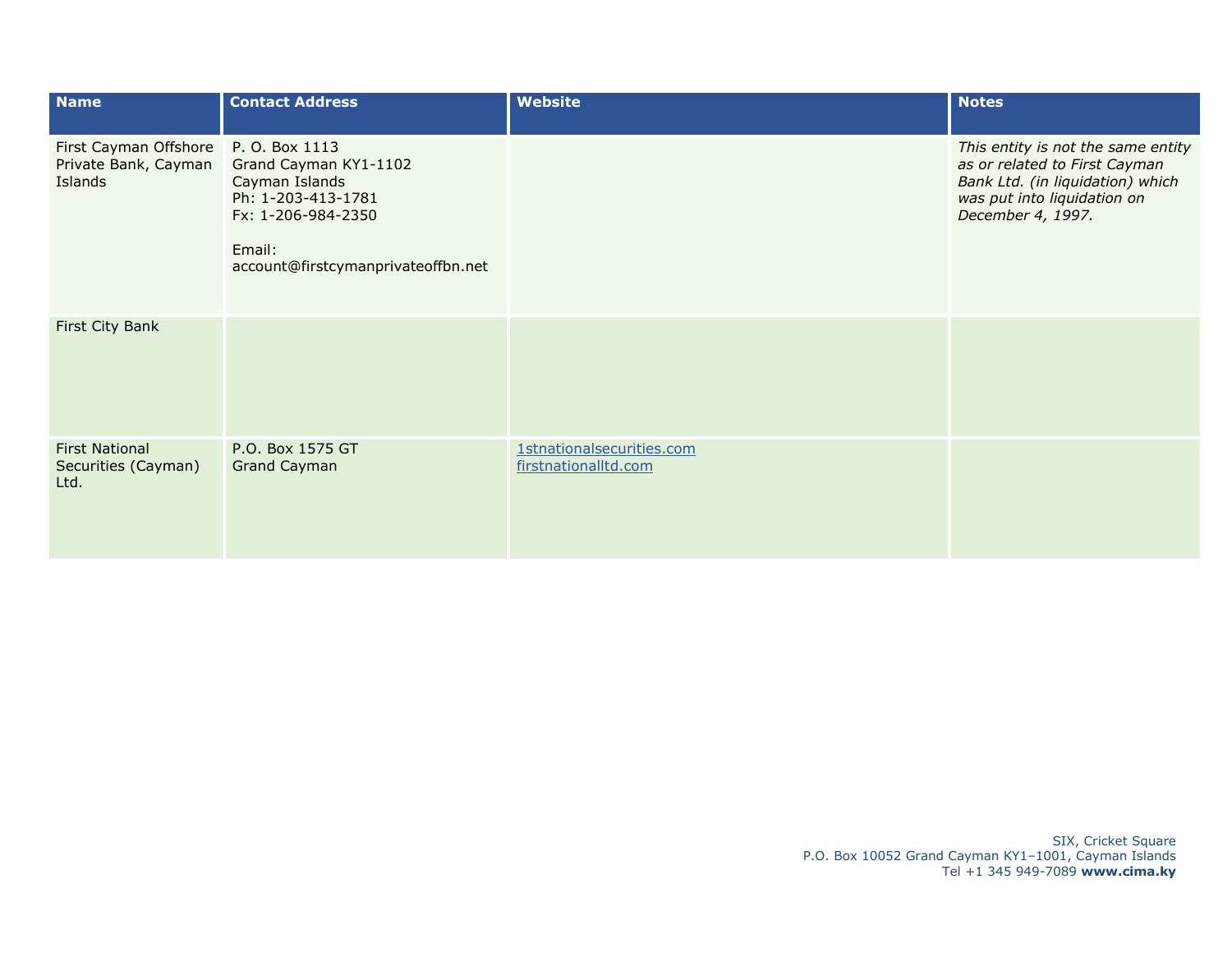| <b>Name</b>                                        | <b>Contact Address</b>                                                                                                                                                            | Website | <b>Notes</b> |
|----------------------------------------------------|-----------------------------------------------------------------------------------------------------------------------------------------------------------------------------------|---------|--------------|
| <b>First National</b><br><b>Securities Limited</b> | P.O. Box 651<br>George Town, Grand Cayman<br>Ph: (345) 946-5687<br>Fx: (345) 946-5579<br>Fx: (345) 946-5690<br>Email: info@firstnationalltd.com<br>info@1stnationalsecurities.com |         |              |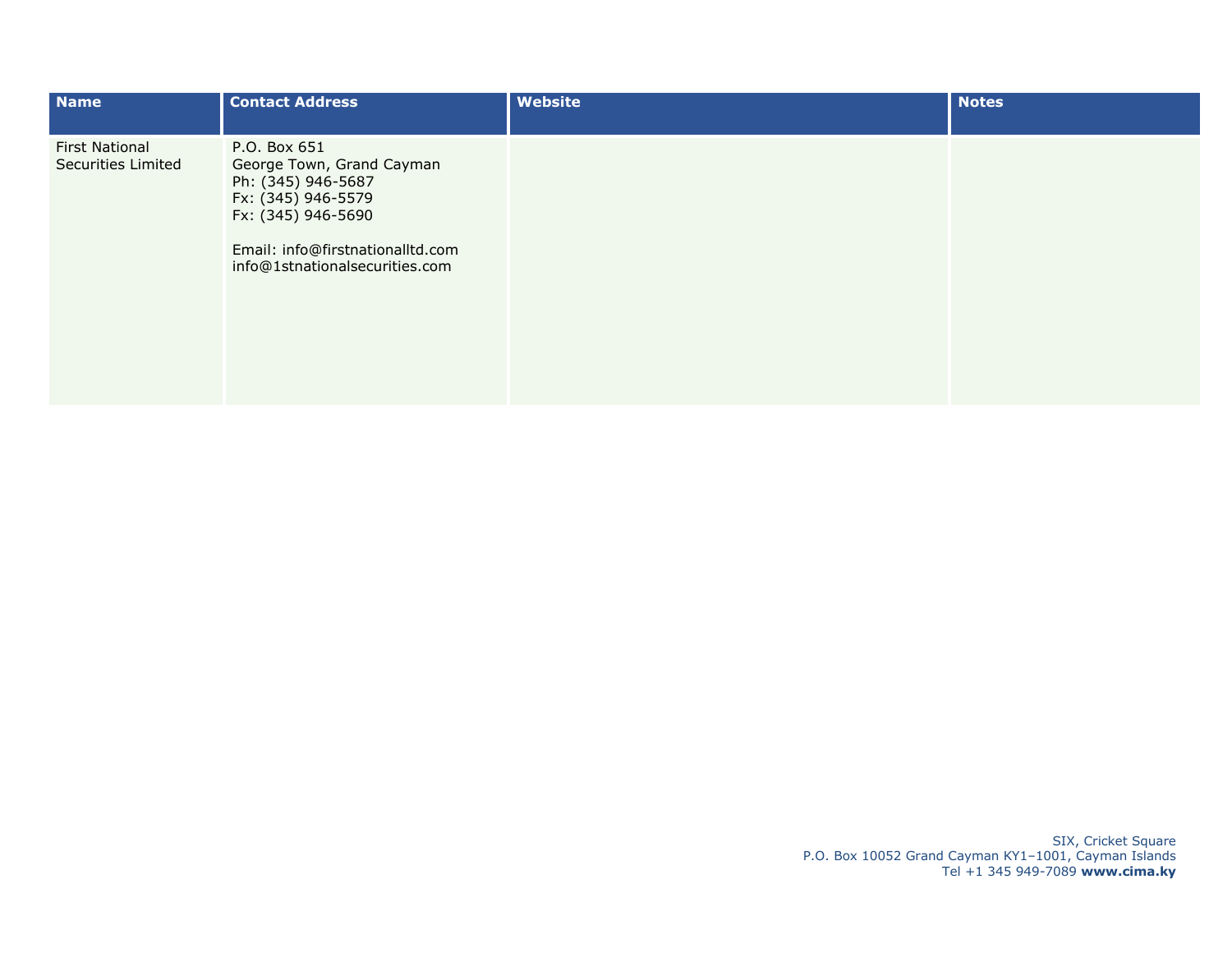| <b>Name</b>                                                                                    | <b>Contact Address</b>                                                                                                                                                                                                                                                                                                                                                                                                                                                                                                                       | <b>Website</b>                 | <b>Notes</b>                                                                                                                                                                                                                                                                   |
|------------------------------------------------------------------------------------------------|----------------------------------------------------------------------------------------------------------------------------------------------------------------------------------------------------------------------------------------------------------------------------------------------------------------------------------------------------------------------------------------------------------------------------------------------------------------------------------------------------------------------------------------------|--------------------------------|--------------------------------------------------------------------------------------------------------------------------------------------------------------------------------------------------------------------------------------------------------------------------------|
| FM Wealth<br>Management<br>FM Wealth<br>Management Ltd.<br>Fitch Matthews Wealth<br>Management | FM Wealth Management Ltd. (Head<br>Office)<br>PO Box 31084/242<br>Grand Cayman, KY1-1205<br>Cayman Islands<br>638 West Bay Road<br>Grand Cayman, KY1-1205<br>Cayman Islands<br>phone: 1 345 769 1360<br>email:<br>contact@fmwealthmanagement.com<br>FM Wealth Management Ltd.<br>(Argentina)<br>Julio A. Roca 546<br>Riso 7 of 6<br>1067, Ciudad De Buenos Aires<br>Rep. Argentina<br>phone: 54 911 2849 0931<br>FM Management Inc. (Canada)<br>120 Harrison Garden Unit 1610<br>Toronto, Ontario, M2N OH1<br>Canada<br>phone: 1 647 7495319 | http://fmwealthmanagement.com/ |                                                                                                                                                                                                                                                                                |
| FortisFinance Bank<br>Fortune Trust Finance<br>& Securities                                    | Head Office:<br>269 West Bay Road<br>Grand Cayman, Cayman Islands<br>FTFS Office:<br>Hoogoor ddreef 43,<br>1051 JL, Amsterdam<br>Netherlands                                                                                                                                                                                                                                                                                                                                                                                                 | www.fortisfinance.com          | This entity is not the same entity<br>as or related to Fortis Bank<br>(Cayman) Limited of P.O. Box<br>2003, Grand Pavillion<br>Commercial Centre, Grand<br>Cayman KY1-1104, CAYMAN<br>ISLANDS; which is registered<br>and licensed in the Cayman<br>Islands as a Class A Bank. |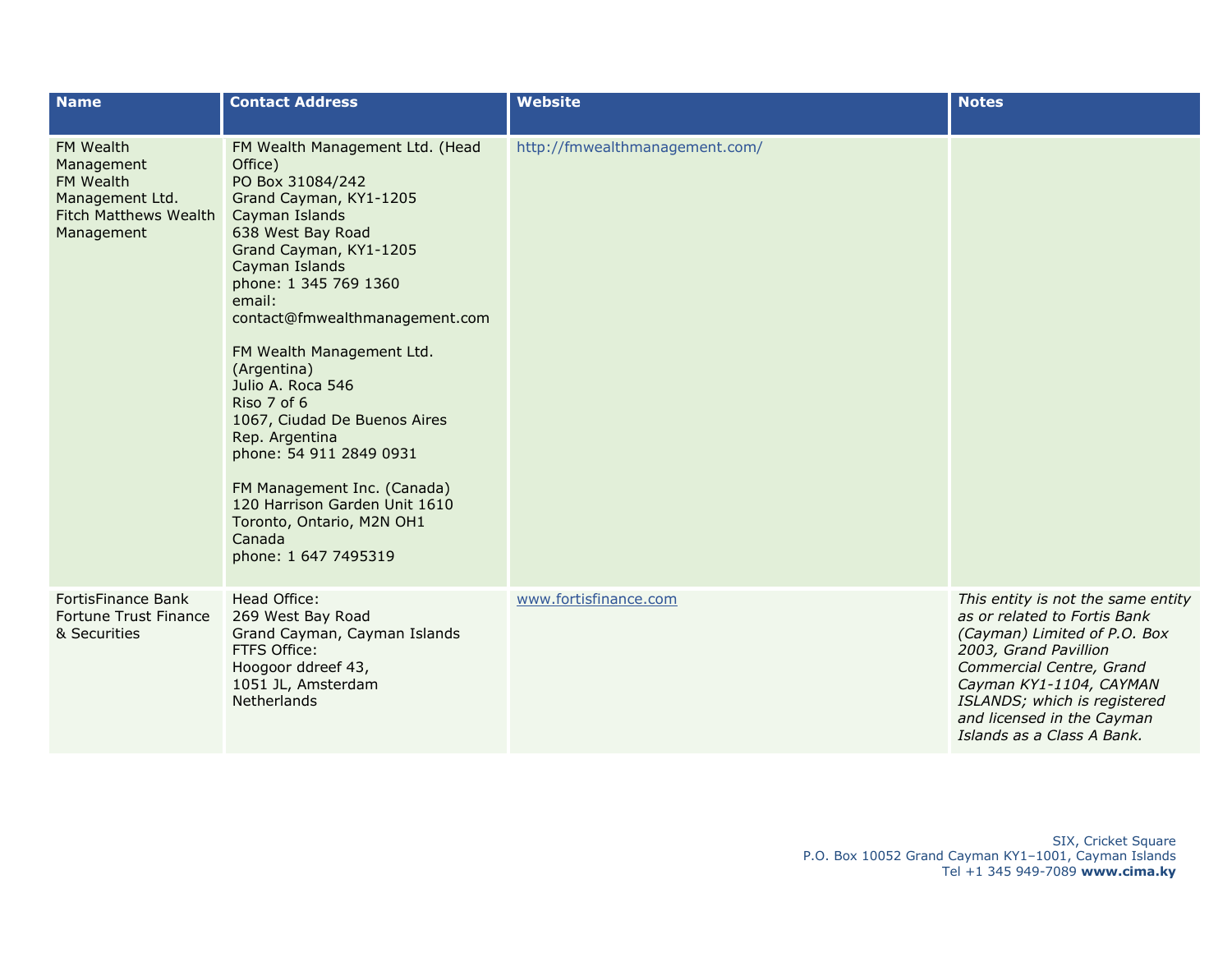| <b>Name</b>                                  | <b>Contact Address</b>                                                                                                                                                                                                                                                                                | Website                    | <b>Notes</b> |
|----------------------------------------------|-------------------------------------------------------------------------------------------------------------------------------------------------------------------------------------------------------------------------------------------------------------------------------------------------------|----------------------------|--------------|
| <b>Fortune Trust Finance</b><br>& Securities | 269 West Bay Road<br>Grand Cayman, Cayman Islands<br>FTFS European Office:<br>Hoogoor dreef 43<br>1051 JL, Amsterdam<br><b>Netherlands</b>                                                                                                                                                            | www.fortunetrust.com       |              |
| Foster Elliot Ltd.                           | <b>Foster Elliot</b><br>64 Earth Close<br>Grand Cayman<br>Cayman Islands<br>PO Box 1978, George Town, Grand<br>Cayman, KY1-1201, Cayman Islands<br>Tel: 1 855 391 1781<br>+852 301 840 30<br>+121 252 209 8<br>+385 800 910 97<br>Email: info@fosterelliotltd.com<br>alanmichaels@fosterelliotltd.com | http://fosterelliotltd.com |              |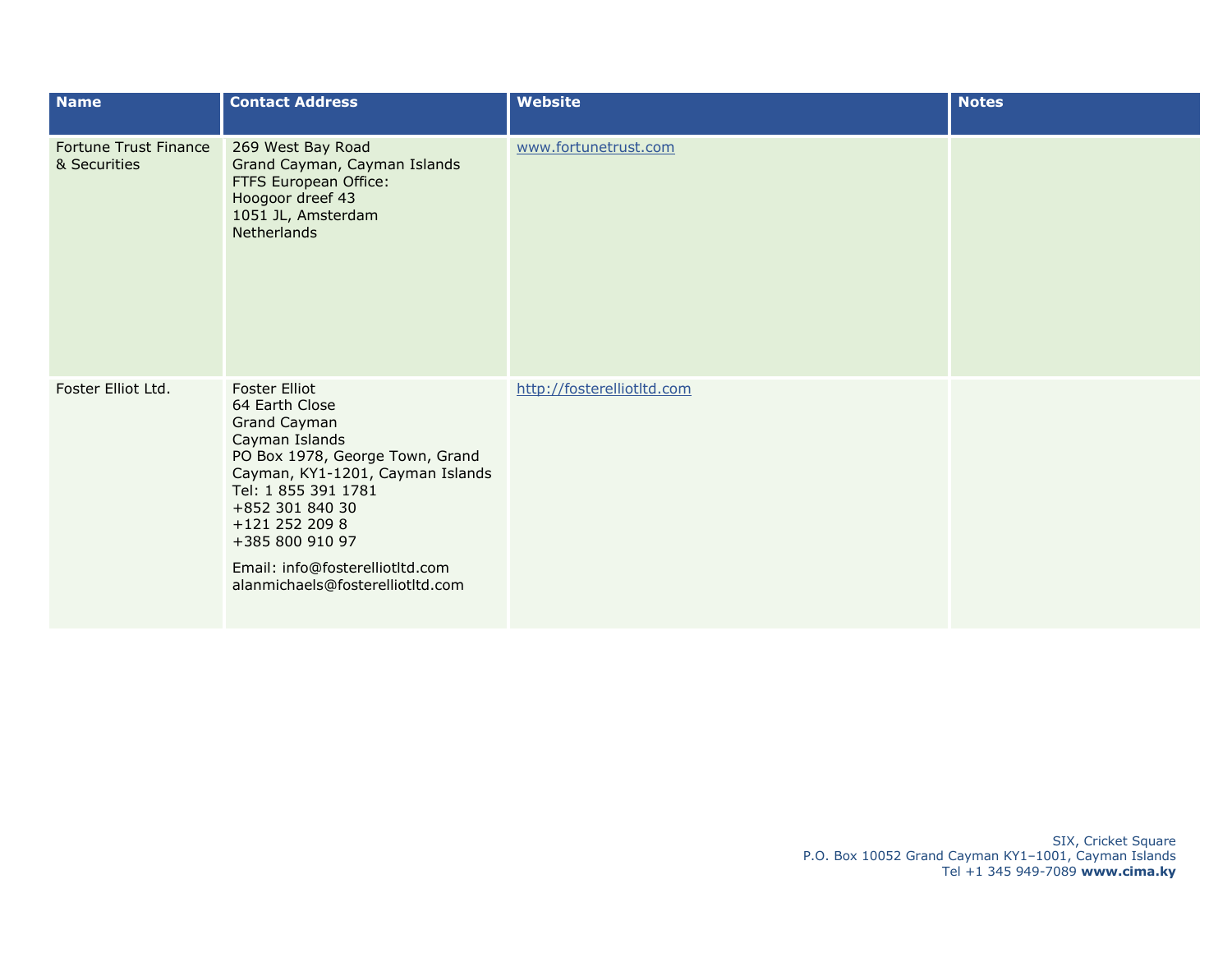| <b>Name</b>                                                      | <b>Contact Address</b>                                                                                                                                                                                                                       | <b>Website</b>                                           | <b>Notes</b>                                                                                                                                                                                                                                                                |
|------------------------------------------------------------------|----------------------------------------------------------------------------------------------------------------------------------------------------------------------------------------------------------------------------------------------|----------------------------------------------------------|-----------------------------------------------------------------------------------------------------------------------------------------------------------------------------------------------------------------------------------------------------------------------------|
| Genesys Private Fund                                             | One Artillery Court<br>161a Shedden Road<br>Grand Cayman, Cayman Islands<br>Tel: 44 (11) 34-01-3530<br>Fx: 44 (11) 34-01-3530<br>Email: info@genesysfund.com                                                                                 | https://genesysfund.com/<br>https://genesysprivate.fund/ | This entity is not the same entity<br>as or related to Genesys Private<br>Fund, Artillery Court, Shedden<br>Road, P.O. Box 10085, Grand<br>Cayman KY1-1001, CAYMAN<br>ISLANDS, which is registered<br>and licensed in the Cayman<br>Islands as a Registered Mutual<br>Fund. |
| <b>Global Wealth Bank</b>                                        | 1Banker's Road, West Bay<br>Grand Cayman, KY-1107, Cayman<br>Islands<br>Cayman Island<br>Tel: 801-664-9054<br>+44 1420 467304<br>Email: info@globalwealthbnk.com<br>South Africa<br>Tel: + 2-771-799-5587<br>Kenya<br>Tel: + 25-471-886-4900 | https://globalwealthbnk.com/                             |                                                                                                                                                                                                                                                                             |
| <b>Grand Private Bank</b><br>Banka Bilbao Vizcaya-<br><b>BBV</b> | Elizabethan Sq, George Town<br>Tel: +1 (231) 244-4426<br>Email: info@granprivate.com                                                                                                                                                         | www.granprivate.com                                      |                                                                                                                                                                                                                                                                             |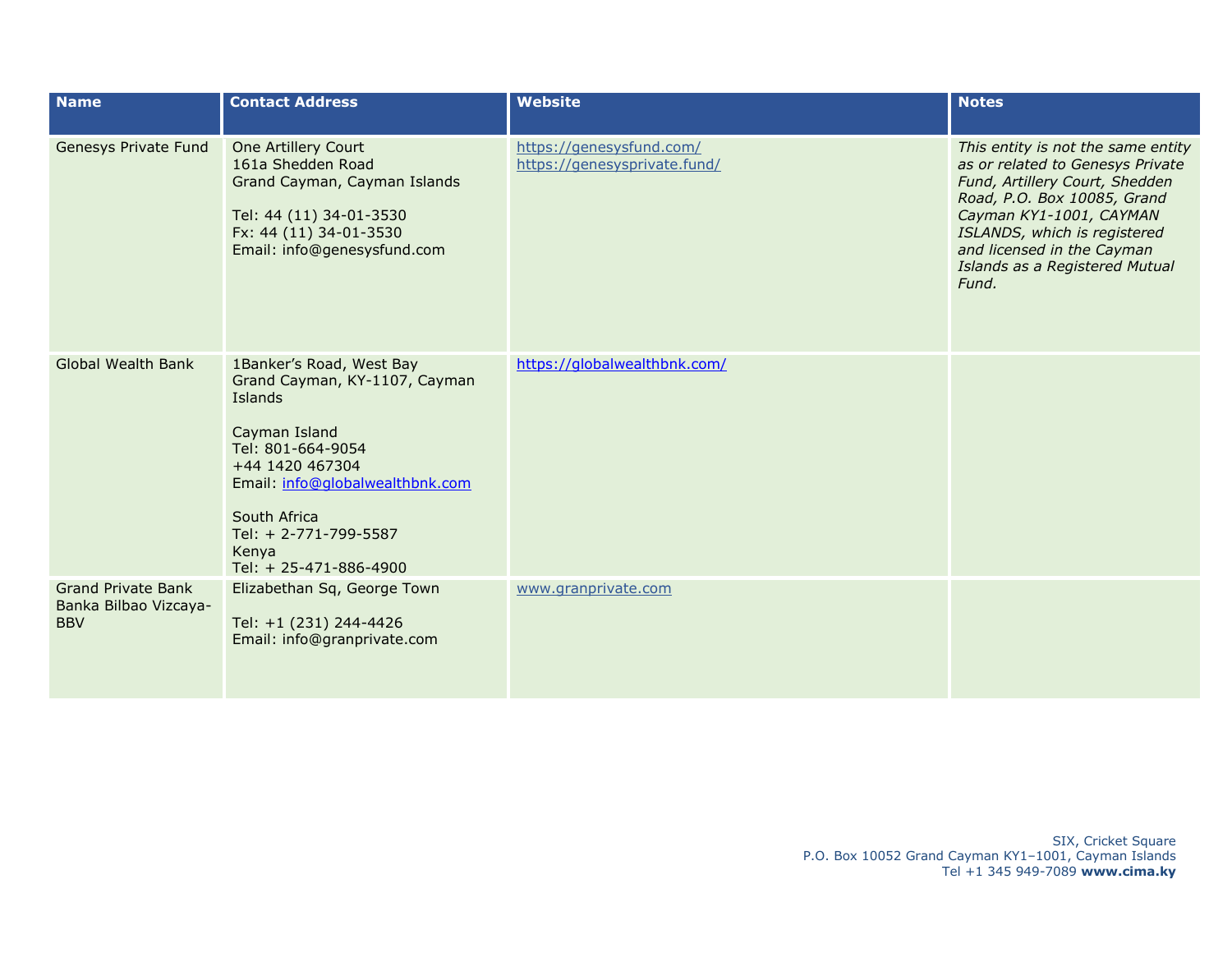| <b>Name</b>                                 | <b>Contact Address</b>                                                                                                                                                                                                                                                                                                                                                                                                                              | <b>Website</b>                                                                                                                                                                                                                              | <b>Notes</b> |
|---------------------------------------------|-----------------------------------------------------------------------------------------------------------------------------------------------------------------------------------------------------------------------------------------------------------------------------------------------------------------------------------------------------------------------------------------------------------------------------------------------------|---------------------------------------------------------------------------------------------------------------------------------------------------------------------------------------------------------------------------------------------|--------------|
| <b>Gulf Union Bank</b>                      | 56 Lincol Street<br>Wilfox Layout<br>South Cayman<br>Cayman Islands<br>55987<br>Phone:<br>+88-216-212-58049<br>Fax:<br>0091-509-267-1200<br>Gulf Union Bank Ltd.<br><b>Grand Cayman Islands</b><br>+44-702-401-7833<br>+1-205-216-2357 Ext: 5509651<br>Sms: +1-925-526-5120<br>Email:<br>manager@gulfunionbank.ca.pn<br>chairman@gulfunionbank.ca.pn<br>gubmanager@gmaill.com<br>manager@gubonline.org<br>cimagov@v.gg<br>Phone/voice: +13107364678 | www.gulfunionbank.com<br>http://gubonline.org<br>https://online.e-gulfbank.com/gbkretail/RetailLogin.htlm<br>https://gulfunoinbank.projectspaces.com/workplan/activity<br>/11/?project<br>http://www.gov.ky/<br>http://gulfunionbank.ca.pn/ |              |
| <b>Harvester Bank</b><br>Harvester Bank PLC | Cayman Island<br>Phone: +1 928 923 3322;<br>+1 707-809-9130;<br>+447024060765<br>Email: info@harvester-bank.com<br>support@harvester-bank.com<br>zoe@harvester-bank                                                                                                                                                                                                                                                                                 | https://harvester-bank.com<br>www.harvester-bank.com                                                                                                                                                                                        |              |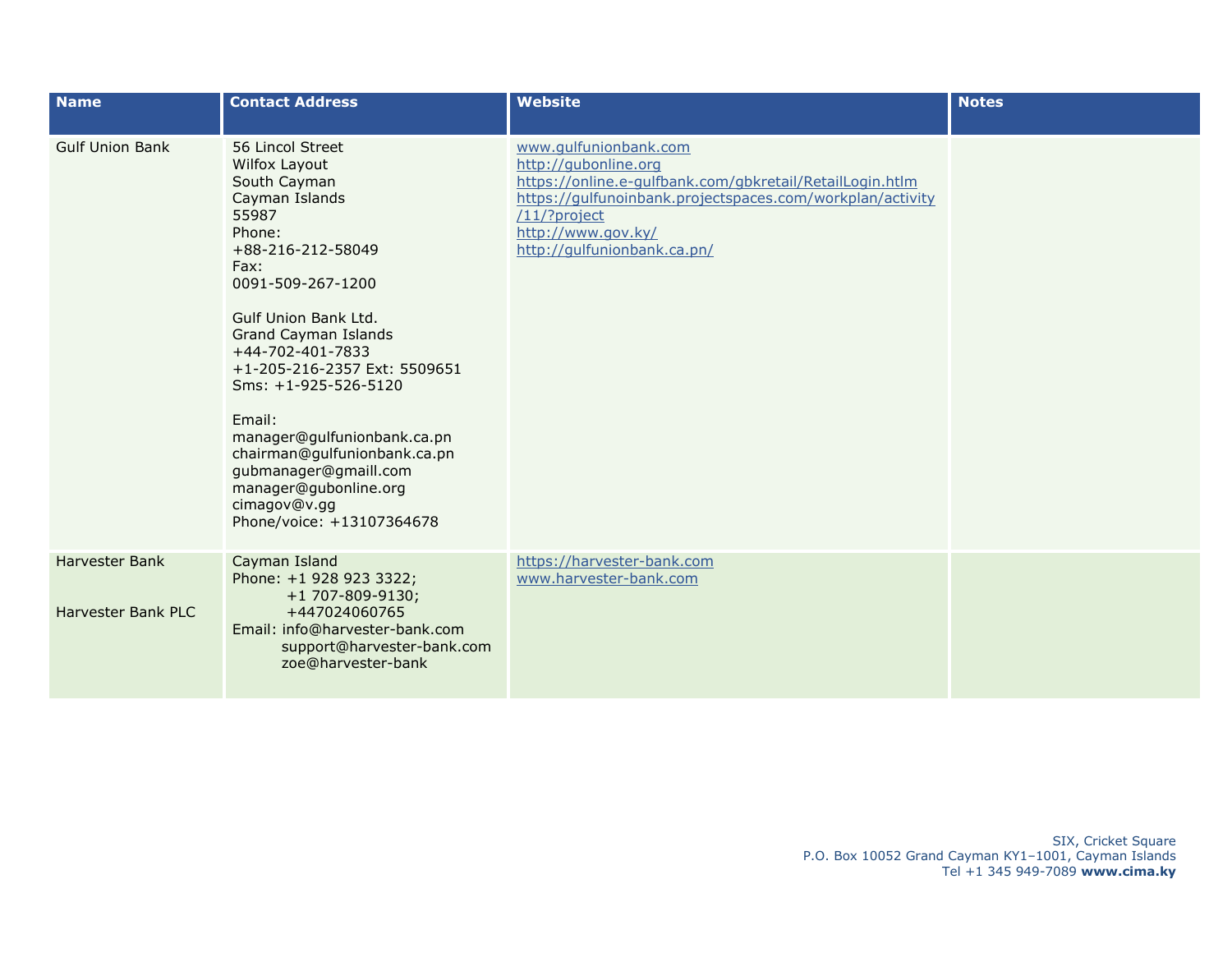| <b>Name</b>                                          | <b>Contact Address</b>                                                                                                                                                              | <b>Website</b>                                                                               | <b>Notes</b>                                                                                                                           |
|------------------------------------------------------|-------------------------------------------------------------------------------------------------------------------------------------------------------------------------------------|----------------------------------------------------------------------------------------------|----------------------------------------------------------------------------------------------------------------------------------------|
| Heritage Private Bank<br>Cayman                      | KY1-1002, Grand Cayman<br>Cayman Islands<br>No phone numbers or any addresses<br>listed for Cayman.<br>Email: info@hpbky.com                                                        | https://hpbky.com/Contact-Us.html                                                            | <b>Banking Center Address:</b><br>970 Drummond Street,<br>Newark New Jersey 07102 USA9<br>Phone: (609) 236-8033<br>Fax: (573) 535 5150 |
| <b>Hillcrest Securities</b><br><b>Online Banking</b> | P.O. Box A62<br><b>Harbor Center</b><br>North Church Street<br><b>Grand Cayman</b><br>Cayman Islands                                                                                | www.hillcrestsecurities.com                                                                  |                                                                                                                                        |
| Hirsche Private Asset<br>Management Ltd.             | South Church Street<br>George Town<br>Grand Cayman KY1-1104<br>Phone: +44-203-239-4273<br>+88-628-729-2338<br>Email: Jeffrey.curtis@hirsche.co.uk<br>Vincent.turnbull@hirsche.co.uk | www.hirsche.co.uk                                                                            |                                                                                                                                        |
| <b>HSBC Bank</b>                                     | <b>HSBC Bank</b><br>P.O. Box 3076, 36B Dr. Roys<br>Drive Goerge Town, Grand Cayman<br>Island<br>P.O. Box 3076, 36B Dr. Roys<br>Drive George Town, Grand Cayman<br>Island            | https://www.swihssb.online/contact-us/<br>https://www.sourceinternationalbank.us/contact-us/ |                                                                                                                                        |
| <b>IBT Schroder Bank</b><br>And Trust Company        | <b>IBTNET</b><br>THE PRESIDENT<br>+1.2132331632<br>Cayman Islands<br>Cayman Islands, BWI, KY                                                                                        | http://www.ibtnet-ky.com                                                                     |                                                                                                                                        |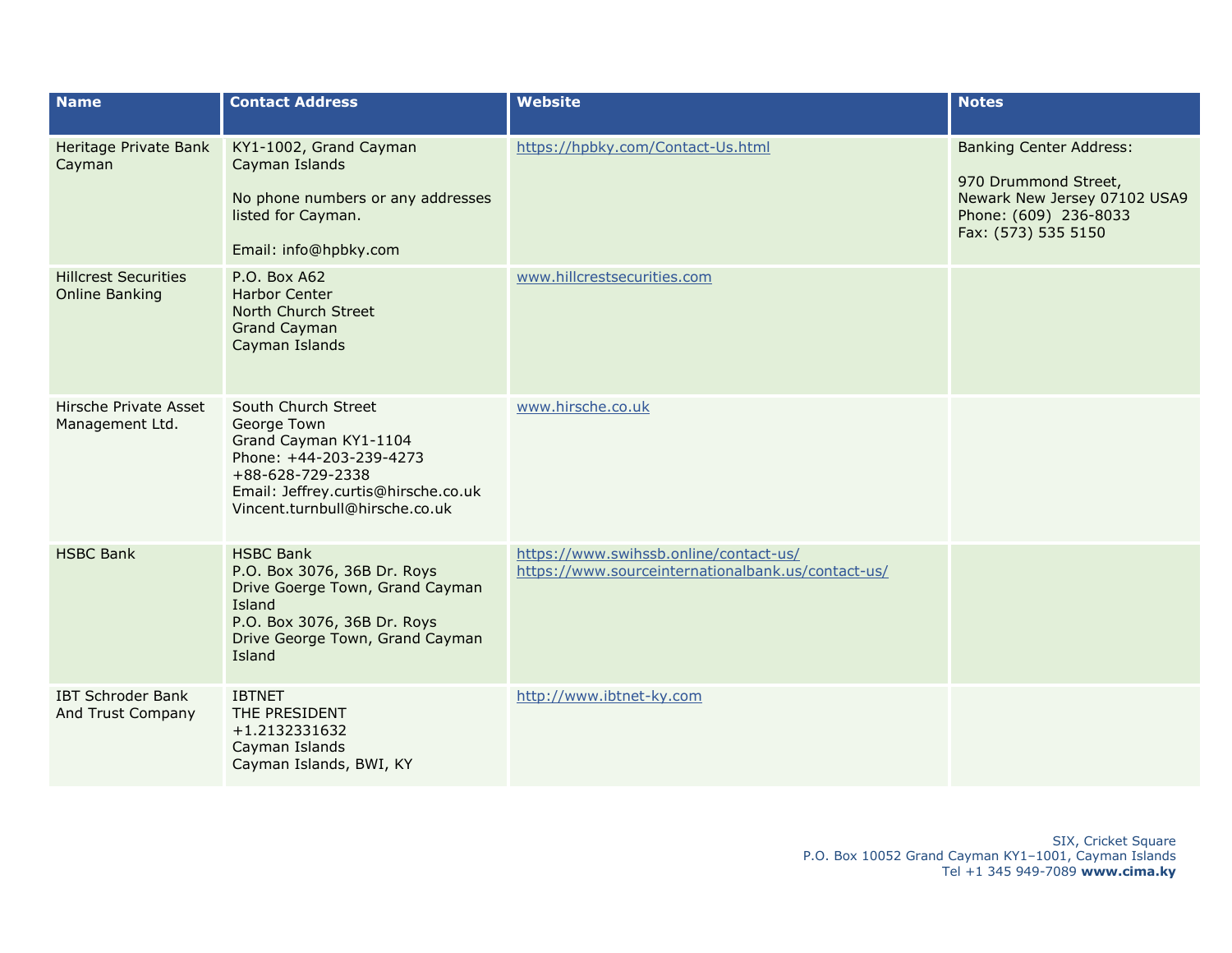| <b>Name</b>                                    | <b>Contact Address</b>                                                                                                              | <b>Website</b>                             | <b>Notes</b> |
|------------------------------------------------|-------------------------------------------------------------------------------------------------------------------------------------|--------------------------------------------|--------------|
| International<br>Commerce Bank                 | <b>International Commerce Bank</b><br><b>Building</b><br>West Wind Bad.<br><b>PO Box 2025GT</b><br><b>Grand Cayman</b>              | www.internationalcommercebank.20fr.com     |              |
| <b>Imperial Financial</b><br><b>Trust Bank</b> | <b>Imperial Financial Trust Bank</b><br>P.O. Box 862 GT<br>Harbour Centre North Church Street<br>George Town<br><b>Grand Cayman</b> | www.imptrust.com<br>www.imptrustonline.com |              |
| <b>Imperial Financial</b><br><b>Trust Bank</b> | <b>Imperial Financial Trust Bank</b><br>P.O. Box A62<br>Harbor Center North Church Street<br>George Town<br><b>Grand Cayman</b>     | www.online-fctb.com                        |              |
| JetNano<br>Techonologies Ltd.<br>JetNano Ltd.  | One Sheikh Zayed Road<br>P.O. Box 333818<br>Dubai, U.A.E.<br>Email: info.jetnano@gmail.com                                          |                                            |              |
| Larse Capital Ltd.                             | Larse Capital Ltd<br>122 Mary Street, Georgetown<br><b>Grand Cayman</b><br>KY1 1109<br>Cayman Islands                               | www.larse.com                              |              |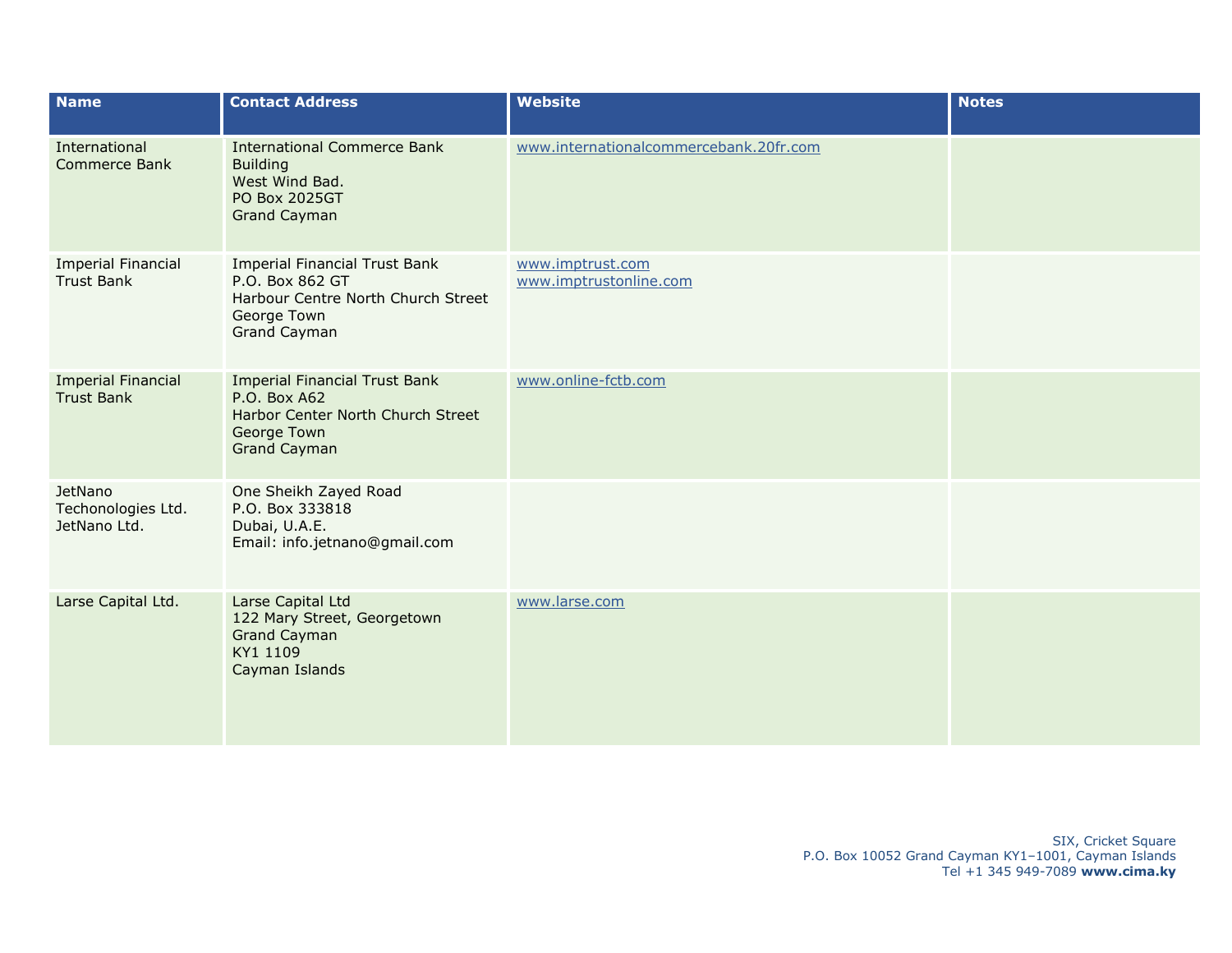| <b>Name</b>                                                                              | <b>Contact Address</b>                                                                                                                                                                      | <b>Website</b>                                 | <b>Notes</b>                                                                                                                                                                                         |
|------------------------------------------------------------------------------------------|---------------------------------------------------------------------------------------------------------------------------------------------------------------------------------------------|------------------------------------------------|------------------------------------------------------------------------------------------------------------------------------------------------------------------------------------------------------|
| <b>LGT Leibrecht HIB</b>                                                                 | <b>Grand Cayman:</b><br>8 North Church Street<br>George Town, Grand Cayman                                                                                                                  | http://lqt-leibrecht-hib.tripod.com/           |                                                                                                                                                                                                      |
|                                                                                          | <b>Isle of Man:</b><br><b>Grovesnor Court</b><br>Tower Street. Ramsey<br>Isle of Man IM99 4AN-British Isles<br>Telex 210415LGT G<br>e-mail:<br>LGT-Leibrecht-HIBBankers@<br>bankersmail.com |                                                |                                                                                                                                                                                                      |
|                                                                                          | Liechtenstein:<br>Landstrasse<br>9496 Balzers<br>Liechtenstein                                                                                                                              |                                                |                                                                                                                                                                                                      |
| Llyods TSB Bank &<br>Trust (Cayman) Ltd                                                  | c/o CIBC Bank & Trust (Cayman) Ltd<br>PO Box 694<br>George Town<br><b>Grand Cayman</b><br>Phone: 345-949-8666<br>Fax: 345-949-7904                                                          |                                                | This entity does not belong to<br>LGT Group of companies and is<br>not the same entity as or related<br>to LGT Group Foundation,<br>Herrengasse 12, FL-9490 Vaduz,<br>Principality of Liechtenstein. |
| Mercury Bank & Trust<br>Ltd.                                                             | P.O. Box 2424 GT<br>BankAmerica Building, 67 Fort Street<br><b>Grand Cayman</b><br>Cayman Islands                                                                                           | www.mercurybankltd.com<br>www.mbtltdonline.com |                                                                                                                                                                                                      |
| Mercury Bank & Trust<br>Cayman Island <sup>®</sup><br>Mercury Bank & Trust<br>Ltd. Int'l | N/A                                                                                                                                                                                         | www.mbt.bk-ag.com                              |                                                                                                                                                                                                      |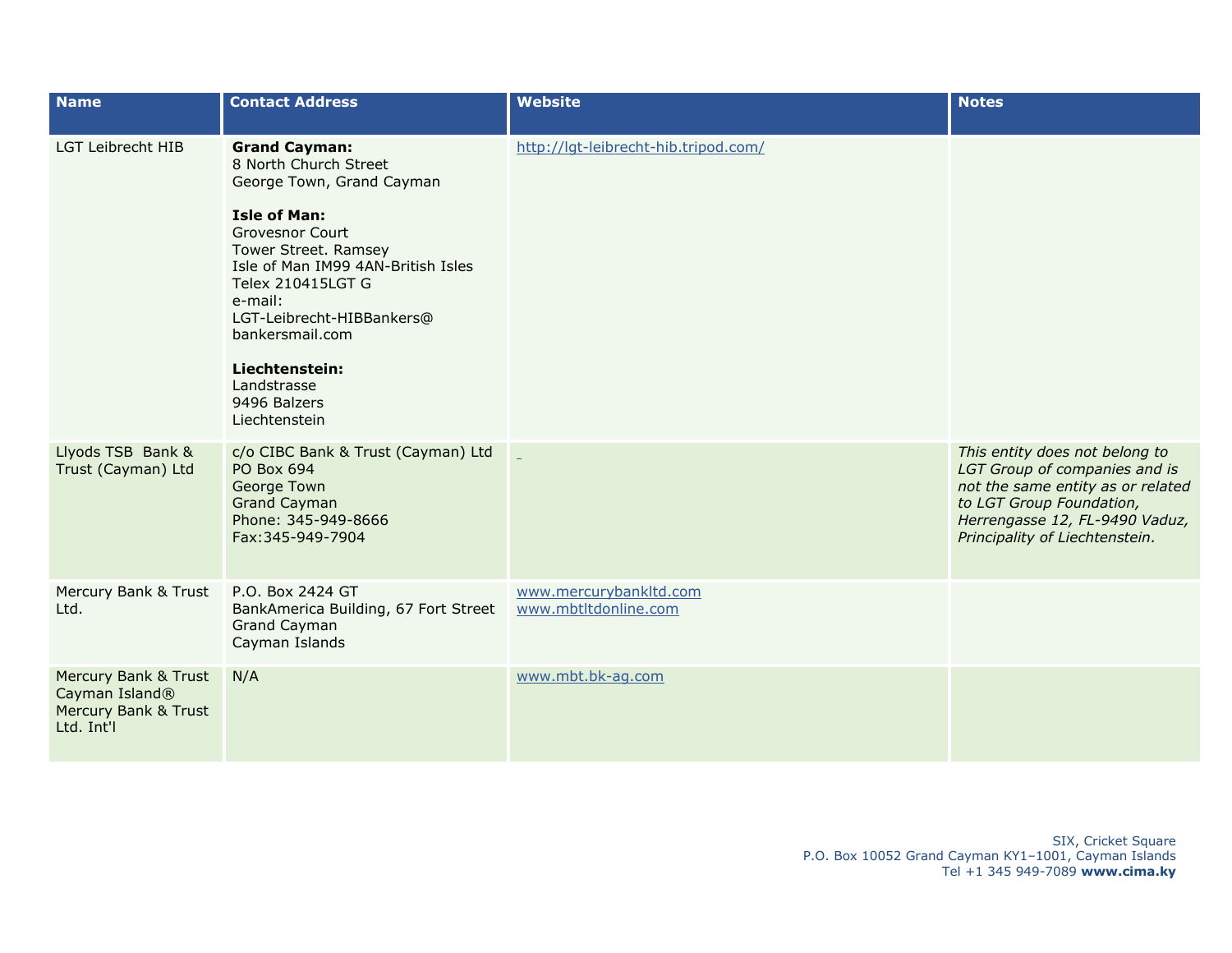| <b>Name</b>                    | <b>Contact Address</b>                                                                                                                                                                                                         | <b>Website</b>                                               | <b>Notes</b>                                                                                                                                                                                                                                                                                                                  |
|--------------------------------|--------------------------------------------------------------------------------------------------------------------------------------------------------------------------------------------------------------------------------|--------------------------------------------------------------|-------------------------------------------------------------------------------------------------------------------------------------------------------------------------------------------------------------------------------------------------------------------------------------------------------------------------------|
| <b>Mercury Trust</b><br>Cayman | N/A                                                                                                                                                                                                                            | www.mercurytrustcay:com/caymans/                             | This entity is not the same entity<br>as or related to Mercury Trust<br>Limited, Grand Cayman of P.O.<br>Box 1109, Century Yard, Cricket<br>Square, Elgin Avenue, George<br>Town, Grand Cayman, Cayman<br>Islands KY1-1102, which is<br>registered and licensed in the<br>Cayman Islands as an<br>Unrestricted Trust Company. |
| Mid-Western Credit &<br>Trust  | <b>Head Office:</b><br>1 Magna plaza,<br>P.O. Box A62,<br>Harbour Center,<br>North Church Street,<br><b>Grand Cayman Islands</b><br><b>Europe Union Office:</b><br>Hoogendreef 2201,<br>2030 VI Amsterdam,<br>The Netherlands. | www.midwestern-group.net<br>www.banking@midwestern-group.net |                                                                                                                                                                                                                                                                                                                               |
| Monarch Trust<br>Ventures      | George Town, Cayman Islands<br>Phone: 454512418544                                                                                                                                                                             | https://monarchtrustventures.com/                            |                                                                                                                                                                                                                                                                                                                               |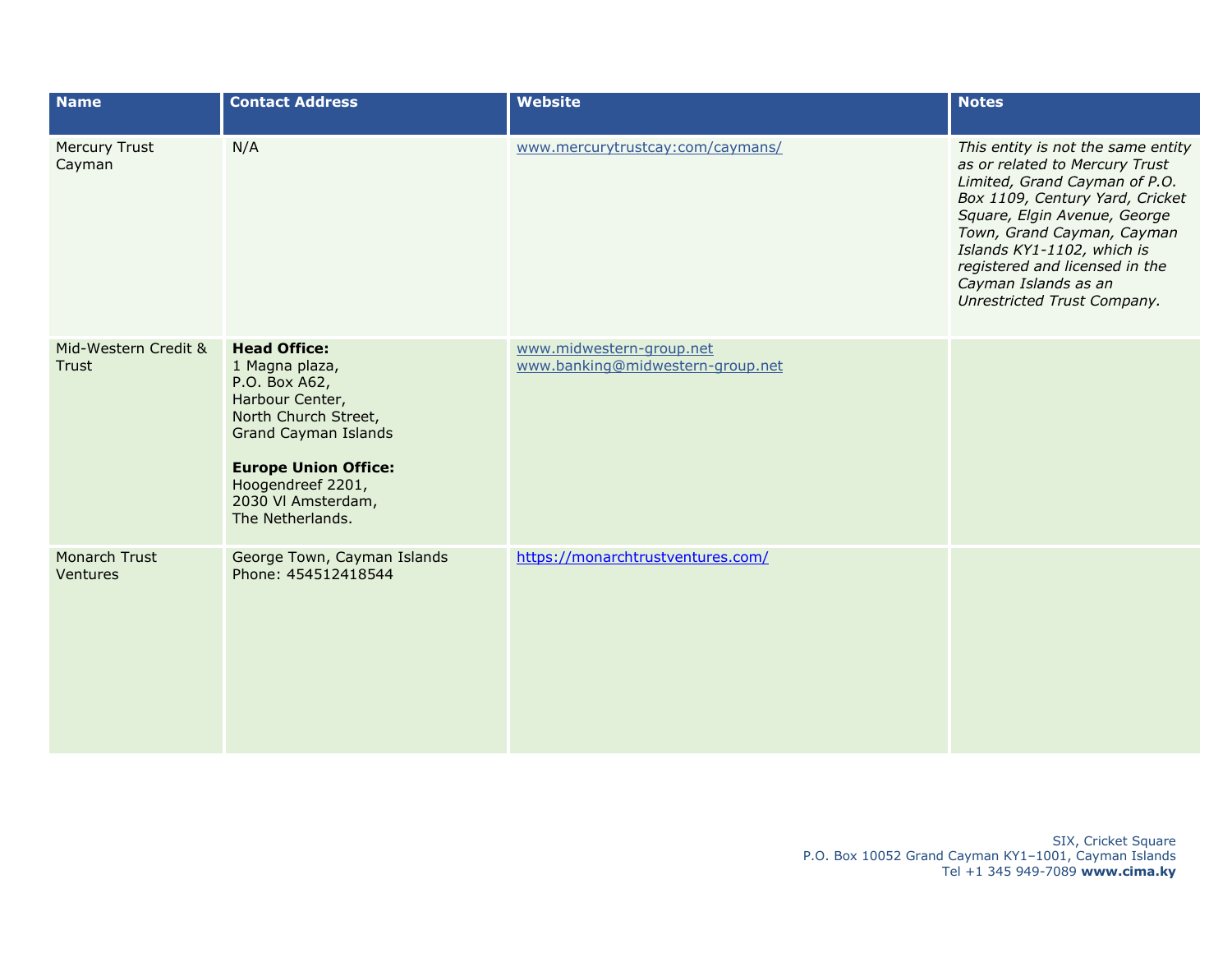| <b>Name</b>                            | <b>Contact Address</b>                                                                                                                                  | <b>Website</b>                           | <b>Notes</b>                                                                                                                                                                                                                                                                                                 |
|----------------------------------------|---------------------------------------------------------------------------------------------------------------------------------------------------------|------------------------------------------|--------------------------------------------------------------------------------------------------------------------------------------------------------------------------------------------------------------------------------------------------------------------------------------------------------------|
| MyCryptoBank                           |                                                                                                                                                         | https://mycryptobank.io                  |                                                                                                                                                                                                                                                                                                              |
| Nal Trust Bank                         | Nal Trust Bank Building<br>West Wind Bad.<br>PO Box 9024<br>George Town<br><b>Grand Cayman</b>                                                          | www.naltrustbank.com<br>www.naltrust.com |                                                                                                                                                                                                                                                                                                              |
| National Insurance<br>Alliance Limited | Landmark Square, 64 Earth Close,<br>West Bay Beach South, George<br>Town, Grand Cayman, E9, KY1-1107<br>Phone: +13457498315<br>Email: contact@niace.com | www.niace.com                            | This entity is not the same entity<br>as or related to National<br>Insurance Alliance Limited, P.O.<br>Box 1085, 5th Floor, Queensgate<br>House, 113 South Church Street,<br>Grand Cayman KY1-1102,<br>CAYMAN ISLANDS, which is<br>registered and licensed in the<br>Cayman Islands as a Class B<br>Insurer. |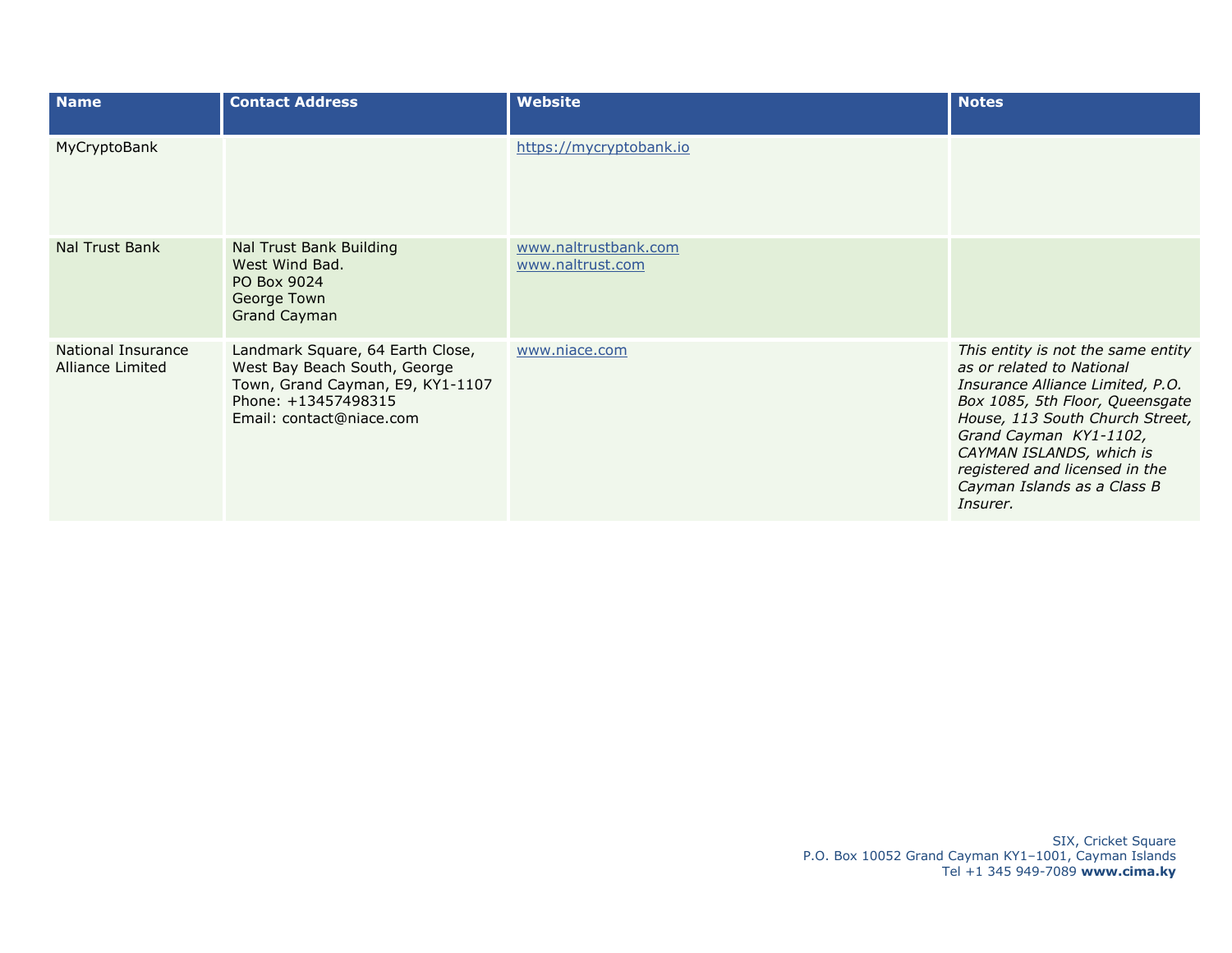| <b>Name</b>             | <b>Contact Address</b>                                                                            | Website            | <b>Notes</b>                                                                                                                                                                                                                                                                     |
|-------------------------|---------------------------------------------------------------------------------------------------|--------------------|----------------------------------------------------------------------------------------------------------------------------------------------------------------------------------------------------------------------------------------------------------------------------------|
| NCB (Cayman)<br>Limited | P.O. Box 31120<br>Cricket Square Phase II<br>Elgin Avenue<br>George Town<br>Grand Cayman KY1-1025 | www.ncbcaymans.com | This entity is not the same entity<br>as or related to NCB (Cayman)<br>Limited, P.O. Box 31120, Cricket<br>Square Phase II, Elgin Avenue,<br>George Town, Grand Cayman<br>KY1-1025, which is registered<br>and licensed in the Cayman<br>Islands as a Money Service<br>Business. |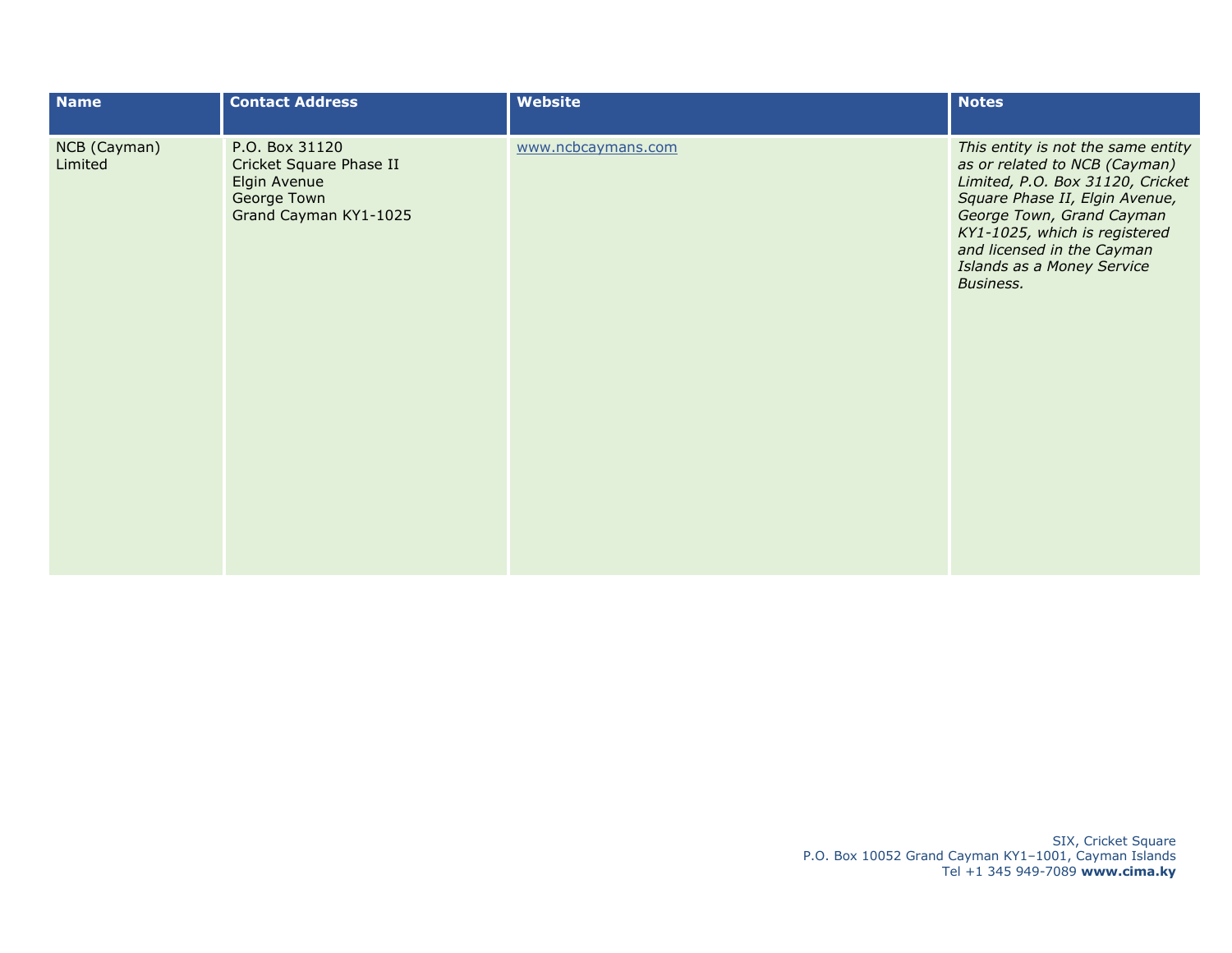| <b>Name</b>                           | <b>Contact Address</b>                                                                                                                                                                                                                                                                                                                                                                                                                                                                  | <b>Website</b>                    | <b>Notes</b> |
|---------------------------------------|-----------------------------------------------------------------------------------------------------------------------------------------------------------------------------------------------------------------------------------------------------------------------------------------------------------------------------------------------------------------------------------------------------------------------------------------------------------------------------------------|-----------------------------------|--------------|
| Neh Bort Investment<br><b>Bank</b>    | 16 Shedden Road, George Town<br>P.O. Box 891 Grand,<br>Cayman KY1-1105,<br>Cayman Islands<br>PH: +1(904)-671-7821<br>Email:<br>support@nehbortinvestmentbank.co<br>m<br>anthonytomchoi@gmail.com<br>saadhany@nehbortinvestmentbank.c<br><sub>om</sub><br>Saad Hany<br>Assistant Manager<br>Account Dept.<br>$=======Intermediary Agent$<br>$Account == == == == == == ==$<br>Bank of Maharashtra<br>Name: L Hoinu<br>Account no: 60329880019<br>Ifsc COD: MAHB0001640<br>Branch: Imphal | https://nehbortinvestmentbank.com |              |
|                                       | Address: B-9, Main Road, Mukherjee<br>Nagar, Delhi, 110009, India.                                                                                                                                                                                                                                                                                                                                                                                                                      |                                   |              |
| New Caribbean Bank<br>& Trust Limited | 64 Earth Close   PO Box 30275Grand<br>Cayman KY1-1202Cayman Islands<br>Email: contact@newcaribbean.org<br>Phone: +1 (619) 766-5999<br>$+1$ (318) 996-1613<br>Fax: +1 (619) 766-5999                                                                                                                                                                                                                                                                                                     | https://newcaribbean.org          |              |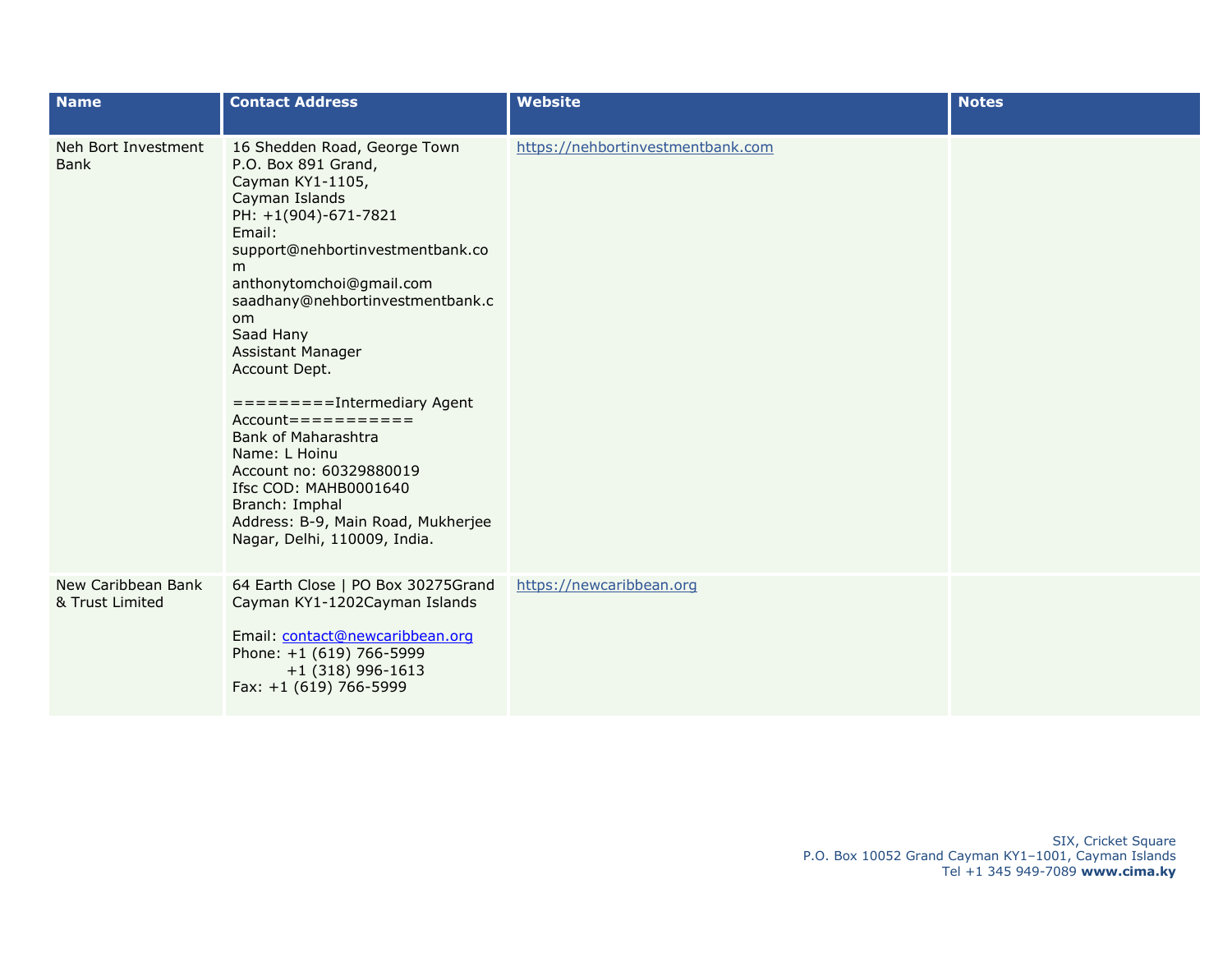| <b>Name</b>                                | <b>Contact Address</b>                                                                                                                                                                                                                         | <b>Website</b>             | <b>Notes</b>                                                                                                                                                                               |
|--------------------------------------------|------------------------------------------------------------------------------------------------------------------------------------------------------------------------------------------------------------------------------------------------|----------------------------|--------------------------------------------------------------------------------------------------------------------------------------------------------------------------------------------|
| <b>NuGen Coin</b><br>Cayman Island Bank    | 1726 Ave B - Plattsmouth, Nebraska<br>$-68048$<br>1-727-394-3909<br>1-818-672-7681<br>1-202-916-7871<br>1-727-379-8737<br>1-352-421-3202<br>support@nugencoin.com                                                                              | www.nugencoin.com          | <b>NuGen Coin are advising</b><br>potential advisors that they will<br>be using CIBC                                                                                                       |
| <b>Pacific Trust Security</b><br>& Finance | 4th Floor Elizabethan Square P.O.<br>Box 4365 GT<br><b>Grand Cayman</b><br>Cayman Island<br>European Operators Office<br>Post bus 1067<br>8904 CB Leeuwardenden Amsterdam,<br>The Netherlands                                                  | www.onlinepacifictrust.com |                                                                                                                                                                                            |
| PDG Bank (Cayman)<br>Limited               | P.O. Box 472<br>Harbour Place,<br>South Church Street<br>KY1-1106                                                                                                                                                                              | www.pdgcy.com              | This entity is not the same entity<br>as or related to PDG Bank<br>(Cayman) Limited, licensed with<br>the Cayman Islands Monetary<br>Authority September 1997 and<br>terminated June 2006. |
| <b>Pearl Crest Finance</b><br>Group        | <b>HeadQuarters:</b><br>150 152 Richard Johnson Boulevard,<br>P.O. Box B85,<br>Harbour Center,<br>South Church Street,<br>Grand Cayman island.<br><b>European Union Office:</b><br>Hoogoorddreff 723<br>1081 JL, Amsterdam,<br>The Netherlands | www.pearlcrestfinance.com  |                                                                                                                                                                                            |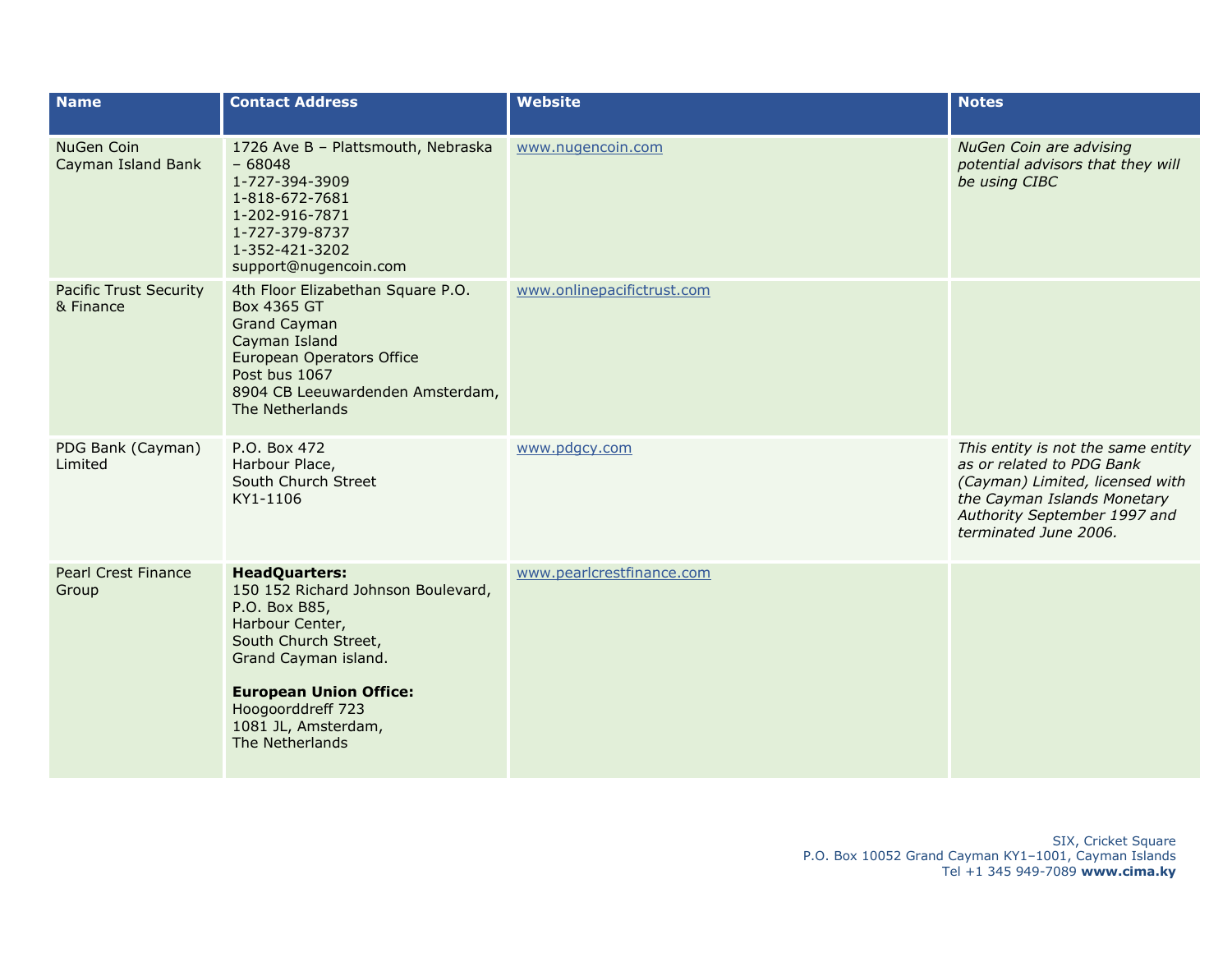| <b>Name</b>                                 | <b>Contact Address</b>                                                                                           | <b>Website</b>                           | <b>Notes</b>                                                                                                                                                                                                                                   |
|---------------------------------------------|------------------------------------------------------------------------------------------------------------------|------------------------------------------|------------------------------------------------------------------------------------------------------------------------------------------------------------------------------------------------------------------------------------------------|
| Primerol Group                              | 12 Lenton Street<br>PO Box 1907<br>George Town<br>Cayman Islands                                                 | www.primerol.com                         |                                                                                                                                                                                                                                                |
| <b>Prudent Financial</b><br>Corporation     | N/A                                                                                                              | www.pfcgroup.net                         |                                                                                                                                                                                                                                                |
| Queensgate Bank and<br><b>Trust Company</b> | N/A                                                                                                              | Queensgateonline.gg-t.com                | This entity is not the same as or<br>related to Queensgate Bank and<br>Trust Company, Grand Harbour<br>Place, 103 South Church Street,<br>Cayman Islands, which is<br>registered and licensed in the<br>Cayman Islands as a Class "B"<br>Bank. |
| <b>Rochester Finance</b><br><b>Bank</b>     | 103 South Church Street<br>Harbour Place, KY1-1202<br>Cayman Island<br>345-9453187<br>info@rochestersfinance.com | https://rochestersfinance.com/index.html |                                                                                                                                                                                                                                                |
| The Royal Bank of<br>Scotland Group         | N/A                                                                                                              | www.rbsotland.net.ms                     |                                                                                                                                                                                                                                                |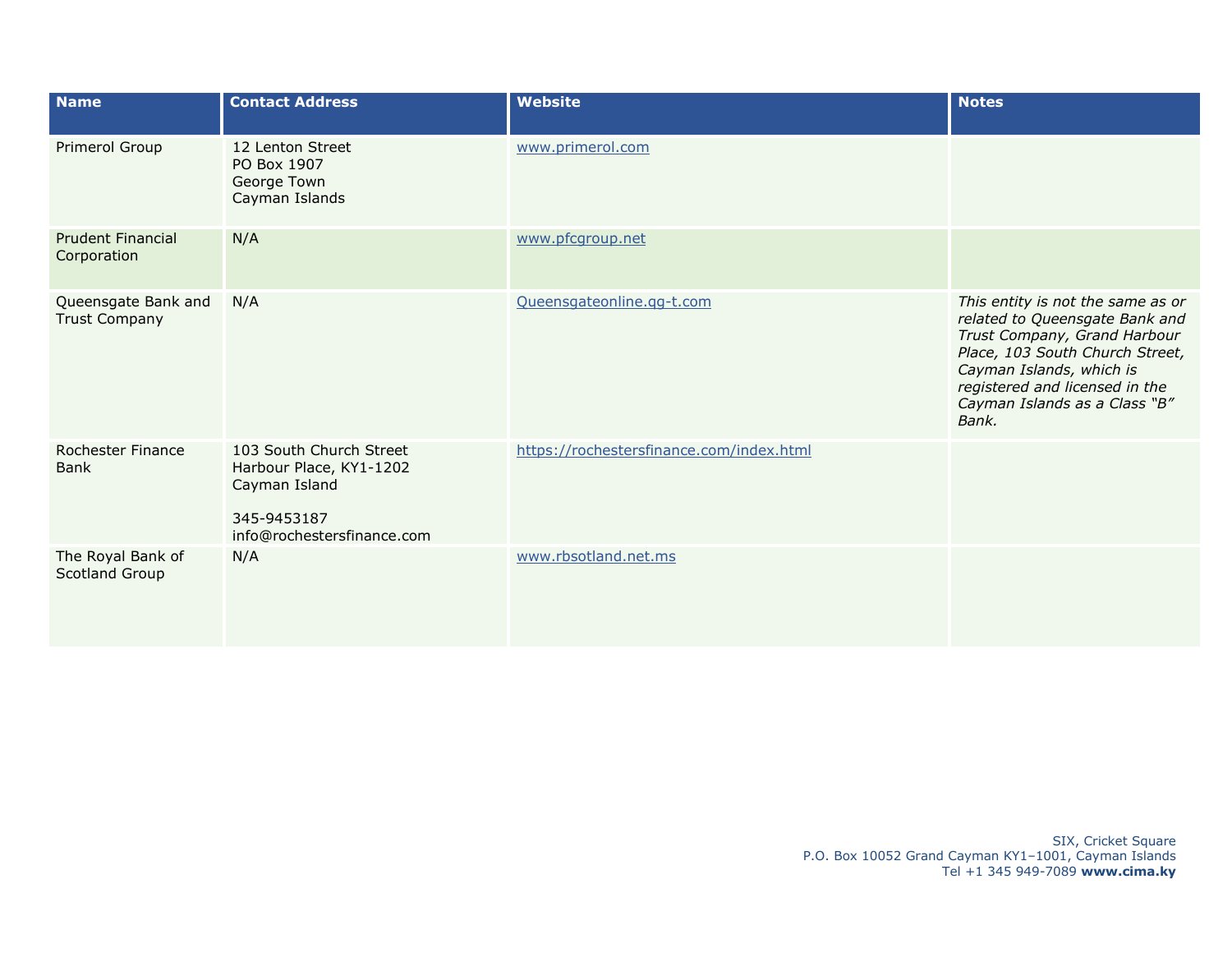| <b>Name</b>                                                    | <b>Contact Address</b>                                                                                                                                            | <b>Website</b>                                              | <b>Notes</b> |
|----------------------------------------------------------------|-------------------------------------------------------------------------------------------------------------------------------------------------------------------|-------------------------------------------------------------|--------------|
| Royal Net Bank                                                 | 36 Ralston Rd.<br>Atherton<br>California 94027<br><b>US</b>                                                                                                       | www.royalnetbankonline.net                                  |              |
| Royal International<br>Bank                                    | 24 Shedden Road<br>P.O. Box 1586 GT<br><b>Grand Cayman</b><br>Cayman Islands                                                                                      | www.ribku.com<br>www.ribku.org                              |              |
| Royal Wealth Bank                                              | Cayman Island,<br>Grand Cayman KY1-1102,<br>Regatta Office Park,<br>Cayman Island                                                                                 | www.royalwb.com                                             |              |
| <b>RSC Bank</b><br><b>RSC Bank Limited</b><br>(Cayman Islands) | 802 West Bay Road BW1<br><b>Grand Pavilion Commercial Centre</b><br><b>Grand Cayman</b><br>Cayman Islands<br>info@rscbanking.com<br>+134576918894<br>+18338881566 | https://www.rscbanking.com<br>https://www.rscbanking.com/b/ |              |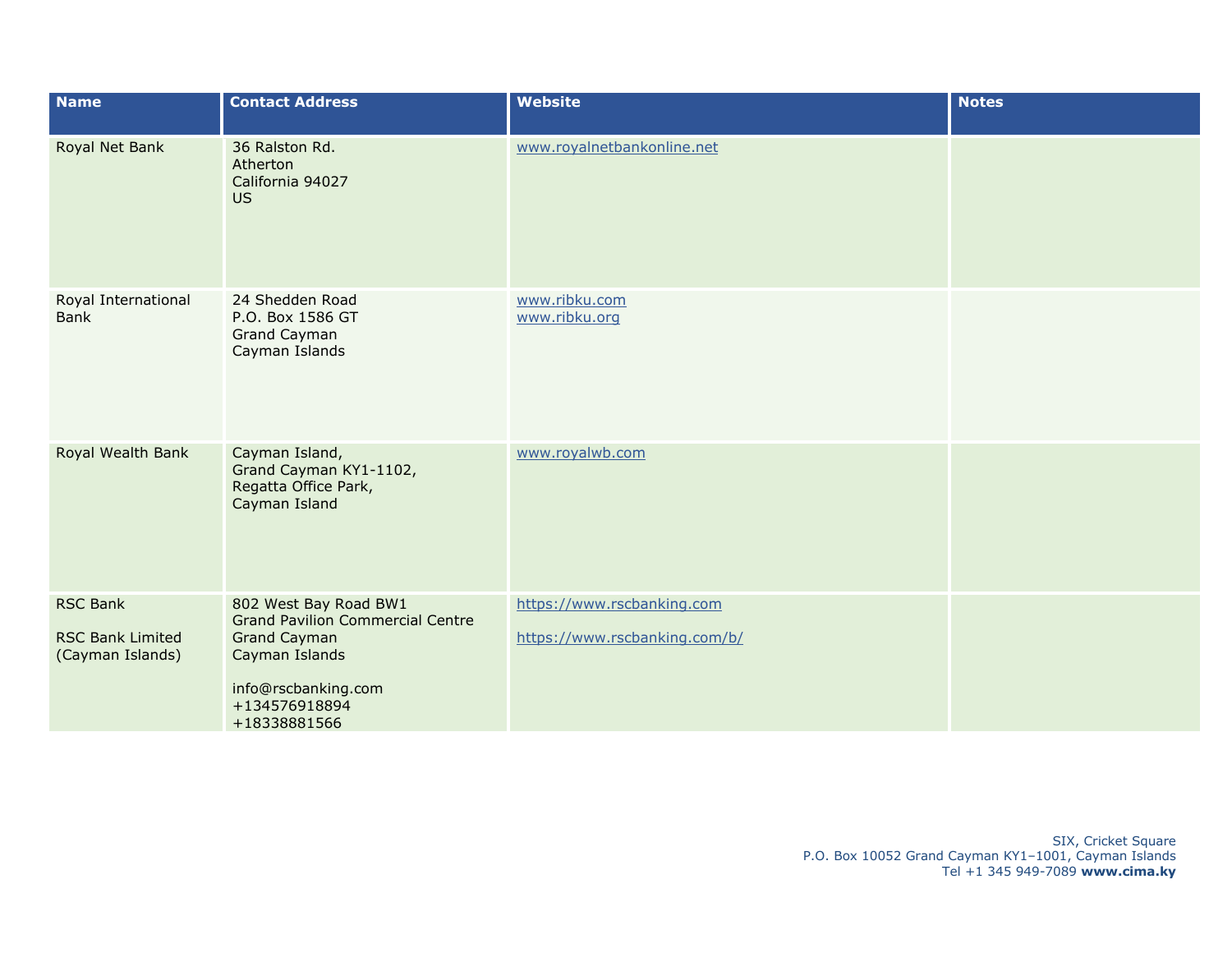| <b>Name</b>                                         | <b>Contact Address</b>                                | <b>Website</b>                             | <b>Notes</b>                                                                                                                                                                                                                                          |
|-----------------------------------------------------|-------------------------------------------------------|--------------------------------------------|-------------------------------------------------------------------------------------------------------------------------------------------------------------------------------------------------------------------------------------------------------|
| Sackville Bank Online                               | Phone: 12816240165<br>support@sackvillebankonline.com | https://sackvillebankonline.com/enroll.php |                                                                                                                                                                                                                                                       |
| Sack Ville Bank Online<br>Trust<br>Banco Modal S.A. | $N\setminus A$                                        | https://sackvillebankonline.com            | This entity is not the same as or<br>related to Sackville Bank and<br>Trust Company Limited, Grand<br>Pavillion, Suite 820, Seven Mile<br>Beach, Cayman Islands, which is<br>registered and licensed in the<br>Cayman Islands as a Class "B"<br>Bank. |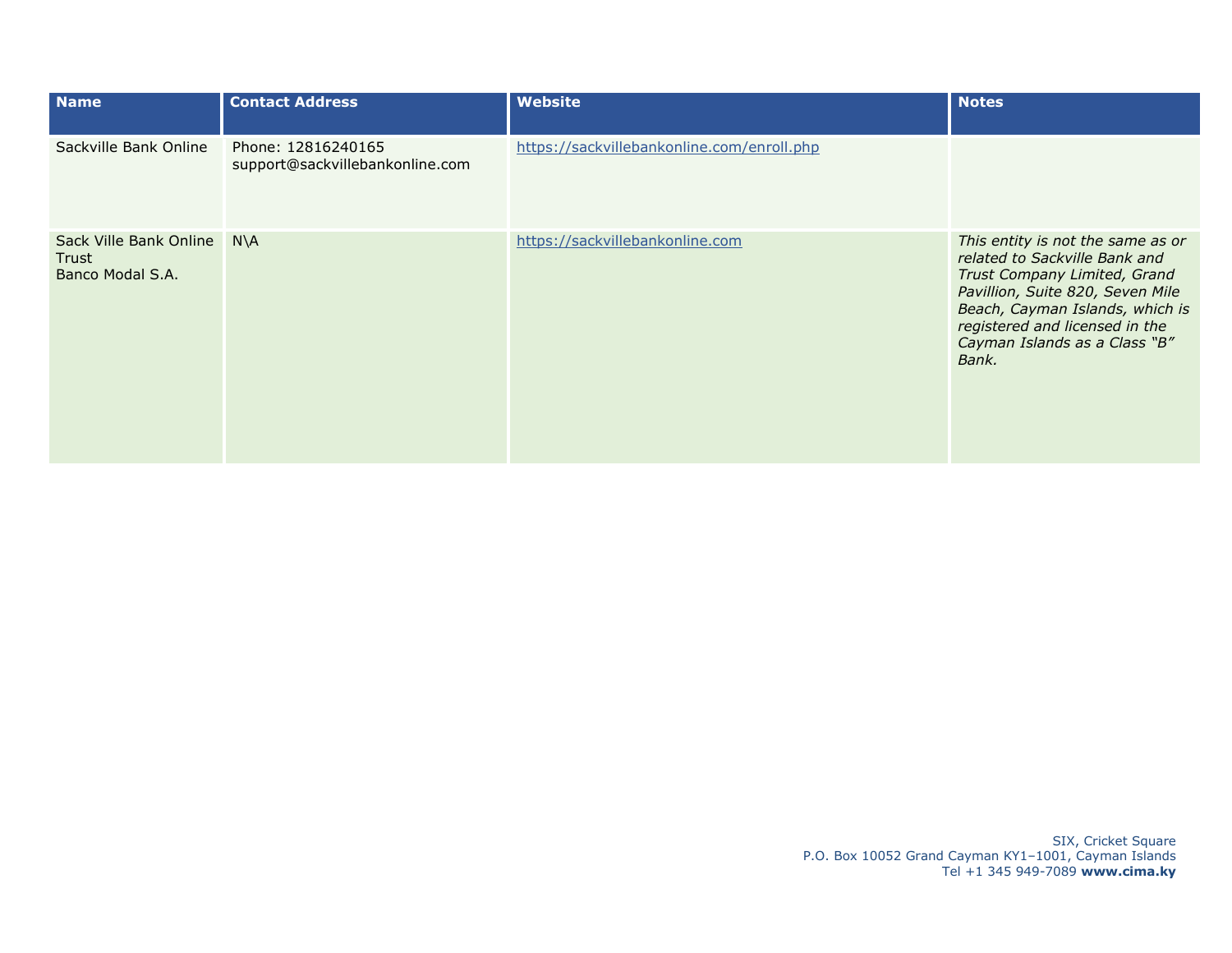| Name                    | <b>Contact Address</b>                                  | <b>Website</b>          | <b>Notes</b> |
|-------------------------|---------------------------------------------------------|-------------------------|--------------|
| <b>Salvais Trustees</b> | P.O. Box 691<br>Grand Cayman<br>Cayman Islands KY1-1107 | www.salvaistrustees.com |              |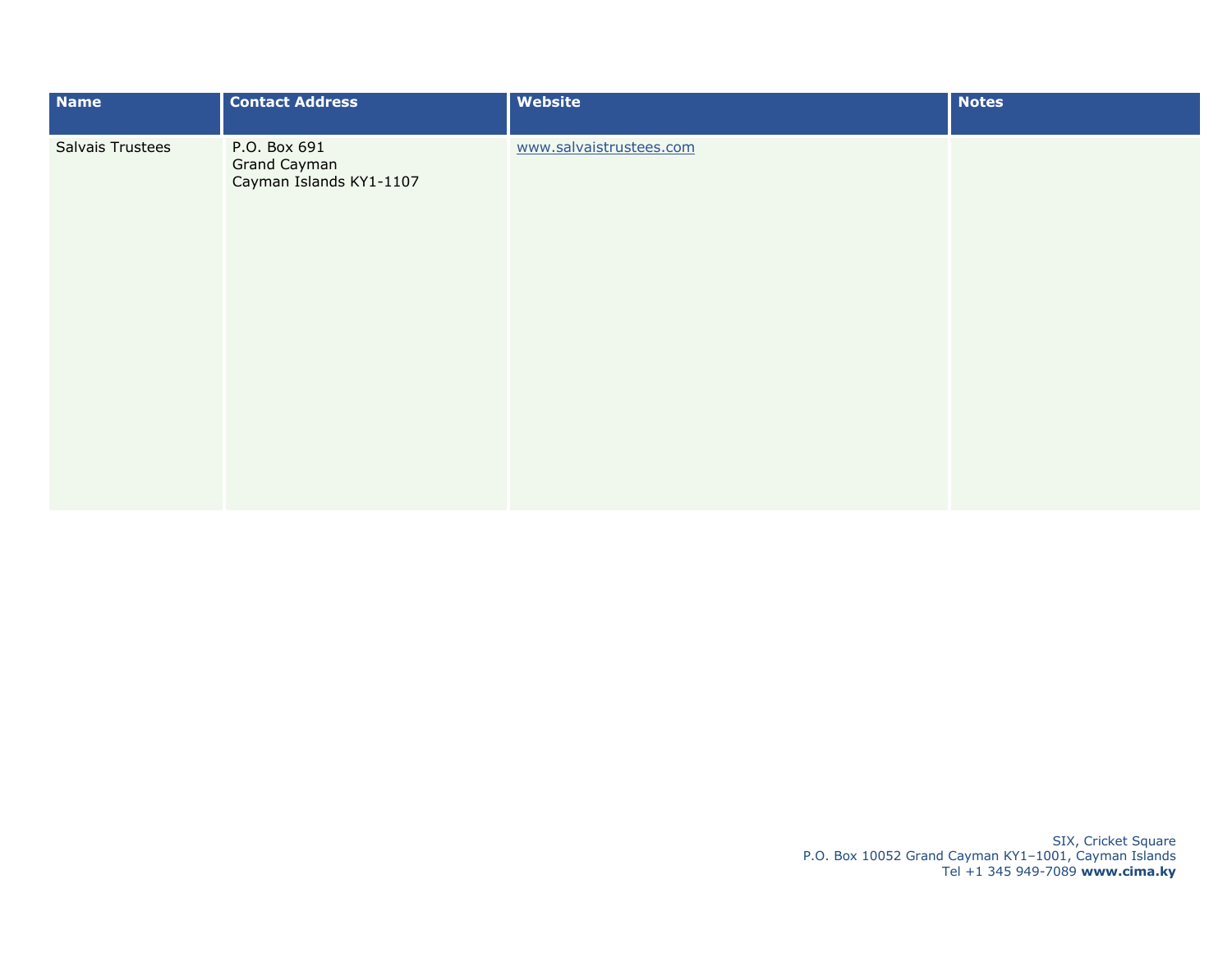| <b>Name</b>           | <b>Contact Address</b>                                                                                                                                | <b>Website</b>                 | <b>Notes</b> |
|-----------------------|-------------------------------------------------------------------------------------------------------------------------------------------------------|--------------------------------|--------------|
| <b>SMS Associates</b> | Southmark Tower A, Level 15,<br>11 Yip Hing Street, Aberdeen,<br>Hong Kong, China S.A.R.<br>Phone: +852 3018 4504<br>Fax: +852 3015 4855              | https://www.smsassociates.com/ |              |
|                       | 50 63-ro, Yeoeuido-dong,<br>Yeongdeungpo-gu, Seoul, South<br>Korea<br>Phone: +82 70-7616-7424<br>Fax: +82 70 4515 7563                                |                                |              |
|                       | KLI 63 Building, Floor 38,<br>60 Yeoeuido-dong, Yeongdeungpo-<br>gu,<br>Youido, Seoul, South Korea                                                    |                                |              |
|                       | Agents/brokers/employees of SMS<br>Associates:<br>Patrick Flood, Victor Byron, Rudolph<br>Vallone and Alex Hayden.                                    |                                |              |
| Sortbend Bank         | 15 Shedden Road<br>George Town P.O. Box 821<br>Grand Cayman KY1-1004<br>Cayman Islands                                                                | www.sortbend.com               |              |
|                       | Email: paul.diaz@sortbend.com<br>Paul Diaz, Account Relation Officer,<br>Sortbend Investment Bank<br>Tel: +1(775) 346-4333 Fax: +1-<br>(877) 648-0444 |                                |              |
|                       | Email: support@sortbend.com                                                                                                                           |                                |              |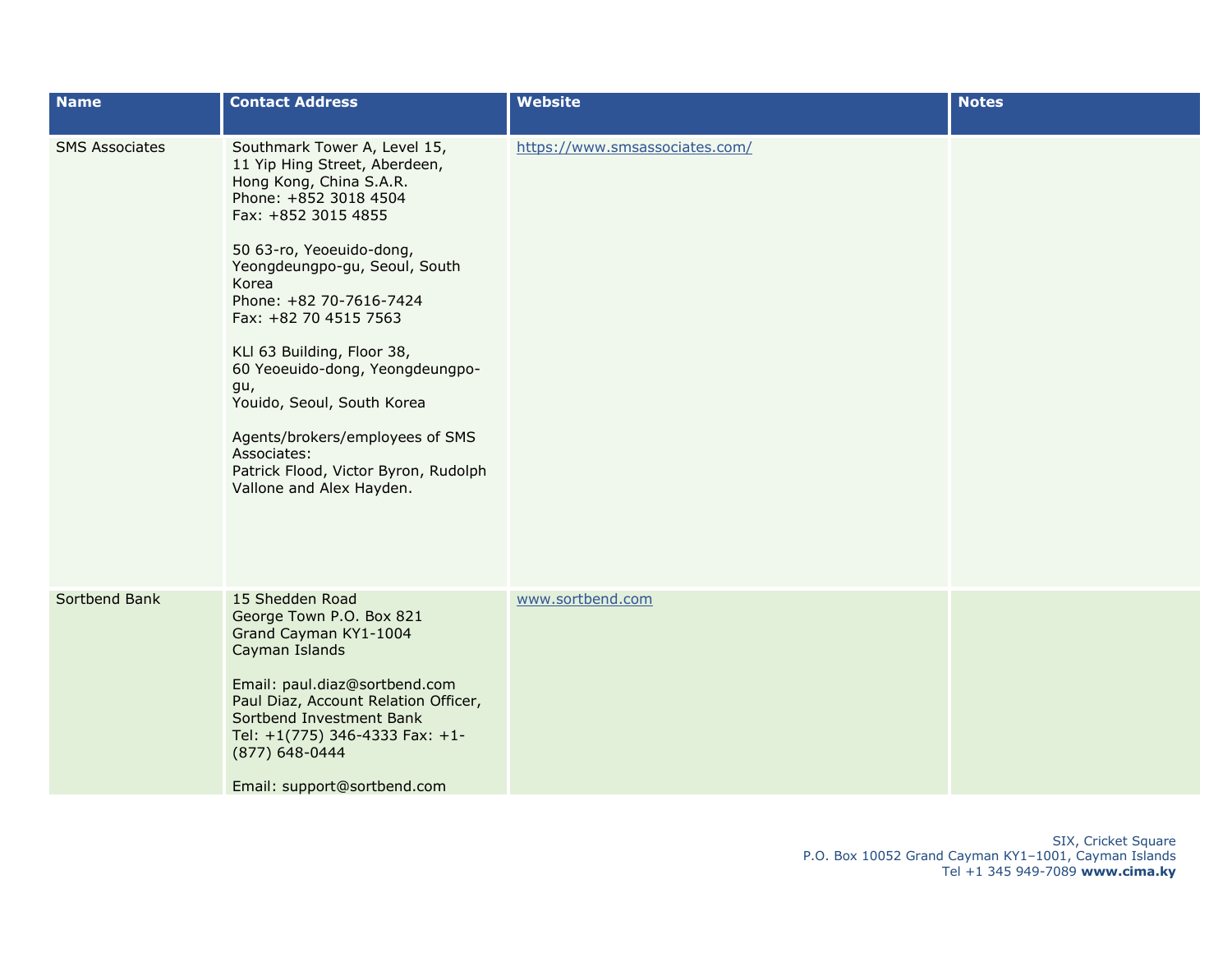| <b>Name</b>                                     | <b>Contact Address</b>                                                                                                                                                                                                                                                | <b>Website</b>                                   | <b>Notes</b> |
|-------------------------------------------------|-----------------------------------------------------------------------------------------------------------------------------------------------------------------------------------------------------------------------------------------------------------------------|--------------------------------------------------|--------------|
|                                                 | Megan Corker, Customer Support<br>Dept,<br>Sortbend Investment Bank<br>Tel: +1(775) 346-4333 Fax: +1-<br>(877) 648-0444<br>Lyle Weeres<br>Cannon Petterson, Customer Support<br>Dept,<br>Sortbend Investment Bank<br>Tel: +1(775) 346-4333 Fax: +1-<br>(877) 648-0444 |                                                  |              |
| Spindler & Partner LLP                          | The Lee Gardens<br>33 Hysan Ave, Causeway Bay<br>Hong Kong                                                                                                                                                                                                            | http://spindler-partner.com                      |              |
| <b>Sterling and Ross</b><br>Advisory S.A.       | 119 Printer Way Printer Way<br>George Town,<br>Cayman Islands KY1-1001<br>Phone: 1-800-973-9193<br>Fax: 1-800-973-9193<br>Mr. Donahue Cel: 1-650-460-7122                                                                                                             | www.sterlingandross.com info@sterlingandross.com |              |
| <b>Swiss Atlantic Finance</b><br>and Securities | P.O. Box A62<br><b>Harbour Center</b><br>North Church Street<br>Grand Cayman<br>Cayman Island                                                                                                                                                                         | www.swissatlanticfinance.com                     |              |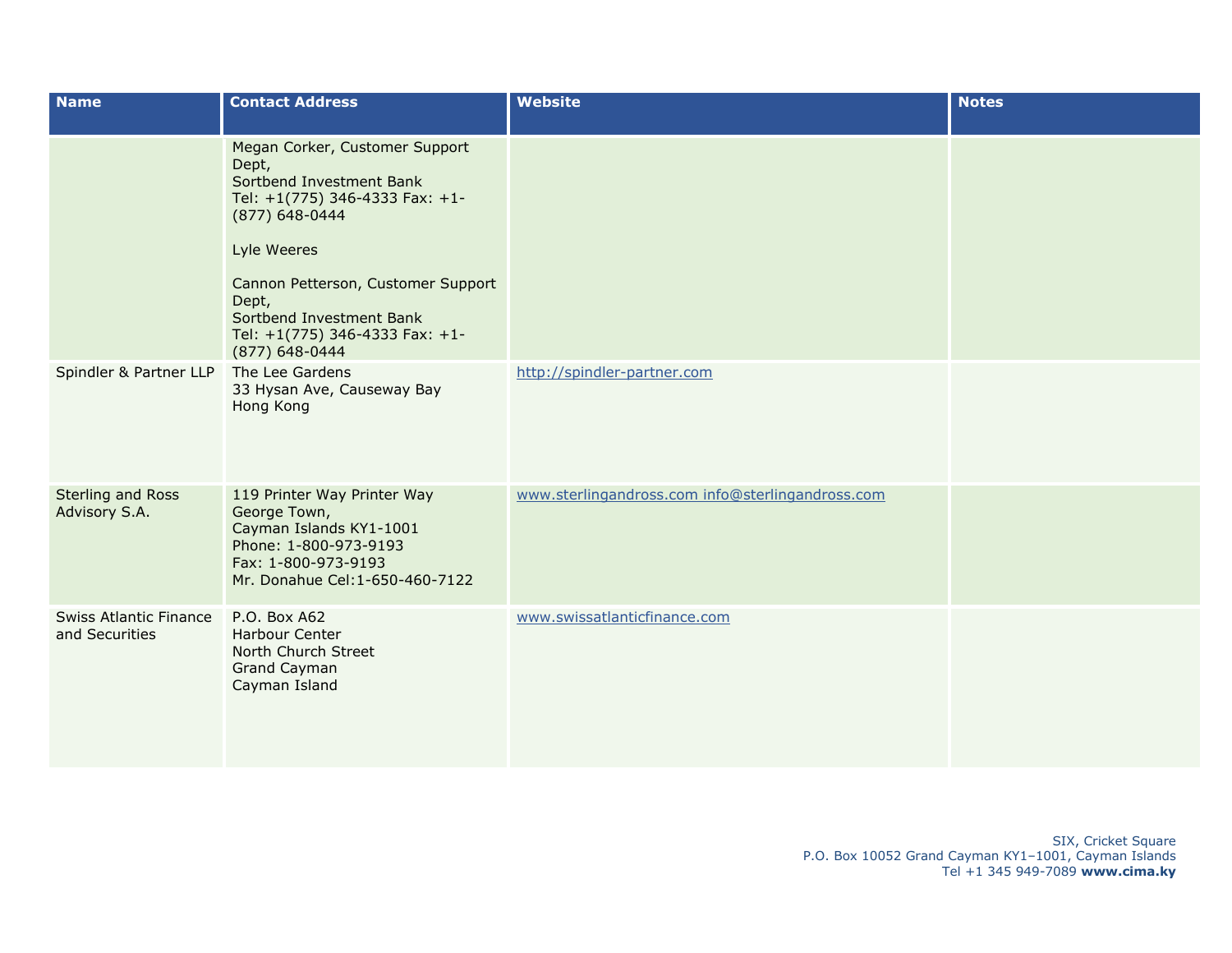| <b>Name</b>                                             | <b>Contact Address</b>                                                                                                                                    | <b>Website</b>                | <b>Notes</b>                                                                                                                                                                                                                                                                            |
|---------------------------------------------------------|-----------------------------------------------------------------------------------------------------------------------------------------------------------|-------------------------------|-----------------------------------------------------------------------------------------------------------------------------------------------------------------------------------------------------------------------------------------------------------------------------------------|
| <b>Swiss Carribean</b><br><b>Finance and Securities</b> | PO Box A62<br><b>Harbor Centre</b><br>North Church Street<br><b>Grand Cayman</b><br>Cayman Islands                                                        | www.swisscarribean.com        |                                                                                                                                                                                                                                                                                         |
| <b>Swiss Trade Options</b>                              | 641 lexington avenue<br>New York<br>United States of America<br>Tel: +1 (773) 666-7199<br>Email:<br>support@swisstradeoptions.com                         | www.swisstradeoptions.com     |                                                                                                                                                                                                                                                                                         |
| Thatcher & Thatcher<br>Ltd (Cayman Islands)             | P.O. Box 1738 GT<br>Cayman Corporate Center<br>Grand Cayman<br>Cayman Islands<br>Ph: 1-866-503-2868<br>Fax: 1-408-351-7678<br>Email: info@thatcherltd.com | www.thatcherltd.com           |                                                                                                                                                                                                                                                                                         |
| <b>Trade Plus Pro</b><br><b>Trade Online Profit</b>     |                                                                                                                                                           | https://www.tradepluspro.com/ | These entities are not related to<br>Vantage International Group<br>Limited tradename Vantage FX,<br>P.O. Box 2775, Artemis House,<br>67 Fort Street, Grand Cayman<br>KY1-1111, CAYMAN ISLANDS,<br>which is registered and licensed<br>in the Cayman Islands as a<br>Securities - Full. |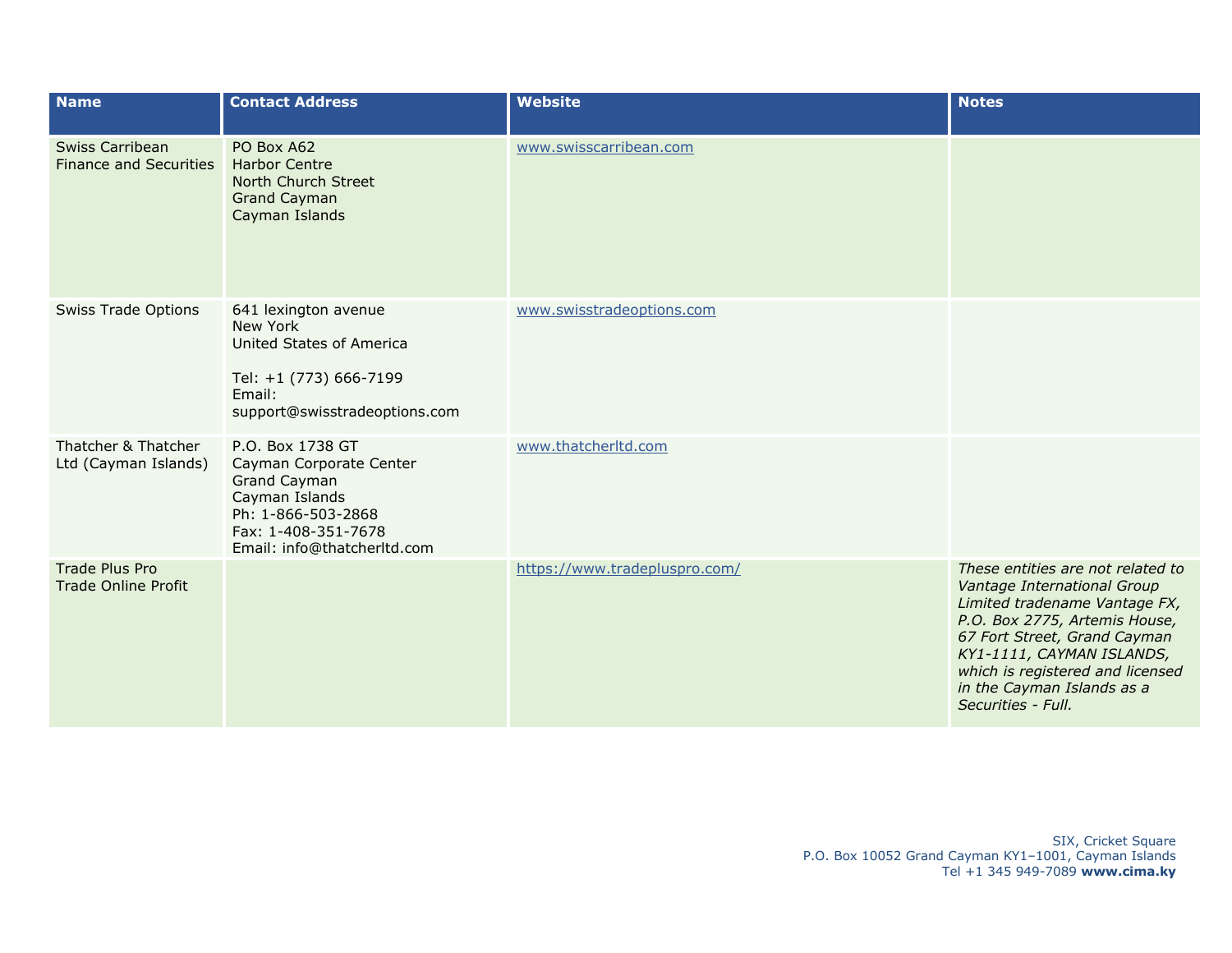| <b>Name</b>                                                                                                                                                                                               | <b>Contact Address</b>                                                                                                                                                                          | <b>Website</b>              | <b>Notes</b> |
|-----------------------------------------------------------------------------------------------------------------------------------------------------------------------------------------------------------|-------------------------------------------------------------------------------------------------------------------------------------------------------------------------------------------------|-----------------------------|--------------|
| <b>Trans Atlantic</b><br><b>Financial Trust Group</b><br><b>Trans Atlantic</b><br><b>Financial Trust Bank</b><br><b>TAFTG Securities</b><br>(Cayman) Limited<br><b>TAFTG Assets</b><br>Management Limited | Suite 300, Buckingham Square<br>P.O. Box 30997<br>Seven Mile Beach<br>Grand Cayman, Cayman Islands, BWI                                                                                         | www.transatlantictrust.com  |              |
| <b>Trans-Atlantic Credit</b><br>& Trust                                                                                                                                                                   | <b>Head Office:</b><br>16 Brown Complex<br>P.O. Box A62,<br>Harbour Center,<br>Grand Cayman Islands<br><b>Europe Union Office:</b><br>Hoogoorddreff 43<br>1051 JL, Amsterdam<br>The Netherlands | www.transatlanticgroup.net  |              |
| <b>Trans Ocean Bank</b>                                                                                                                                                                                   | P.O. Box 113<br>George Town<br>Cayman Islands 13WI<br>Tel: 1-775-742-2898<br>Fax: 1-775-628-5667                                                                                                | www.transoceanbank.com      |              |
| Trust Investment Ltd.                                                                                                                                                                                     | P.O. Box 30593 S.M.B.<br>Cayside 3rd Floor,<br>George Town<br><b>Grand Cayman</b><br><b>B.W.I.</b>                                                                                              | www.yourtrustinvestment.com |              |
| <b>Tyson Asset</b><br>Management Inc.                                                                                                                                                                     | <b>Governors Square</b><br>23 Lime Tree Bay Ave<br>West Bay, Grand Cayman<br>Cayman Islands                                                                                                     | www.tysonasset.com          |              |
| Uhrlich Capital Inc.                                                                                                                                                                                      | 85 North Sound Way Georgetown<br>Grand Cayman, KY1-1102<br>Cayman Islands<br>Tel: +1 (646) 389-0146                                                                                             | www.uhrlich.com             |              |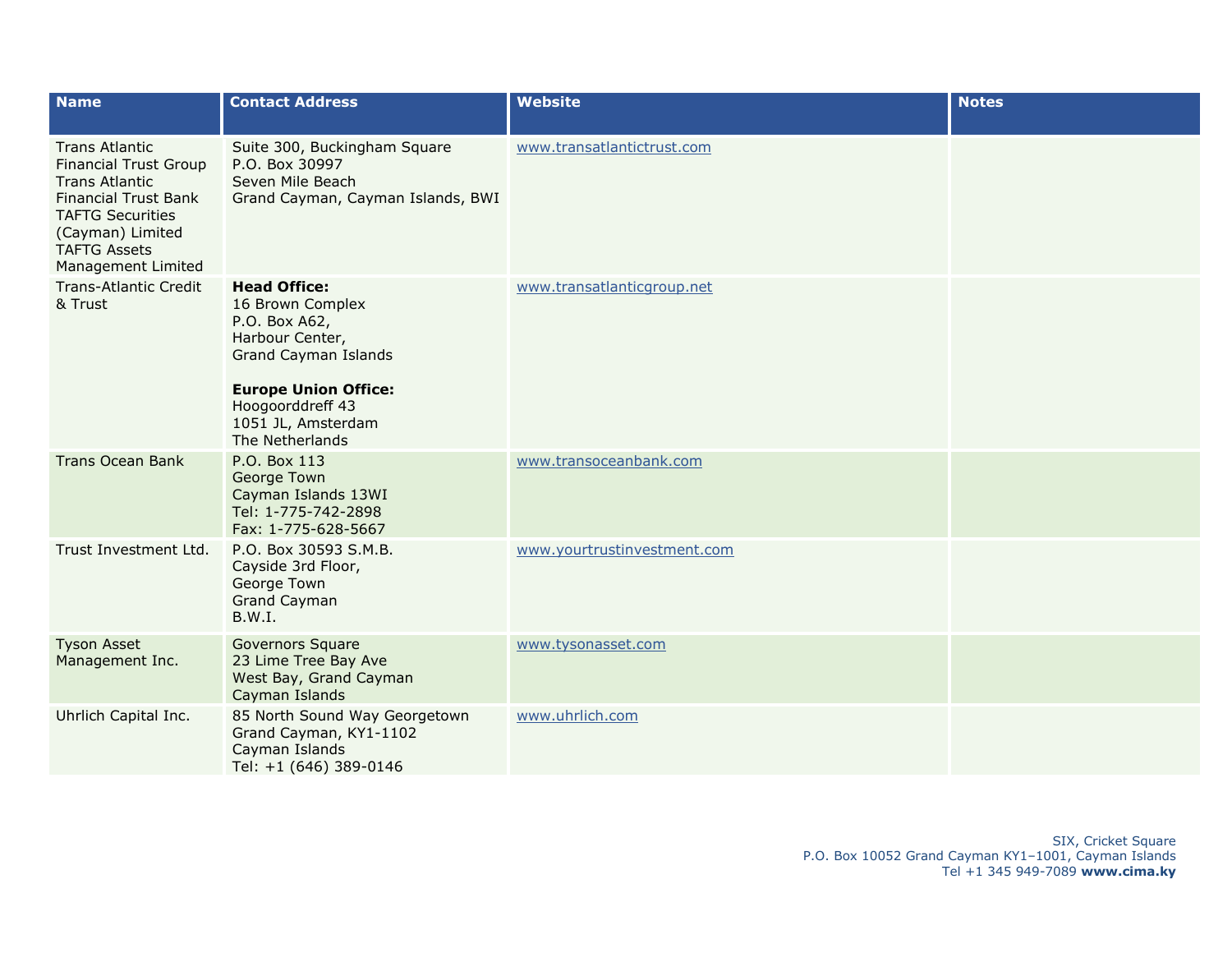| <b>Name</b>                           | <b>Contact Address</b>                                                  | <b>Website</b>                                                                          | <b>Notes</b>                                                                                                                                                                                                                |
|---------------------------------------|-------------------------------------------------------------------------|-----------------------------------------------------------------------------------------|-----------------------------------------------------------------------------------------------------------------------------------------------------------------------------------------------------------------------------|
| Universal Golden Bank N/A             |                                                                         | universalgoldenbank.com<br>www.oxito.com                                                |                                                                                                                                                                                                                             |
| <b>Upleeway Courier</b>               | Unit 2 Mott Street Industrial Estate,<br>Hockley, Arizona               | https://www.upleewaycourier.com/<br>support@upleewaycourier.com<br>Majid.reda@yahoo.com |                                                                                                                                                                                                                             |
| <b>VBTrust</b><br><b>VBTrust Bank</b> |                                                                         | www.vbtrust.com<br>www.vbtrustbank.com<br>clientservices@vbtrustbank.com                | These entities are not the same<br>as or related to VBT Bank &<br>Trust, Ltd., P.O. Box 454, Grand<br>Cayman KY1-1106, Cayman<br>Islands, which is registered and<br>licensed in the Cayman Islands<br>as a Class "B" Bank. |
| Vitalotto                             | 945 Colonial Street<br>Capitol Heights, MD 20743                        | https://vitalotto.com<br>Mail@vitalotto.com<br>bladwint@tshibidzi.online                |                                                                                                                                                                                                                             |
| Vixi Bank and Trust<br>Limited        | N/A                                                                     | Accountofficer@vixibank.com<br>jerzyI562@gmail.com<br>Mhernadex@outlook.com             |                                                                                                                                                                                                                             |
| Westhaven<br>Management               | 638 West Bay Road Suite 153<br>P.O. Box 13153<br>Grand Cayman, KY1-1002 | www.westhavenmanagement.com                                                             |                                                                                                                                                                                                                             |